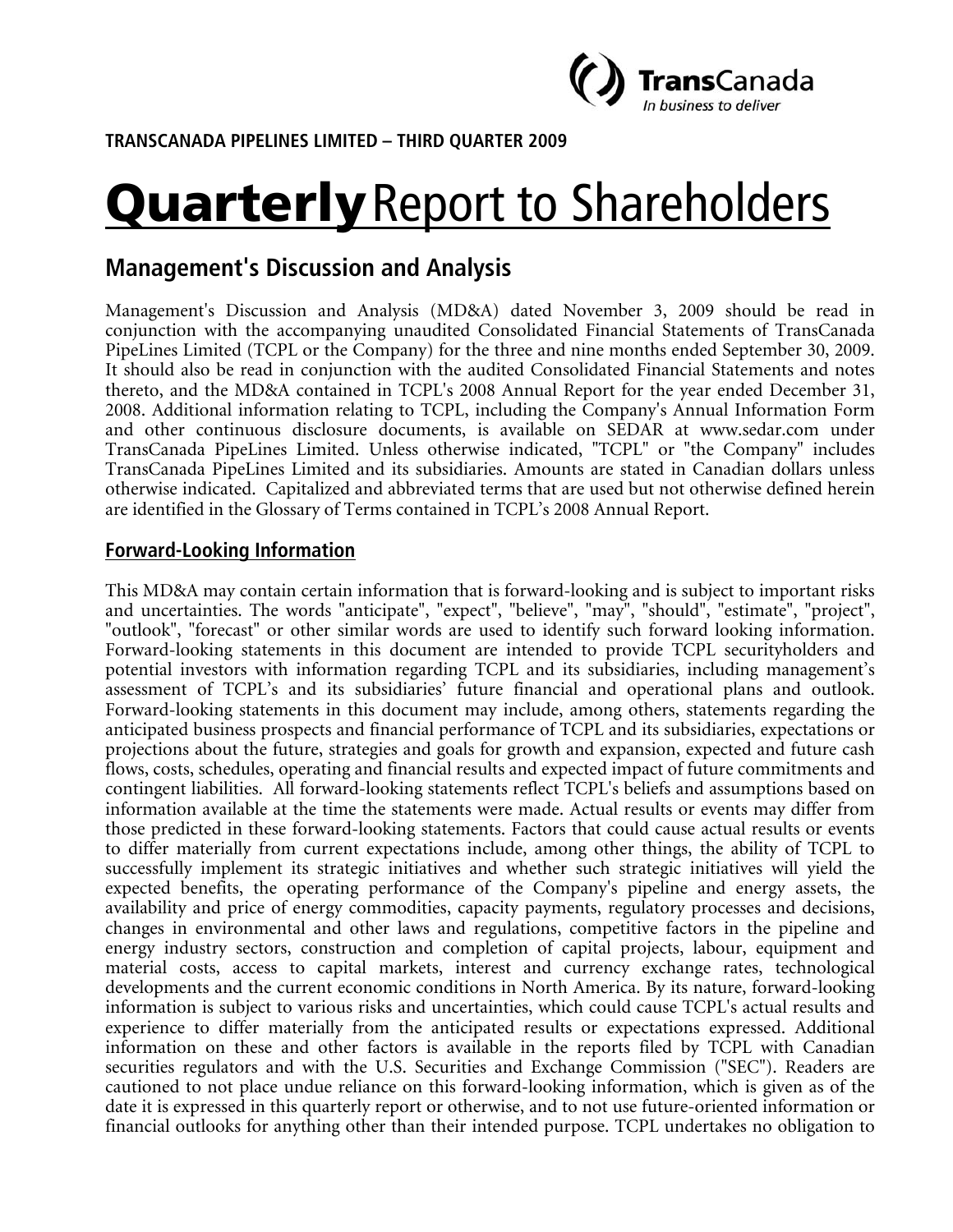update publicly or revise any forward-looking information, whether as a result of new information, future events or otherwise, except as required by law.

#### **Non-GAAP Measures**

TCPL uses the measures "comparable earnings", "comparable earnings per common share", "earnings before interest, taxes, depreciation and amortization" (EBITDA), "comparable EBITDA", "earnings before interest and taxes" (EBIT), "comparable EBIT" and "funds generated from operations" in this MD&A. These measures do not have any standardized meaning prescribed by Canadian generally accepted accounting principles (GAAP). They are, therefore, considered to be non-GAAP measures and may not be comparable to similar measures presented by other entities. Management of TCPL uses these non-GAAP measures to improve its ability to compare financial results among reporting periods and to enhance its understanding of operating performance, liquidity and ability to generate funds to finance operations. These non-GAAP measures are also provided to readers as additional information on TCPL's operating performance, liquidity and ability to generate funds to finance operations.

EBITDA is an approximate measure of the Company's pre-tax operating cash flow. EBITDA comprises earnings before deducting interest and other financial charges, income taxes, depreciation and amortization, non-controlling interests and preferred share dividends. EBIT is a measure of the Company's earnings from ongoing operations. EBIT comprises earnings before deducting interest and other financial charges, income taxes, non-controlling interests and preferred share dividends.

Management uses the measures of comparable earnings, EBITDA and EBIT to better evaluate trends in the Company's underlying operations. Comparable earnings, comparable EBITDA and comparable EBIT comprise net income applicable to common shares, EBITDA and EBIT, respectively, adjusted for specific items that are significant, but are not reflective of the Company's underlying operations in the period. Specific items are subjective, however, management uses its judgement and informed decisionmaking when identifying items to be excluded in calculating comparable earnings, comparable EBITDA and comparable EBIT, some of which may recur. Specific items may include but are not limited to certain income tax refunds and adjustments, gains or losses on sales of assets, legal and bankruptcy settlements, and certain fair value adjustments. The table in the "Consolidated Results of Operations" section of this MD&A presents a reconciliation of comparable earnings, comparable EBITDA, comparable EBIT and EBIT to Net Income Applicable to Common Shares. Comparable earnings per common share is calculated by dividing comparable earnings by the weighted average number of common shares outstanding for the period.

Funds generated from operations comprises net cash provided by operations before changes in operating working capital. A reconciliation of funds generated from operations to net cash provided by operations is presented in the "Liquidity and Capital Resources" section of this MD&A.

# **Financial Information Presentation**

Effective January 1, 2009, TCPL revised the information presented in the tables of this MD&A to better reflect the operating and financing structure of the Company. The Pipelines and Energy results summaries are presented geographically by separating the Canadian and U.S. portions of each segment. The Company believes this new format more clearly describes the financial performance of its business units. The new format presents EBITDA and EBIT as the Company believes these measures provide increased transparency and more useful information with respect to the performance of the Company's individual assets. Segmented information has been retroactively reclassified to reflect these changes. These changes had no impact on reported consolidated Net Income Applicable to Common Shares.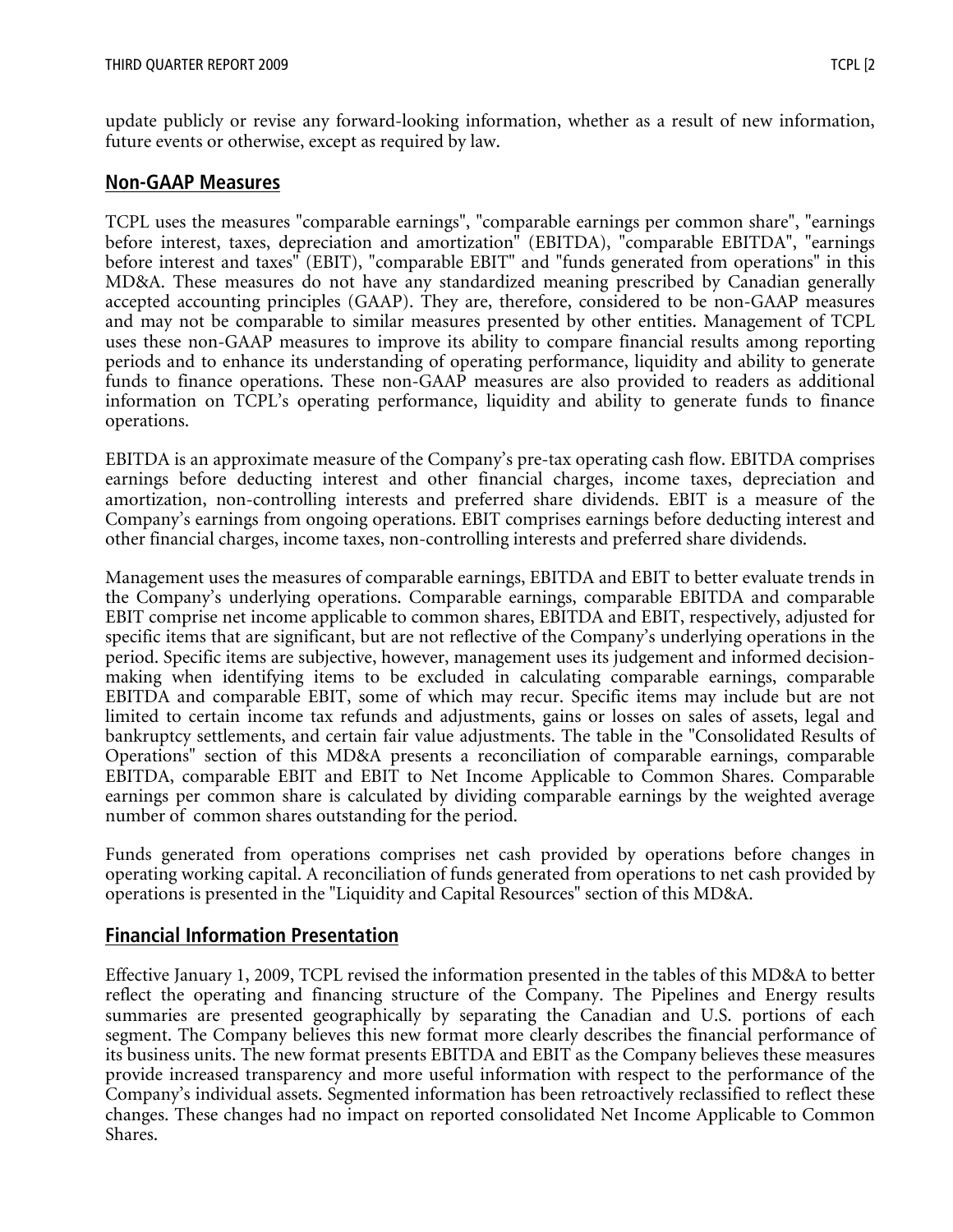# **Consolidated Results of Operations**

#### **Reconciliation of Comparable Earnings, Comparable EBITDA, Comparable EBIT and EBIT to Net Income Applicable to Common Shares**

| For the three months ended September 30                                                                                                                             | Pipelines |       | Energy |      | Corporate |      | Total |       |
|---------------------------------------------------------------------------------------------------------------------------------------------------------------------|-----------|-------|--------|------|-----------|------|-------|-------|
| (unaudited)(millions of dollars )                                                                                                                                   | 2009      | 2008  | 2009   | 2008 | 2009      | 2008 | 2009  | 2008  |
| Comparable $EBITDA(1)$                                                                                                                                              | 730       | 723   | 292    | 366  | (28)      | (23) | 994   | 1,066 |
| Depreciation and amortization                                                                                                                                       | (255)     | (254) | (88)   | (64) |           |      | (343) | (318) |
| Comparable $EBIT^{(1)}$<br>Specific item:<br>Fair value adjustments of natural gas                                                                                  | 475       | 469   | 204    | 302  | (28)      | (23) | 651   | 748   |
| inventory and forward contracts                                                                                                                                     |           |       | 14     | (2)  |           |      | 14    | (2)   |
| $EBIT^{(1)}$                                                                                                                                                        | 475       | 469   | 218    | 300  | (28)      | (23) | 665   | 746   |
| Interest expense                                                                                                                                                    |           |       |        |      |           |      | (228) | (217) |
| Financial charges of joint ventures                                                                                                                                 |           |       |        |      |           |      | (17)  | (18)  |
| Interest income and other                                                                                                                                           |           |       |        |      |           |      | 41    | 16    |
| Income taxes                                                                                                                                                        |           |       |        |      |           |      | (101) | (126) |
| Non-controlling interests and preferred<br>share dividends                                                                                                          |           |       |        |      |           |      | (23)  | (18)  |
| Net Income Applicable to Common<br><b>Shares</b>                                                                                                                    |           |       |        |      |           |      | 337   | 383   |
| Specific items (net of tax, where applicable):<br>Fair value adjustments of natural gas inventory and forward contracts<br>Income tax reassessments and adjustments |           |       |        |      |           |      | (10)  | (26)  |
| Comparable Earnings $(1)$                                                                                                                                           |           |       |        |      |           |      | 327   | 359   |

(1) Refer to the Non-GAAP Measures section in this MD&A for further discussion of comparable EBITDA, comparable EBIT, EBIT, and comparable earnings.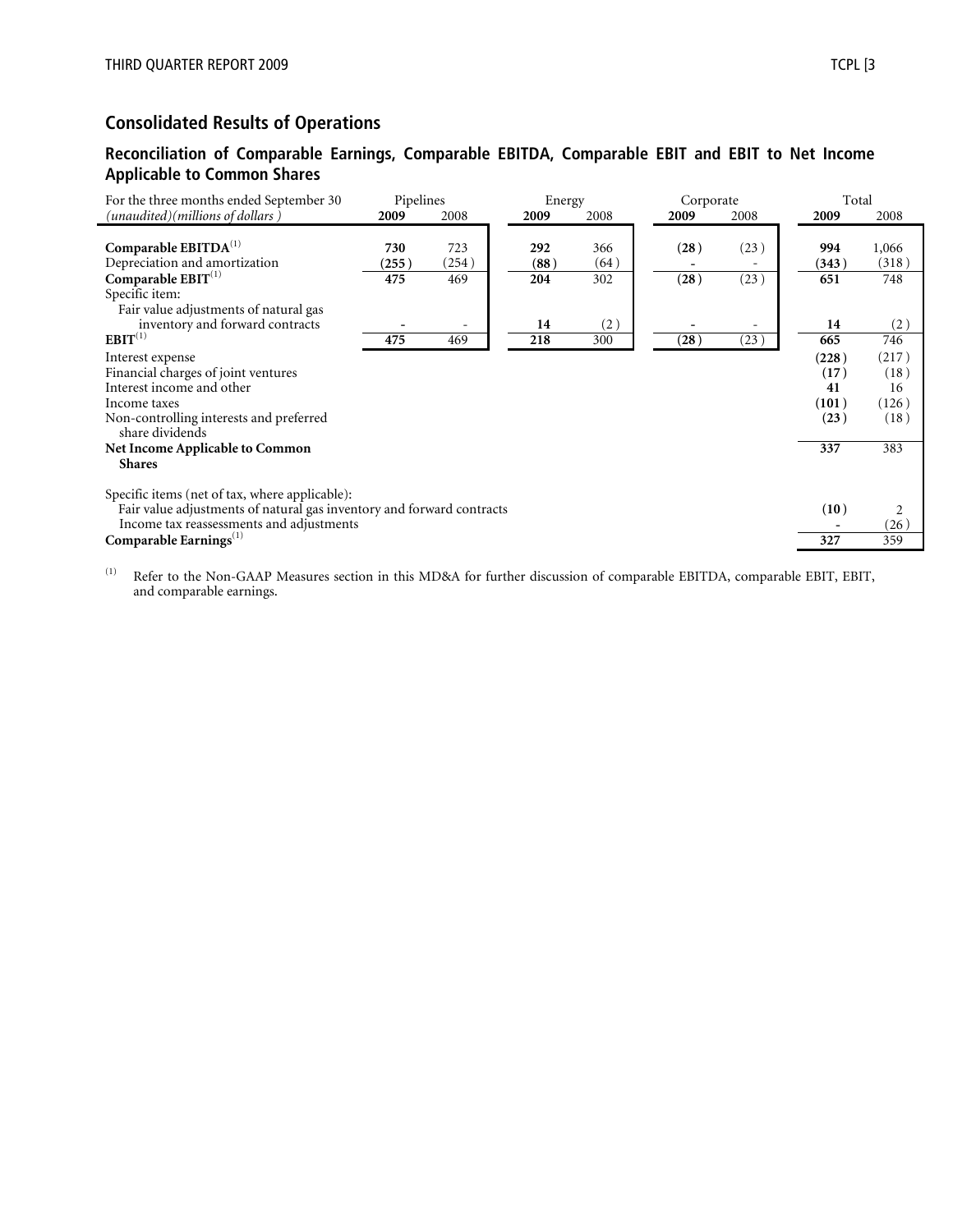*(unaudited)(millions of dollars)* **2009** 2008 **2009** 2008 **2009** 2008 **2009** 2008

Depreciation and amortization **(773 )** (765 ) **(261 )** (178 ) **-** - **(1,034 )** (943 )

Fair value adjustments of natural

 $$ Specific items:

For the nine months ended September 30

**Comparable EBITDA**<sup>(1)</sup> **2**,

| Pipelines |       | Energy |       | Corporate |      | Total   |       |
|-----------|-------|--------|-------|-----------|------|---------|-------|
| 009       | 2008  | 2009   | 2008  | 2009      | 2008 | 2009    | 2008  |
| 348       | 2,239 | 883    | 913   | (89)      | (71) | 3,142   | 3,081 |
| 773)      | (765) | (261)  | (178) |           |      | (1,034) | (943) |
| 575       | 1,474 | 622    | 735   | (89)      | (71) | 2,108   | 2,138 |
|           |       |        |       |           |      |         |       |
|           |       |        |       |           |      |         |       |
|           |       | (6)    | (7)   |           |      | (6)     | (7)   |
|           | 279   |        | -     |           |      |         | 279   |

| gas inventory and forward                                             |       |                          |     |      |      |                          |       |       |
|-----------------------------------------------------------------------|-------|--------------------------|-----|------|------|--------------------------|-------|-------|
| contracts                                                             |       |                          | (6) | (7)  |      | -                        | (6)   | (7)   |
| Calpine bankruptcy settlements                                        |       | 279                      |     |      |      | -                        |       | 279   |
| GTN lawsuit settlement                                                |       | 17                       |     |      |      |                          |       | 17    |
| Writedown of Broadwater LNG                                           |       |                          |     |      |      |                          |       |       |
| project costs                                                         |       | $\overline{\phantom{m}}$ |     | (41) |      | $\overline{\phantom{0}}$ |       | (41)  |
| $EBIT^{(1)}$                                                          | 1,575 | 1,770                    | 616 | 687  | (89) | (71)                     | 2,102 | 2,386 |
| Interest expense                                                      |       |                          |     |      |      |                          | (793) | (632) |
| Financial charges of joint ventures                                   |       |                          |     |      |      |                          | (47)  | (51)  |
| Interest income and other                                             |       |                          |     |      |      |                          | 97    | 47    |
| Income taxes                                                          |       |                          |     |      |      |                          | (310) | (498) |
| Non-controlling interests and<br>preferred share dividends            |       |                          |     |      |      |                          | (71)  | (106) |
| Net Income Applicable to Common                                       |       |                          |     |      |      |                          | 978   | 1,146 |
| <b>Shares</b>                                                         |       |                          |     |      |      |                          |       |       |
|                                                                       |       |                          |     |      |      |                          |       |       |
| Specific items (net of tax, where applicable):                        |       |                          |     |      |      |                          |       |       |
| Fair value adjustments of natural gas inventory and forward contracts |       |                          |     |      |      |                          | 4     | 6     |
| Calpine bankruptcy settlements                                        |       |                          |     |      |      |                          |       | (152) |
| GTN lawsuit settlement                                                |       |                          |     |      |      |                          |       | (10)  |
| Writedown of Broadwater LNG project costs                             |       |                          |     |      |      |                          |       | 27    |
| Income tax reassessments and adjustments                              |       |                          |     |      |      |                          |       | (26)  |
| Comparable Earnings $(1)$                                             |       |                          |     |      |      |                          | 982   | 991   |

(1) Refer to the Non-GAAP Measures section in this MD&A for further discussion of comparable EBITDA, comparable EBIT, EBIT, and comparable.

TCPL's net income applicable to common shares in third quarter 2009 was \$337 million compared to \$383 million in third quarter 2008. The \$46 million decrease in net income applicable to common shares reflected:

- increased EBIT from Pipelines primarily due to increased earnings for the Alberta System as a result of a settlement approved in December 2008, the positive impact of a stronger U.S. dollar on Pipelines' U.S. operations and higher operations, maintenance and administrative (OM&A) cost savings for the Canadian Mainline;
- decreased EBIT from Energy primarily due to lower power prices in Western Power, and reduced volumes in Western Power, New England and Bruce Power. These decreases were partially offset by a \$16 million year-over-year positive change in the pre-tax fair value adjustment of natural gas inventory and forward contracts, as well as increased earnings as a result of the acquisition of Ravenswood and the start up of Portlands Energy and the Carleton wind farm. Energy's EBIT also reflects higher contribution from the Natural Gas Storage business due to increased third party storage revenues;
- increased interest income and other due to higher gains from changes in the fair value of derivatives used to manage the Company's exposure to foreign exchange rate fluctuations and the positive impact of a stronger U.S. dollar; and
- decreased income tax expense primarily due to reduced earnings, higher income tax rate differentials and other positive income tax adjustments.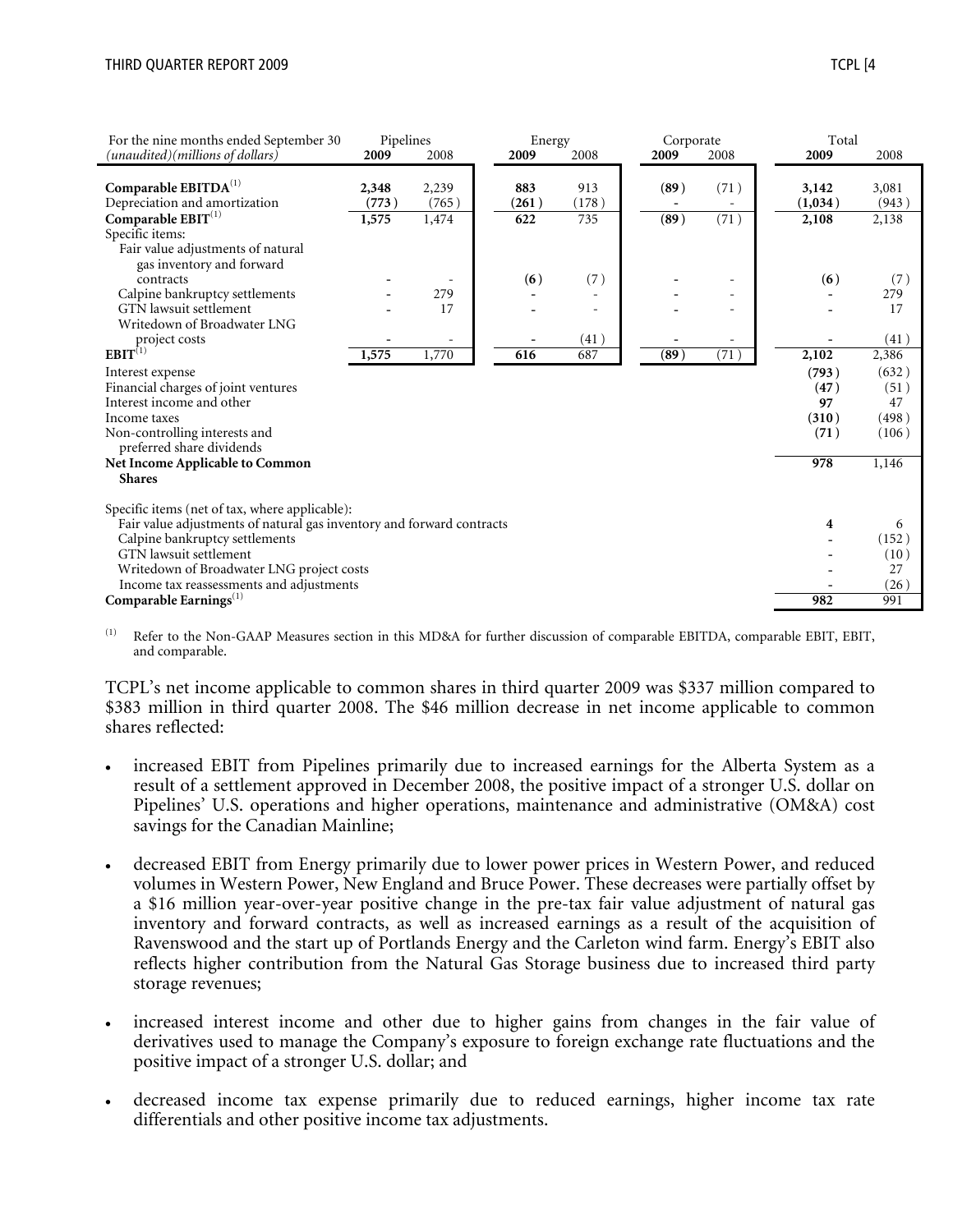Comparable earnings in third quarter 2009 were \$327 million compared to \$359 million for the same period in 2008. Comparable earnings in third quarter 2009 and 2008 excluded \$10 million of after tax (\$14 million pre-tax) net unrealized gains and \$2 million of after tax (\$2 million pre-tax) net unrealized losses, respectively, resulting from changes in the fair value of proprietary natural gas inventory in storage and natural gas forward purchase and sale contracts. Comparable earnings in 2008 also excluded \$26 million of favourable income tax adjustments.

On a consolidated basis, the impact of changes in the U.S. dollar on U.S. Pipelines and Energy EBIT is largely offset by the impact on U.S. dollar interest expense and other income statement items. The resultant net exposure is managed using derivatives thereby effectively reducing the Company's exposure to changes in foreign exchange. The average U.S. dollar exchange rate for the three and nine months ended September 30, 2009 was 1.10 and 1.17, respectively (2008 - 1.04 and 1.02, respectively).

TCPL's net income applicable to common shares in the first nine months of 2009 was \$978 million compared to \$1.1 billion for the same period in 2008. The \$168 million decrease in net income applicable to common shares reflected:

- decreased EBIT from Pipelines primarily due to \$152 million of after tax gains (\$279 million pretax) on the sale of shares received by GTN and Portland for Calpine bankruptcy settlements and proceeds from a GTN lawsuit settlement of \$10 million after tax (\$17 million pre-tax) received in first quarter 2008. The impact of these items on the Pipelines segment was partially offset by the positive impact in 2009 of a stronger U.S. dollar on Pipelines' U.S. operations;
- decreased EBIT from Energy primarily due to lower power prices in Western Power and reduced volumes in Western Power and New England. These decreases were partially offset by higher realized prices at Bruce Power, increased earnings from the start up of Portlands Energy and the Carleton wind farm, and the positive impact of a stronger U.S. dollar on Energy's U.S. operations. EBIT also reflects the impact of a \$27 million after tax (\$41 million pre-tax) writedown of costs capitalized for the Broadwater liquefied natural gas (LNG) project in first quarter 2008;
- increased EBIT losses from Corporate due to higher support services costs as a result of a growing asset base;
- increased interest expense due to debt issuances throughout 2008 and first quarter 2009, and the negative impact of a stronger U.S. dollar, partially offset by an increase in interest capitalized relating to Keystone and other capital projects;
- increased interest income and other due to higher gains from changes in the fair value of derivatives used to manage the Company's exposure to foreign exchange rate fluctuations and the positive impact of a stronger U.S. dollar;
- decreased income tax expense due to lower earnings and higher income tax rate differentials in 2009; and
- a reduction in non-controlling interests due to Portland's portion of the Calpine bankruptcy settlements recorded in 2008.

Comparable earnings in the first nine months of 2009 were \$982 million compared to \$991 million for the same period in 2008. Comparable earnings for the first nine months of 2009 and 2008 excluded \$4 million after tax (\$6 million pre-tax) and \$6 million after tax (\$7 million pre-tax), respectively, of net unrealized losses from changes in the fair value of proprietary natural gas inventory in storage and natural gas forward purchase and sale contracts. In addition, comparable earnings in the first nine months of 2008 excluded the \$152 million after tax gain on Calpine bankruptcy settlements, the \$10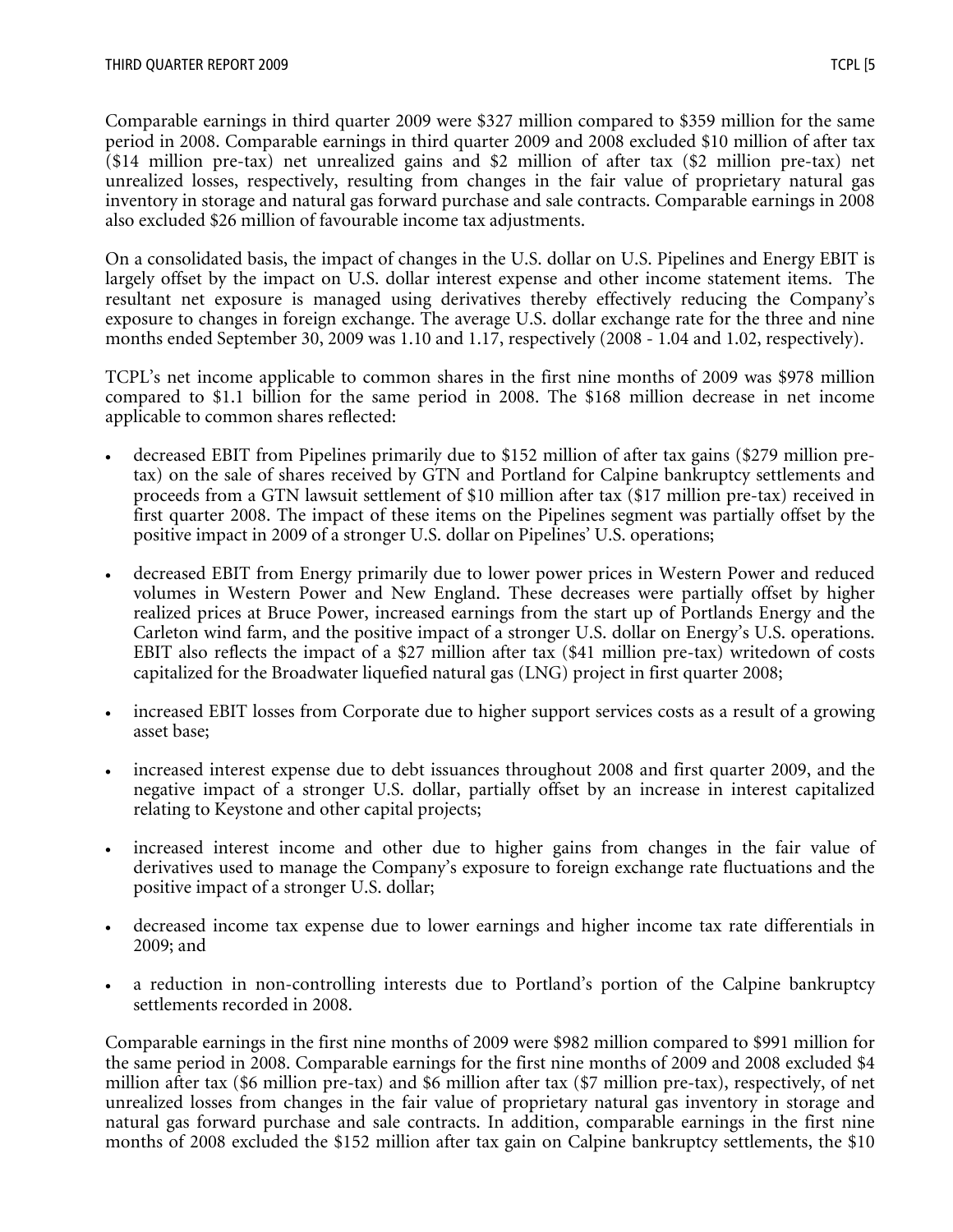million after tax gain on the GTN lawsuit settlement, the \$27 million after tax writedown of Broadwater LNG project costs and \$26 million of favourable income tax adjustments.

Results from each of the segments for the three and nine month periods ended September 30, 2009 are discussed further in the Pipelines, Energy and Corporate sections of this MD&A.

# **Pipelines**

The Pipelines business generated comparable EBIT of \$475 million and \$1.6 billion in the three and nine month periods ended September 30, 2009, respectively, compared to \$469 million and \$1.5 billion for the same periods in 2008.

Comparable EBIT for the first nine months of 2008 excluded the \$279 million of gains realized by GTN and Portland for the Calpine bankruptcy settlements and the \$17 million gain on the GTN lawsuit settlement with a software supplier.

#### **Pipelines Results**

|                                                          |                  | Three months ended | Nine months ended |       |  |
|----------------------------------------------------------|------------------|--------------------|-------------------|-------|--|
| (unaudited)                                              |                  | September 30       | September 30      |       |  |
| (millions of dollars)                                    | 2009             | 2008               | 2009              | 2008  |  |
|                                                          |                  |                    |                   |       |  |
| <b>Canadian Pipelines</b>                                |                  |                    |                   |       |  |
| Canadian Mainline                                        | 279              | 268                | 851               | 841   |  |
| Alberta System                                           | 190              | 182                | 535               | 540   |  |
| Foothills                                                | 32               | 33                 | 100               | 102   |  |
| Other (TQM, Ventures LP)                                 | 13               | 13                 | 44                | 39    |  |
| Canadian Pipelines Comparable EBITDA <sup>(1)</sup>      | $\overline{514}$ | 496                | 1,530             | 1,522 |  |
|                                                          |                  |                    |                   |       |  |
| <b>U.S. Pipelines</b>                                    |                  |                    |                   |       |  |
| <b>ANR</b>                                               | 57               | 74                 | 263               | 248   |  |
| $GTN^{(2)}$                                              | 42               | 48                 | 152               | 146   |  |
| <b>Great Lakes</b>                                       | 31               | 28                 | 108               | 93    |  |
| Iroquois                                                 | 18               | 15                 | 62                | 42    |  |
| PipeLines LP(3)                                          | 24               | 13                 | 64                | 47    |  |
| Portland <sup>(4)</sup>                                  | $\mathfrak{p}$   | 4                  | 18                | 18    |  |
| International (Tamazunchale, TransGas,                   |                  |                    |                   |       |  |
| <b>INNERGY/Gas Pacifico)</b>                             | 18               | 10                 | 46                | 32    |  |
| General, administrative and support costs <sup>(5)</sup> | (11)             | (4)                | (17)              | (14)  |  |
| Non-controlling interests <sup>(6)</sup>                 | 45               | 40                 | 148               | 133   |  |
| U.S. Pipelines Comparable EBITDA <sup>(1)</sup>          | 226              | 228                | 844               | 745   |  |
|                                                          |                  |                    |                   |       |  |
| Business Development Comparable EBITDA <sup>(1)</sup>    | (10)             | (1)                | (26)              | (28)  |  |
|                                                          |                  |                    |                   |       |  |
| Pipelines Comparable EBITDA <sup>(1)</sup>               | 730              | 723                | 2,348             | 2,239 |  |
| Depreciation and amortization                            | (255)            | (254)              | (773)             | (765) |  |
| Pipelines Comparable $EBIT^{(1)}$                        | 475              | 469                | 1,575             | 1,474 |  |
| Specific items:                                          |                  |                    |                   |       |  |
| Calpine bankruptcy settlements <sup>(7)</sup>            |                  |                    |                   | 279   |  |
| <b>GTN</b> lawsuit settlement                            |                  |                    |                   | 17    |  |
| Pipelines $\mathrm{EBIT}^{(1)}$                          | 475              | 469                | 1,575             | 1,770 |  |

The US of the Non-GAAP Measures section in this MD&A for further discussion of comparable EBITDA, comparable EBIT and EBIT.<br>
(2) GTN's results include North Baja to June 30, 2009.<br>
(3) Effective July 1, 2009, TCPL's owner include TCPL's ownership of an additional 10.5 per cent of PipeLines LP and TCPL's effective ownership of 42.6 per cent of North

Baja since July 1, 2009.<br>
(a) Portland's results reflect TCPL's 61.7 per cent ownership interest.<br>
(5) Portland's results reflect TCPL's 61.7 per cent ownership interest.<br>
(5) The non-controlling interests reflect PipeLin bankruptcy settlements with Calpine. These shares were subsequently sold for an additional gain of \$22 million.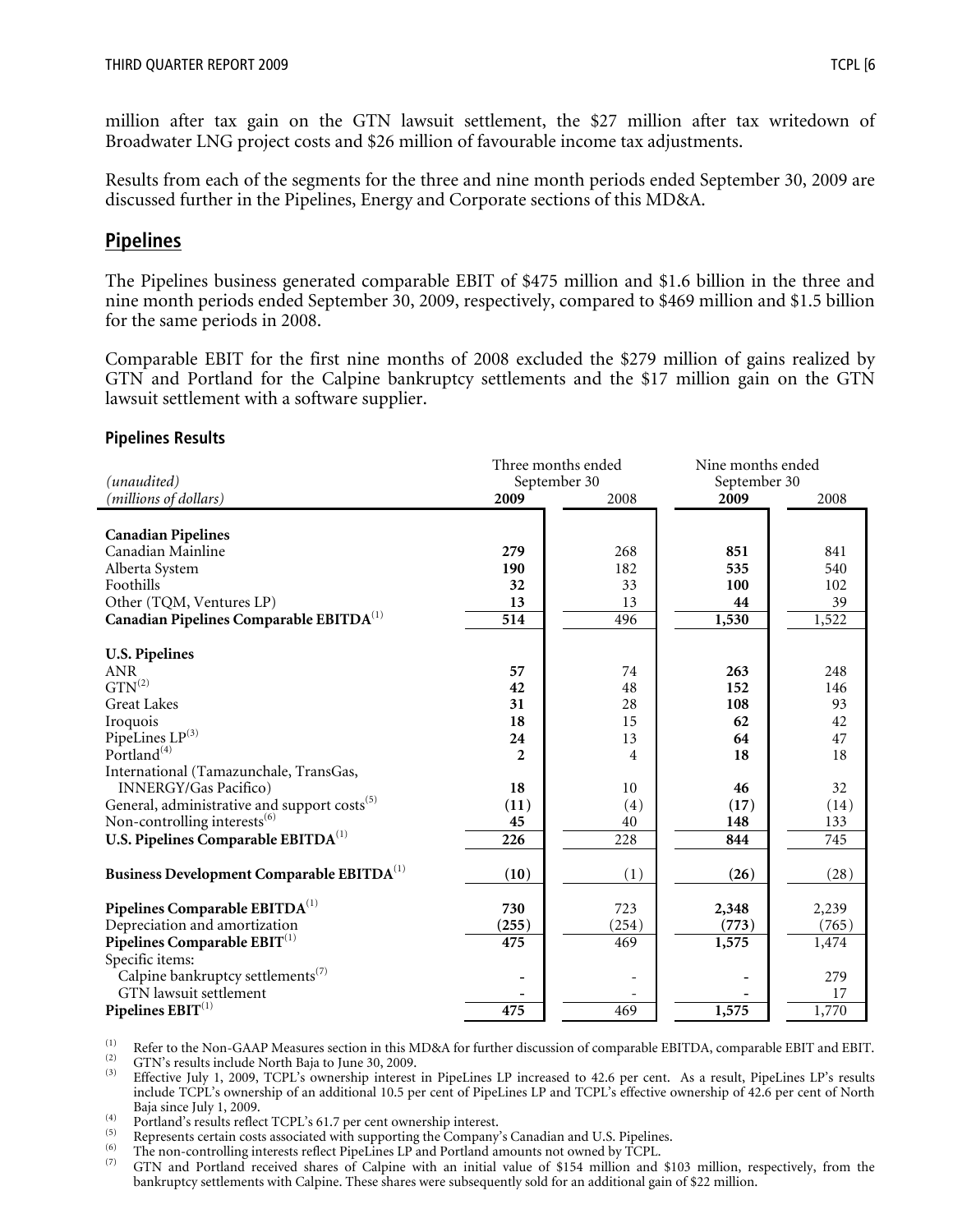| (unaudited)                                      |               | Three months ended<br>September 30 |                  | Nine months ended<br>September 30 |
|--------------------------------------------------|---------------|------------------------------------|------------------|-----------------------------------|
| (millions of dollars)                            | 2009          | 2008                               | 2009             | 2008                              |
| Canadian Mainline<br>Alberta System<br>Foothills | 68<br>44<br>6 | 66<br>32                           | 201<br>123<br>18 | 204<br>97<br>19                   |

#### **Net Income for Wholly Owned Canadian Pipelines**

#### *Canadian Pipelines*

Canadian Mainline's net income for the three and nine months ended September 30, 2009 increased \$2 million and decreased \$3 million, respectively, to \$68 million and \$201 million, respectively, compared to the same periods in 2008. Net income for third quarter 2009 reflected higher OM&A cost savings, partially offset by a lower average investment base and a lower rate of return on common equity (ROE) as determined by the National Energy Board (NEB) of 8.57 per cent in 2009 compared to 8.71 per cent in 2008. Net income for the nine months ended September 30, 2009 decreased as higher OM&A cost savings were more than offset by the lower average investment base and ROE.

Canadian Mainline's EBITDA for the three and nine months ended September 30, 2009 of \$279 million and \$851 million, respectively, increased \$11 million and \$10 million, respectively, compared to the same periods in 2008, primarily due to higher revenues as a result of the recovery of higher depreciation and income taxes approved in the 2009 tolls, and higher OM&A cost savings. The increases in revenues were partially offset by a lower overall return on a reduced average investment base.

The Alberta System's net income was \$44 million in third quarter 2009 and \$123 million for the first nine months of 2009 compared to \$32 million and \$97 million for the same periods in 2008. Earnings in 2009 reflected the impact of a 2008-2009 settlement approved by the Alberta Utilities Commission (AUC) in December 2008 and the impact of a higher average investment base compared to 2008 due to customer-driven expansions of the Alberta System.

The Alberta System's EBITDA was \$190 million in third quarter 2009 and \$535 million for the first nine months of 2009 compared to \$182 million and \$540 million for the same periods in 2008. Third quarter EBITDA reflects increases due to higher settlement earnings and revenues as a result of the recovery of higher financial charges. For the nine months ended September 30, 2009, these increases were more than offset by reduced revenues as a result of the recovery of lower depreciation and income taxes approved in the settlement.

EBITDA from Other Canadian Pipelines was \$13 million and \$44 million for the three and nine months ended September 30, 2009, respectively, compared to \$13 million and \$39 million for the same periods in 2008. The increase in the nine month period was primarily due to the NEB decision on TQM's cost of capital for the years 2007 and 2008 reached in February 2009.

#### *U.S. Pipelines*

ANR's EBITDA for the three and nine months ended September 30, 2009 was \$57 million and \$263 million, respectively, compared to \$74 million and \$248 million, respectively, for the same periods in 2008. The decrease in EBITDA in third quarter 2009 was primarily due to reduced revenues as a result of lower utilization, lower incidental natural gas and condensate sales, and higher OM&A costs, partially offset by the positive impact of a stronger U.S. dollar. For the nine months ended September 30, 2009, the increase in EBITDA was primarily due to the positive impact of a stronger U.S. dollar and higher revenues, partially offset by lower natural gas and condensate sales, and higher OM&A costs.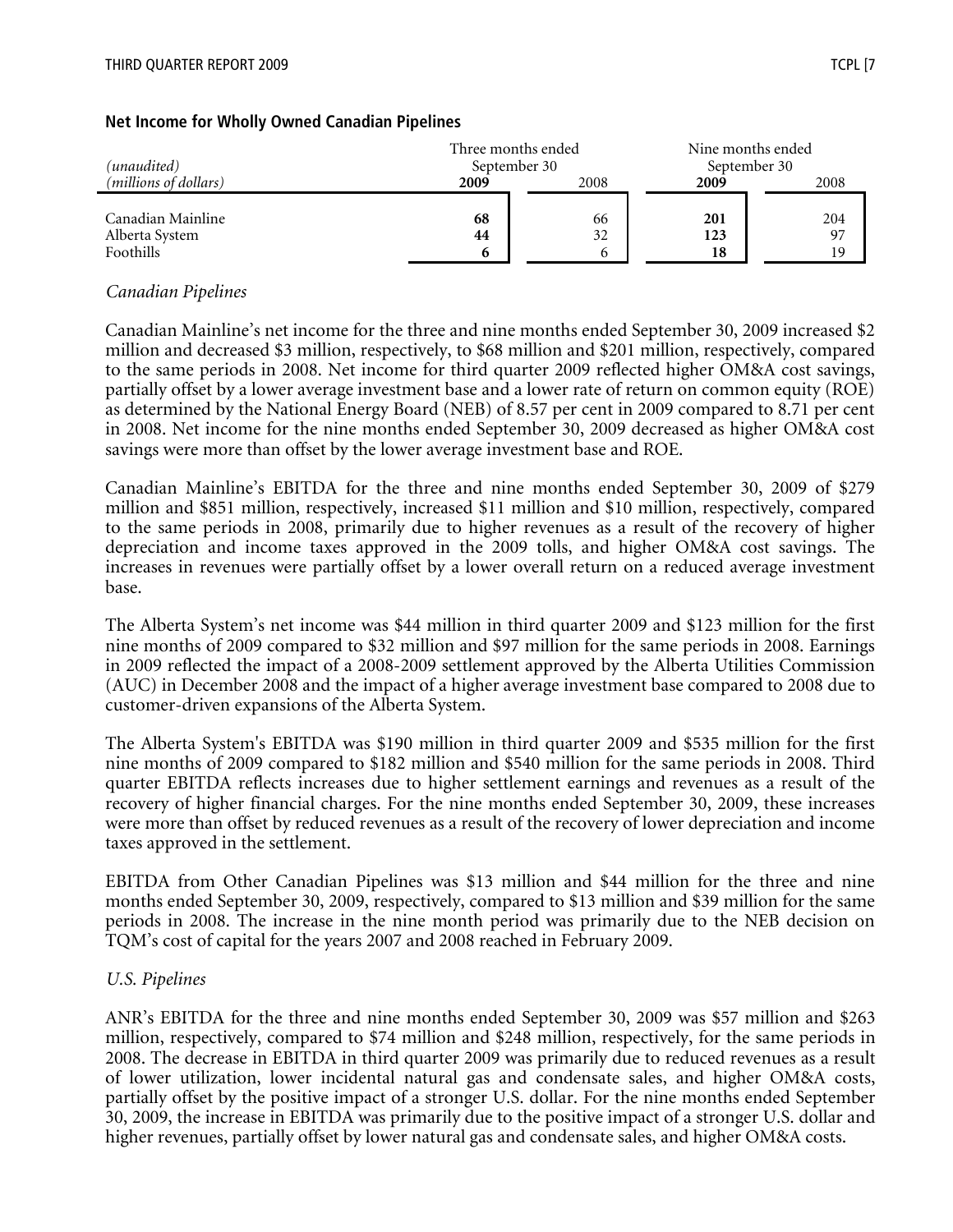GTN's EBITDA for the three months ended September 30, 2009 decreased \$6 million from the same period in 2008 primarily due to the sale of North Baja to PipeLines LP on July 1, 2009. GTN's EBITDA for the nine months ended September 30, 2009 increased \$6 million from the same period in 2008 primarily due to the positive impact of a stronger U.S. dollar, partially offset by the sale of North Baja in 2009.

EBITDA for the remainder of the U.S. Pipelines was \$127 million and \$429 million for the three and nine months ended September 30, 2009, respectively, compared to \$106 million and \$351 million for the same periods in 2008. The increases were primarily due to the positive impact of a stronger U.S. dollar in 2009, increased revenues for Gas Pacifico resulting from a new transportation agreement, TCPL's increased ownership in PipeLines LP and PipeLines LP's acquisition of North Baja, partially offset by charges incurred in restructuring the U.S. pipeline operations. The increase for the nine month period also included higher short-term revenues for Iroquois.

#### **Operating Statistics**

| Nine months<br>ended September 30                                  | Mainline <sup>(1)</sup> | Canadian     |              | Alberta<br>System <sup>(2)</sup> | Foothills  |            |              | $ANR^{(3)}$  |            | <b>GTN</b><br>$System^{(3)}$ |
|--------------------------------------------------------------------|-------------------------|--------------|--------------|----------------------------------|------------|------------|--------------|--------------|------------|------------------------------|
| (unaudited)                                                        | 2009                    | 2008         | 2009         | 2008                             | 2009       | 2008       | 2009         | 2008         | 2009       | 2008                         |
| Average investment base<br>$$$ millions)<br>Delivery volumes (Bcf) | 6,549                   | 7,065        | 4,724        | 4,322                            | 711        | 755        | n/a          | n/a          | n/a        | n/a                          |
| Total<br>Average per day                                           | 1,561<br>5.7            | 1,635<br>6.0 | 2,652<br>9.7 | 2,833<br>10.3                    | 901<br>3.3 | 955<br>3.5 | 1,199<br>4.4 | 1,219<br>4.5 | 578<br>2.1 | 595<br>2.2                   |

(1) Canadian Mainline 2009 and 2008 delivery volumes reflect physical deliveries to domestic and export markets. Delivery volumes reported prior to third quarter 2009 reflected contract deliveries, however, customer contracting patterns have changed in recent years making physical deliveries a better measure of system utilization. Canadian Mainline's physical receipts originating at the Alberta border and in Saskatchewan for the nine months ended September 30, 2009 were 1,234 billion cubic feet (Bcf) (2008 – 1,460

Bcf); average per day was 4.5 Bcf (2008 – 5.3 Bcf).<br>
<sup>(2)</sup> Field receipt volumes for the Alberta System for the nine months ended September 30, 2009 were 2,734 Bcf (2008 – 2,908 Bcf);<br>
average per day was 10.0 Bcf (2008 –

<sup>(3)</sup> ANR's and the GTN System's results are not impacted by average investment base as these systems operate under fixed rate models approved by the U.S. Federal Energy Regulatory Commission.

# *Capitalized Project Costs*

At September 30, 2009, Other Assets included \$212 million of capitalized costs related to the Keystone pipeline system expansion to the Gulf Coast.

As at September 30, 2009, TCPL had advanced \$142 million to the Aboriginal Pipeline Group (APG) with respect to the Mackenzie Gas Pipeline Project (MGP). TCPL and the other co-venture companies involved in the MGP continue to pursue approval of the proposed project, focusing on obtaining regulatory approval and the Canadian government's support of an acceptable fiscal framework. Project timing continues to be uncertain and discussions between the co-venture group and the Canadian government are ongoing. In the event the co-venture group is unable to reach an agreement with the government on an acceptable fiscal framework, the parties will need to determine the appropriate next steps for the project. For TCPL, this may result in a reassessment of the carrying amount of the APG advances.

# **Energy**

Energy's comparable EBIT was \$204 million in third quarter 2009 compared to \$302 million in third quarter 2008. Comparable EBIT excluded net unrealized gains of \$14 million and net unrealized losses of \$2 million in third quarter 2009 and 2008, respectively, resulting from changes in the fair value of proprietary natural gas inventory and natural gas forward purchase and sale contracts.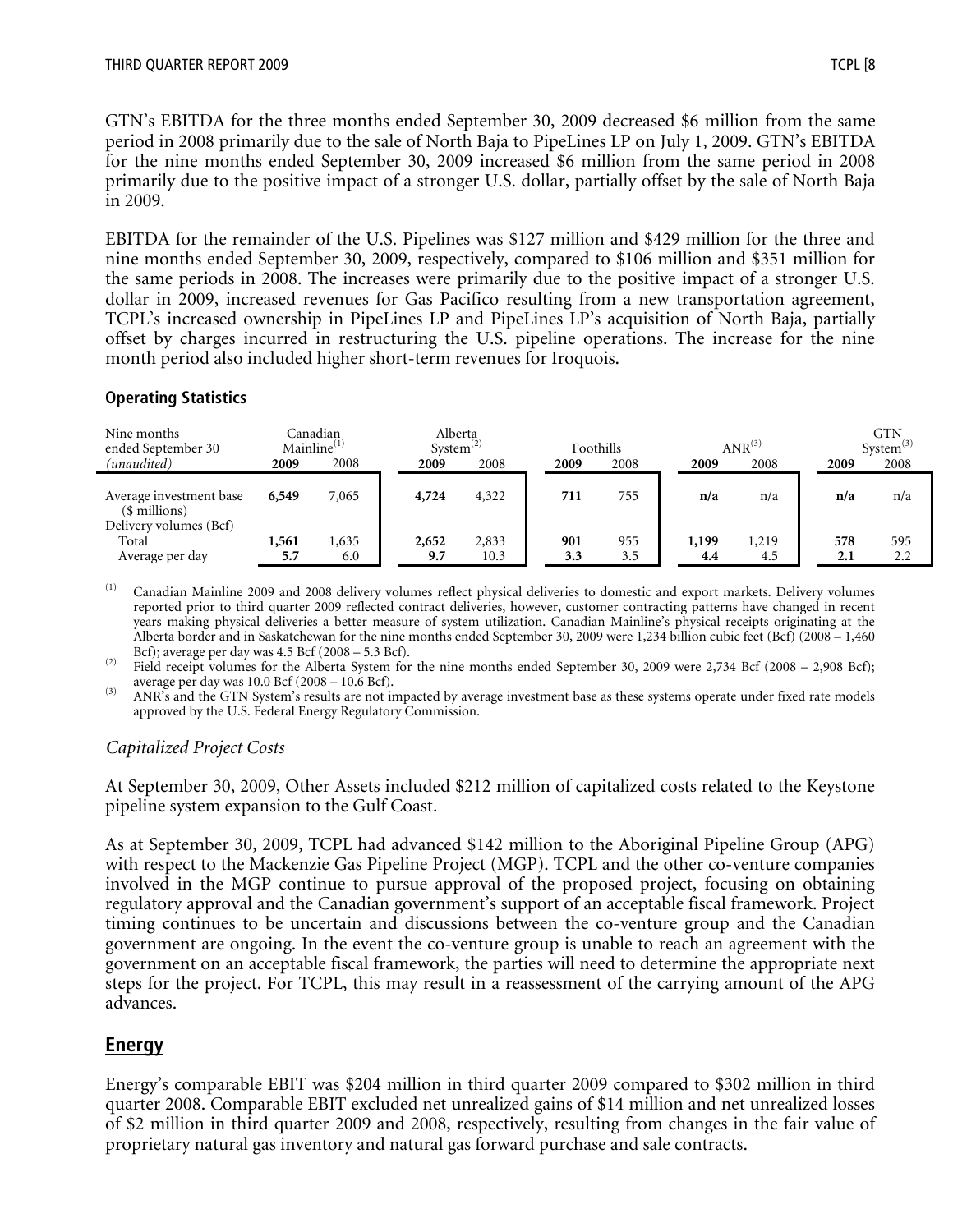Energy's comparable EBIT was \$622 million for the first nine months of 2009 compared to \$735 million in the same nine months of 2008. Comparable EBIT excluded net unrealized losses of \$6 million and \$7 million in the first nine months of 2009 and 2008, respectively, resulting from changes in the fair value of proprietary natural gas inventory and natural gas forward purchase and sale contracts. Comparable EBIT in 2008 also excluded the \$41 million writedown of costs previously capitalized for the Broadwater LNG project.

#### **Energy Results**

| (unaudited)                                                        | Three months ended<br>September 30 |      |                  | Nine months ended<br>September 30 |  |  |
|--------------------------------------------------------------------|------------------------------------|------|------------------|-----------------------------------|--|--|
| (millions of dollars)                                              | 2009                               | 2008 | 2009             | 2008                              |  |  |
| <b>Canadian Power</b>                                              |                                    |      |                  |                                   |  |  |
| <b>Western Power</b>                                               | 66                                 | 145  | 218              | 382                               |  |  |
| <b>Eastern Power</b>                                               | 52                                 | 35   | 164              | 104                               |  |  |
| <b>Bruce Power</b>                                                 | 81                                 | 102  | 282              | 205                               |  |  |
| General, administrative and support costs                          | (9)                                | (12) | (28)             | (28)                              |  |  |
| Canadian Power Comparable EBITDA <sup>(1)</sup>                    | 190                                | 270  | 636              | 663                               |  |  |
| U.S. Power $^{(2)}$                                                |                                    |      |                  |                                   |  |  |
| Northeast Power                                                    | 80                                 | 85   | 198              | 209                               |  |  |
| General, administrative and support costs                          | (12)                               | (9)  | (35)             | (28)                              |  |  |
| U.S. Power Comparable EBITDA <sup>(1)</sup>                        | 68                                 | 76   | 163              | 181                               |  |  |
| <b>Natural Gas Storage</b><br>Alberta Storage                      | 47                                 | 35   | 122              | 114                               |  |  |
| General, administrative and support costs                          | (2)                                | (4)  | (7)              | (10)                              |  |  |
| Natural Gas Storage Comparable EBITDA <sup>(1)</sup>               | $\overline{45}$                    | 31   | $\overline{115}$ | 104                               |  |  |
| Business Development Comparable EBITDA <sup>(1)</sup>              | (11)                               | (11) | (31)             | (35)                              |  |  |
| Energy Comparable $EBITDA(1)$                                      | 292                                | 366  | 883              | 913                               |  |  |
| Depreciation and amortization                                      | (88)                               | (64) | (261)            | (178)                             |  |  |
| Energy Comparable $EBIT^{(1)}$                                     | 204                                | 302  | 622              | 735                               |  |  |
| Specific items:<br>Fair value adjustments of natural gas inventory |                                    |      |                  |                                   |  |  |
| and forward contracts                                              | 14                                 | (2)  | (6)              | (7)                               |  |  |
| Writedown of Broadwater LNG project costs                          |                                    |      |                  | (41)                              |  |  |
| Energy $EBIT^{(1)}$                                                | 218                                | 300  | 616              | 687                               |  |  |

(1) Refer to the Non-GAAP Measures section in this MD&A for further discussion of comparable EBITDA, comparable EBIT and EBIT.<br>
Includes Ravenswood effective August 2008.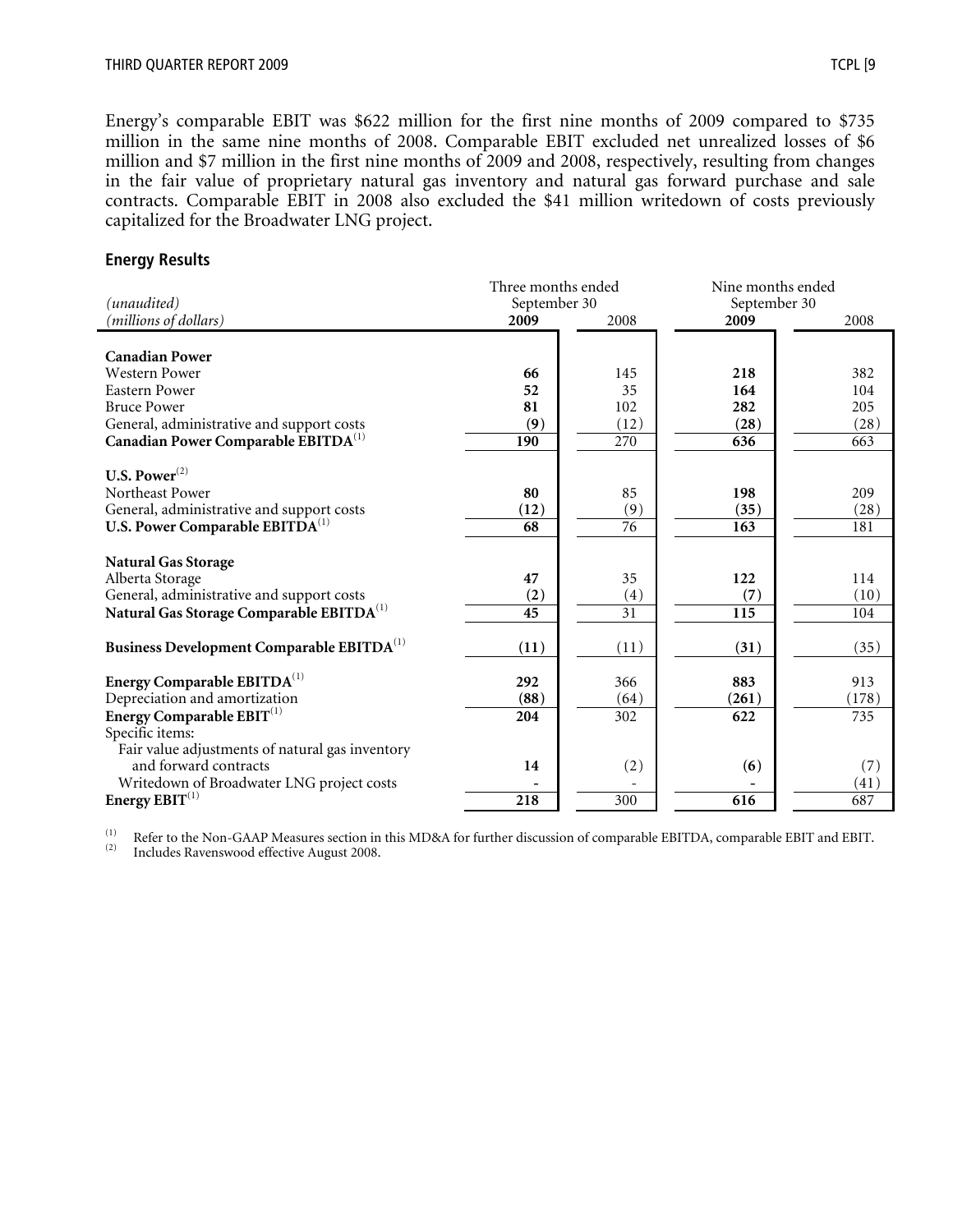#### **Western and Eastern Canadian Power Comparable EBITDA**(1)(2)

| (unaudited)                               | Three months ended September 30 |       |       | Nine months ended September 30 |  |
|-------------------------------------------|---------------------------------|-------|-------|--------------------------------|--|
| (millions of dollars)                     | 2009                            | 2008  | 2009  | 2008                           |  |
|                                           |                                 |       |       |                                |  |
| Revenues                                  |                                 |       |       |                                |  |
| Western power                             | 196                             | 264   | 585   | 842                            |  |
| Eastern power                             | 69                              | 48    | 209   | 148                            |  |
| Other $^{(3)}$                            | 32                              | 56    | 122   | 108                            |  |
|                                           | 297                             | 368   | 916   | 1,098                          |  |
| <b>Commodity Purchases Resold</b>         |                                 |       |       |                                |  |
| Western power                             | (120)                           | (114) | (327) | (380)                          |  |
| Eastern power                             |                                 |       |       | (2)                            |  |
| Other $(\vec{4})$                         | (17)                            | (13)  | (80)  | (47)                           |  |
|                                           | (137)                           | (127) | (407) | (429)                          |  |
|                                           |                                 |       |       |                                |  |
| Plant operating costs and other           | (42)                            | (60)  | (129) | (183)                          |  |
| General, administrative and support costs | (9)                             | (12)  | (28)  | (28)                           |  |
| Other (expense)/income                    |                                 | (1)   | 2     |                                |  |
| Comparable $EBITDA^{(2)}$                 | 109                             | 168   | 354   | 458                            |  |

The Unider Section of the Carleton wind farm effective April 2009 and November 2008, respectively.<br>
The Refer to the Non-GAAP Measures section in this MD&A for further discussion of comparable EBITDA.<br>
(3) Other revenue i

#### **Western and Eastern Canadian Power Operating Statistics**(1)

|                                   |       | Three months ended September 30 | Nine months ended September 30 |        |  |
|-----------------------------------|-------|---------------------------------|--------------------------------|--------|--|
| (unaudited)                       | 2009  | 2008                            | 2009                           | 2008   |  |
|                                   |       |                                 |                                |        |  |
| Sales Volumes (GWh)               |       |                                 |                                |        |  |
| Supply                            |       |                                 |                                |        |  |
| Generation                        |       |                                 |                                |        |  |
| <b>Western Power</b>              | 541   | 598                             | 1,718                          | 1,733  |  |
| Eastern Power                     | 305   | 225                             | 1,081                          | 737    |  |
| Purchased                         |       |                                 |                                |        |  |
| Sundance A & B and Sheerness PPAs | 2,560 | 2,949                           | 7,725                          | 9,143  |  |
| Other purchases                   | 113   | 252                             | 420                            | 789    |  |
|                                   | 3,519 | 4,024                           | 10,944                         | 12,402 |  |
| Sales                             |       |                                 |                                |        |  |
| Contracted                        |       |                                 |                                |        |  |
| Western Power                     | 2,514 | 2,686                           | 7,164                          | 8,579  |  |
| Eastern Power                     | 307   | 297                             | 1,117                          | 899    |  |
| Spot                              |       |                                 |                                |        |  |
| <b>Western Power</b>              | 698   | 1,041                           | 2,663                          | 2,924  |  |
|                                   | 3,519 | 4,024                           | 10,944                         | 12,402 |  |
| <b>Plant Availability</b>         |       |                                 |                                |        |  |
| Western Power <sup>(2)</sup>      | 90%   | 92%                             | 92%                            | 87%    |  |
| <b>Eastern Power</b>              | 97%   | 98%                             | 97%                            | 97%    |  |

The Includes Portlands Energy and the Carleton wind farm effective April 2009 and November 2008, respectively.<br>  $\frac{1}{2}$  Excludes facilities that provide power to TCPL under PPAs.

Western Power's EBITDA of \$66 million in third quarter 2009 decreased \$79 million compared to \$145 million in third quarter 2008. This decrease was primarily due to lower earnings from the Alberta power portfolio resulting from lower overall realized power prices on lower volumes of power sold. In addition, Western Power's EBITDA in third quarter 2008 included \$17 million relating to sulphur sales.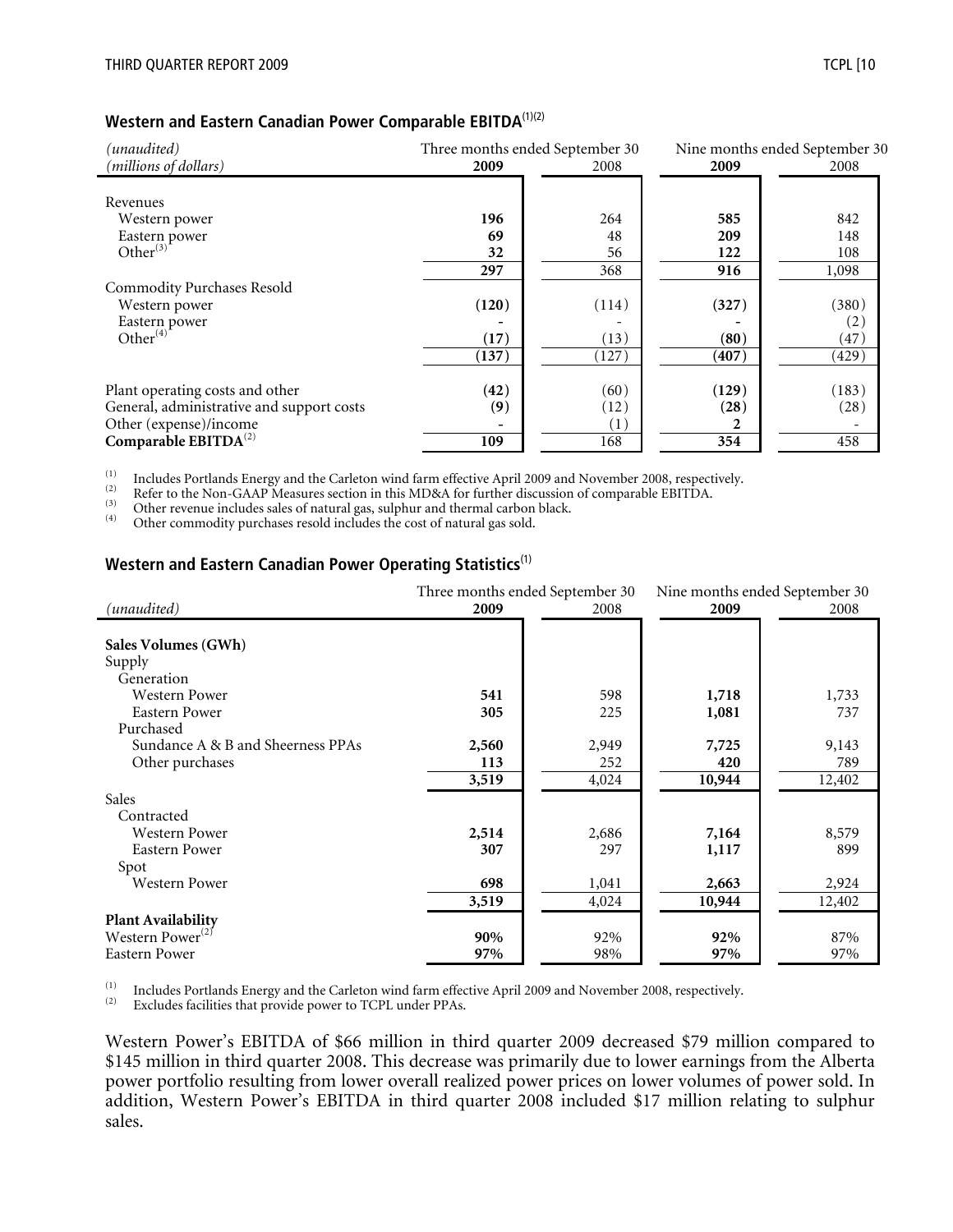Western Power's EBITDA of \$218 million in the nine months ended September 30, 2009 decreased \$164 million compared to \$382 million for the same period in 2008 primarily due to lower overall realized power prices on lower volumes of power sold, partially offset by lower power purchase arrangements (PPA) costs per megawatt hour (MWh). Western Power's EBITDA for the nine months ended September 30, 2008 also included \$17 million relating to sulphur sales.

Lower overall realized power prices as well as lower sales volumes resulted in decreases of \$68 million and \$257 million in Western Power's power revenues for the three and nine months ended September 30, 2009, respectively, compared to the same periods in 2008. Lower sales volumes were the result of reduced dispatch of the Alberta PPAs during periods of reduced demand.

Eastern Power's EBITDA of \$52 million and \$164 million for the three and nine months ended September 30, 2009, respectively, increased \$17 million and \$60 million, respectively, compared to the same periods in 2008. These increases were primarily due to incremental earnings from Portlands Energy and the Carleton wind farm at Cartier Wind, which went into service in April 2009 and November 2008, respectively, as well as higher contracted revenue from the Bécancour facility.

Eastern Power's power revenues increased \$21 million and \$61 million for the three and nine months ended September 30, 2009, respectively, primarily due to incremental revenues from Portlands Energy and the Carleton wind farm.

For the nine months ended September 30, 2009, Other Revenues and Other Commodity Purchases Resold of \$122 million and \$80 million, respectively, increased compared to the same period in 2008 as a result of an increase in the quantity of natural gas being resold in Eastern Power in first quarter 2009.

Plant Operating Costs and Other, which includes fuel gas consumed in generation, of \$42 million and \$129 million for the three and nine months ended September 30, 2009, respectively, decreased from the same periods in 2008 primarily due to lower prices for natural gas in Western Power.

Western Power manages the sale of its supply volumes on a portfolio basis. A portion of its supply is held for sale in the spot market for operational reasons and the amount of supply volumes eventually sold into the spot market is dependent upon the ability to transact in forward sales markets at acceptable contract terms. This approach to portfolio management assists in minimizing costs in situations where Western Power would otherwise have to purchase electricity in the open market to fulfill its contractual sales obligations. Approximately 78 per cent of Western Power sales volumes were sold under contract in third quarter 2009, compared to 72 per cent in third quarter 2008. To reduce its exposure to spot market prices on uncontracted volumes, as at September 30, 2009, Western Power had entered into fixed-price power sales contracts to sell approximately 3,200 gigawatt hours (GWh) for the remainder of 2009 and 9,200 GWh for 2010.

Eastern Power is focused on selling power under long-term contracts. As a result, in third quarter 2009 and 2008, 100 per cent of Eastern Power sales volumes were sold under contract and are expected to continue to be fully sold under contract for the remainder of 2009 and 2010.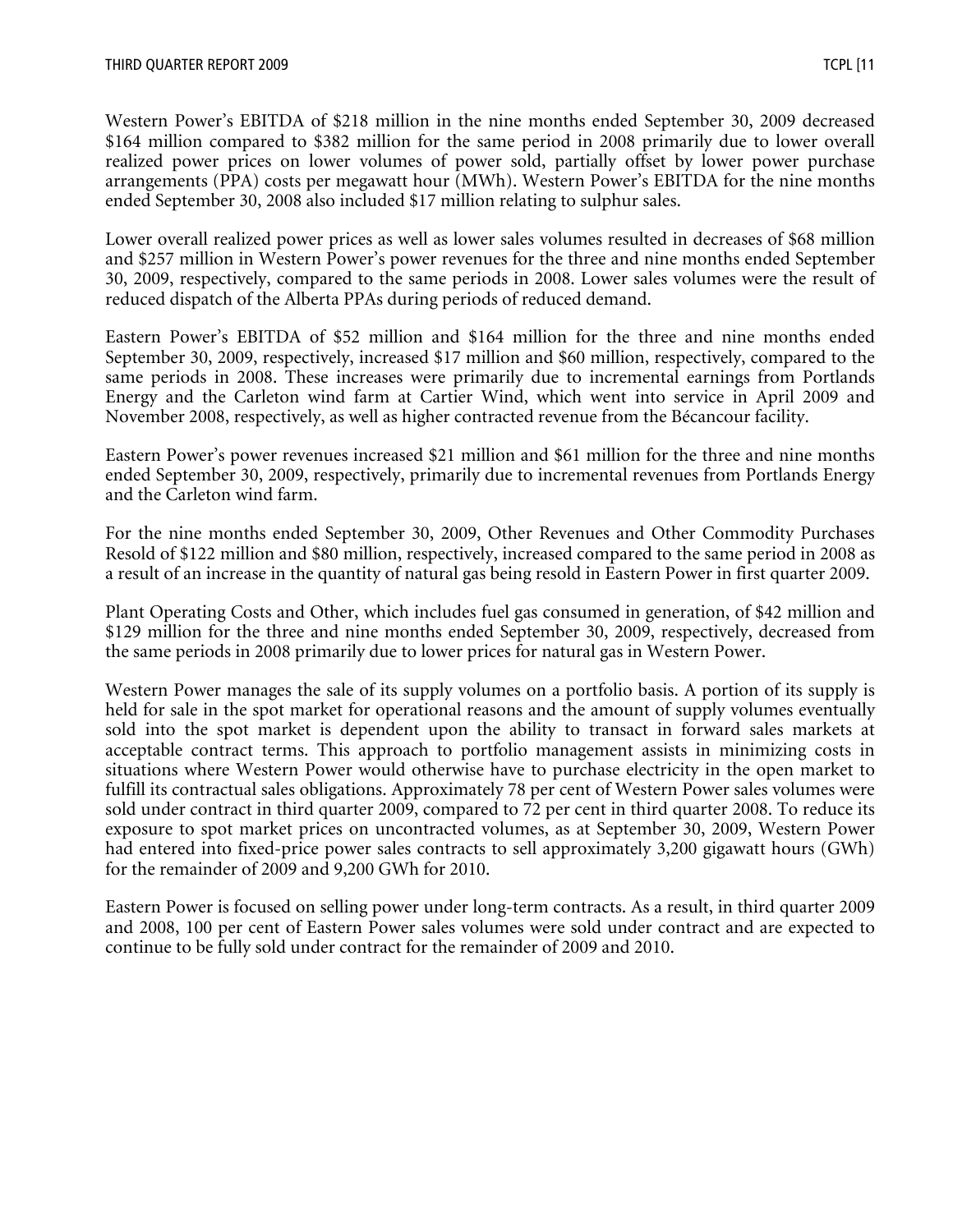#### **Bruce Power Results**

| (TCPL's proportionate share)<br>(unaudited)                  | Three months ended<br>September 30 |       |       | Nine months ended<br>September 30 |
|--------------------------------------------------------------|------------------------------------|-------|-------|-----------------------------------|
| (millions of dollars unless otherwise indicated)             | 2009                               | 2008  | 2009  | 2008                              |
| $Revenues^{(1)(2)}$                                          | 224                                | 227   | 685   | 603                               |
|                                                              |                                    |       |       |                                   |
| Operating Expenses <sup>(2)</sup>                            | (143)                              | (125) | (403) | (398)                             |
| Comparable EBITDA <sup>(3)</sup>                             | 81                                 | 102   | 282   | 205                               |
| Bruce A Comparable EBITDA <sup>(3)</sup>                     | (11)                               | 22    | 77    | 79                                |
| Bruce B Comparable EBITDA <sup>(3)</sup>                     | 92                                 | 80    | 205   | 126                               |
| Comparable EBITDA <sup>(3)</sup>                             | 81                                 | 102   | 282   | 205                               |
| <b>Bruce Power - Other Information</b><br>Plant availability |                                    |       |       |                                   |
| Bruce A                                                      | 71%                                | 85%   | 89%   | 88%                               |
| <b>Bruce B</b>                                               | 97%                                | 94%   | 90%   | 82%                               |
| <b>Combined Bruce Power</b>                                  | 89%                                | 92%   | 90%   | 85%                               |
| Planned outage days                                          |                                    |       |       |                                   |
| Bruce A                                                      | 46                                 | 12    | 46    | 45                                |
| <b>Bruce B</b>                                               |                                    |       | 45    | 100                               |
| Unplanned outage days                                        |                                    |       |       |                                   |
| Bruce A                                                      | 3                                  | 8     | 8     | 10                                |
| Bruce B                                                      | 3                                  | 12    | 44    | 60                                |
| Sales volumes (GWh)                                          |                                    |       |       |                                   |
| Bruce A                                                      | 1,099                              | 1,356 | 4,157 | 4,182                             |
| <b>Bruce B</b>                                               | 1,950                              | 2,153 | 5,751 | 5,581                             |
|                                                              | 3,049                              | 3,509 | 9,908 | 9,763                             |
| Results per MWh                                              |                                    |       |       |                                   |
| Bruce A power revenues                                       | \$64                               | \$63  | \$64  | \$62                              |
| Bruce B power revenues                                       | \$66                               | \$59  | \$64  | \$57                              |
| <b>Combined Bruce Power revenues</b>                         | \$66                               | \$60  | \$64  | \$59                              |
| Percentage of Bruce B output sold to spot market             | 49%                                | 33%   | 42%   | 37%                               |

 $(1)$  Revenues include Bruce A's fuel cost recoveries of \$7 million and \$28 million for the three and nine months ended September 30, 2009, respectively (2008 - \$5 million and \$32 million, respectively). Revenues also include gains of \$2 and \$4 million as a result of changes in fair value of held-for-trading derivatives for the three and nine months ended September 30, 2009, respectively (2008 -

(2) Includes adjustments to eliminate the effects of inter-partnership transactions between Bruce A and Bruce B.<br>(3) Refer to the Non-GAAP Measures section in this MD&A for further discussion of comparable EBITDA.

TCPL's proportionate share of Bruce Power's comparable EBITDA decreased \$21 million to \$81 million in third quarter 2009 compared to third quarter 2008 primarily due to higher operating costs as well as lower output as a result of increased outage days.

TCPL's proportionate share of Bruce A's comparable EBITDA decreased \$33 million to a loss of \$11 million in third quarter 2009 compared to earnings of \$22 million in third quarter 2008 as a result of decreased volumes and higher operating costs due to an increase in outage days following the rescheduling of two planned outages from March 2009 to September 2009. Bruce A's availability in third quarter 2009 was 71 per cent as a result of 49 outage days compared to an availability of 85 per cent and 20 outage days in the same period in 2008.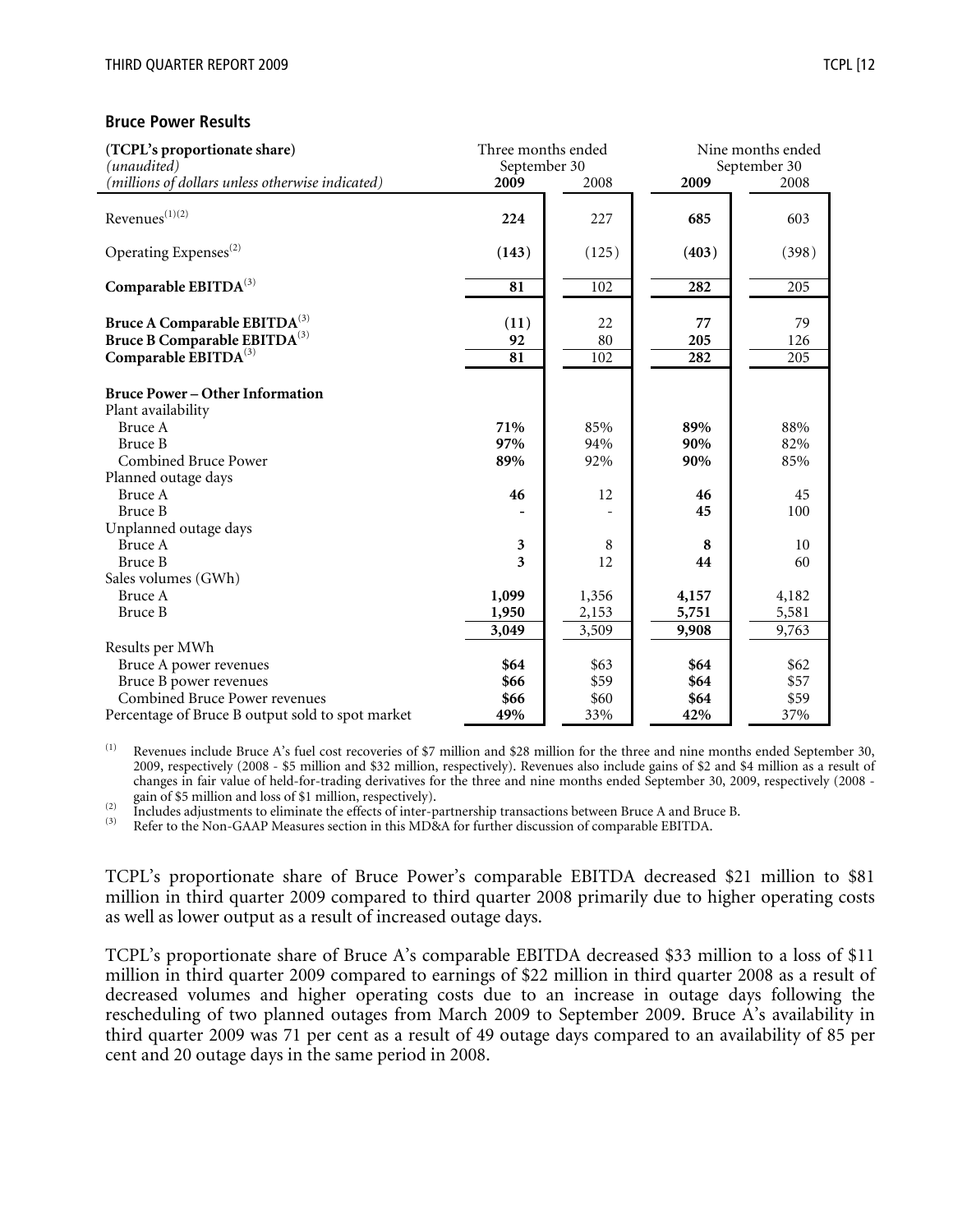TCPL's proportionate share of Bruce B's comparable EBITDA increased \$12 million to \$92 million in third quarter 2009 compared to third quarter 2008 primarily due to higher realized prices resulting from the recognition of payments received pursuant to the floor price mechanism in Bruce B's contract with the Ontario Power Authority (OPA).

In 2008, Bruce B did not recognize into revenue any of the support payments received under the floor price mechanism as the annual average spot price exceeded the average floor price. Amounts received under the floor price mechanism in any year are subject to repayment if spot prices in the remainder of that year increase above the floor price. With respect to 2009, TCPL currently expects spot prices to be less than the floor price for the remainder of the year, therefore, no amounts recorded in revenue in the first nine months of 2009 are expected to be repaid.

TCPL's proportionate share of Bruce Power's Comparable EBITDA increased \$77 million to \$282 million in the nine months ended September 30, 2009 compared to the same period in 2008 due to higher realized prices resulting from the recognition of payments received pursuant to the floor price mechanism as well as higher output, deemed generation payments in third quarter 2009 and lower operating costs per MWh due to fewer outage days.

TCPL's share of Bruce Power's generation in third quarter 2009 decreased to 3,049 GWh compared to 3,509 GWh in third quarter 2008, however, Bruce Power received deemed generation payments at OPA contract prices during periods of surplus baseload generation when the output of the units was reduced due to system curtailments required by the Independent Electricity System Operator. Including deemed generation, the Bruce Power units' combined average availability was 89 per cent in third quarter 2009, compared to 92 per cent in third quarter 2008. An approximate six week maintenance outage of Bruce A Unit 4 and an approximate one month outage of Bruce A Unit 3 were rescheduled from March 2009 to September 2009. The overall plant availability percentage in 2009 is currently expected to be in the low 90s for the four Bruce B units and the mid 80s for the two operating Bruce A units.

Pursuant to the terms of a contract with the OPA, all of the output from Bruce A in third quarter 2009 was sold at a fixed price of \$64.45 per MWh (before recovery of fuel costs from the OPA) compared to \$63.00 per MWh in third quarter 2008. All output from the Bruce B Units 5 to 8 were subject to a floor price of \$48.76 per MWh in third quarter 2009 and \$47.66 per MWh in third quarter 2008. Both the Bruce A and Bruce B contract prices are adjusted annually for inflation on April 1.

At September 30, 2009, Bruce B had sold forward approximately 1,000 GWh and 2,700 GWh, representing TCPL's proportionate share, for the remainder of 2009 and the year 2010, respectively. To reduce its exposure to spot prices, Bruce B had entered into most of these fixed-price contracts in 2006 to 2008 when the spot price exceeded the floor price. Under these 'contracts for differences', Bruce B receives the difference between the contract price and spot price on output sold forward under contract. As a result, Bruce B's realized price of \$66 per MWh and \$64 per MWh in the three and nine months ended September 30, 2009, respectively, reflects revenues recognized from both the floor price mechanism and contract sales, compared to \$59 per MWh and \$57 per MWh in the same periods in 2008 in which no revenues were recognized under the floor price mechanism.

As at September 30, 2009, Bruce A had incurred approximately \$3.1 billion in costs for the refurbishment and restart of Units 1 and 2, and approximately \$0.2 billion for the refurbishment of Units 3 and 4.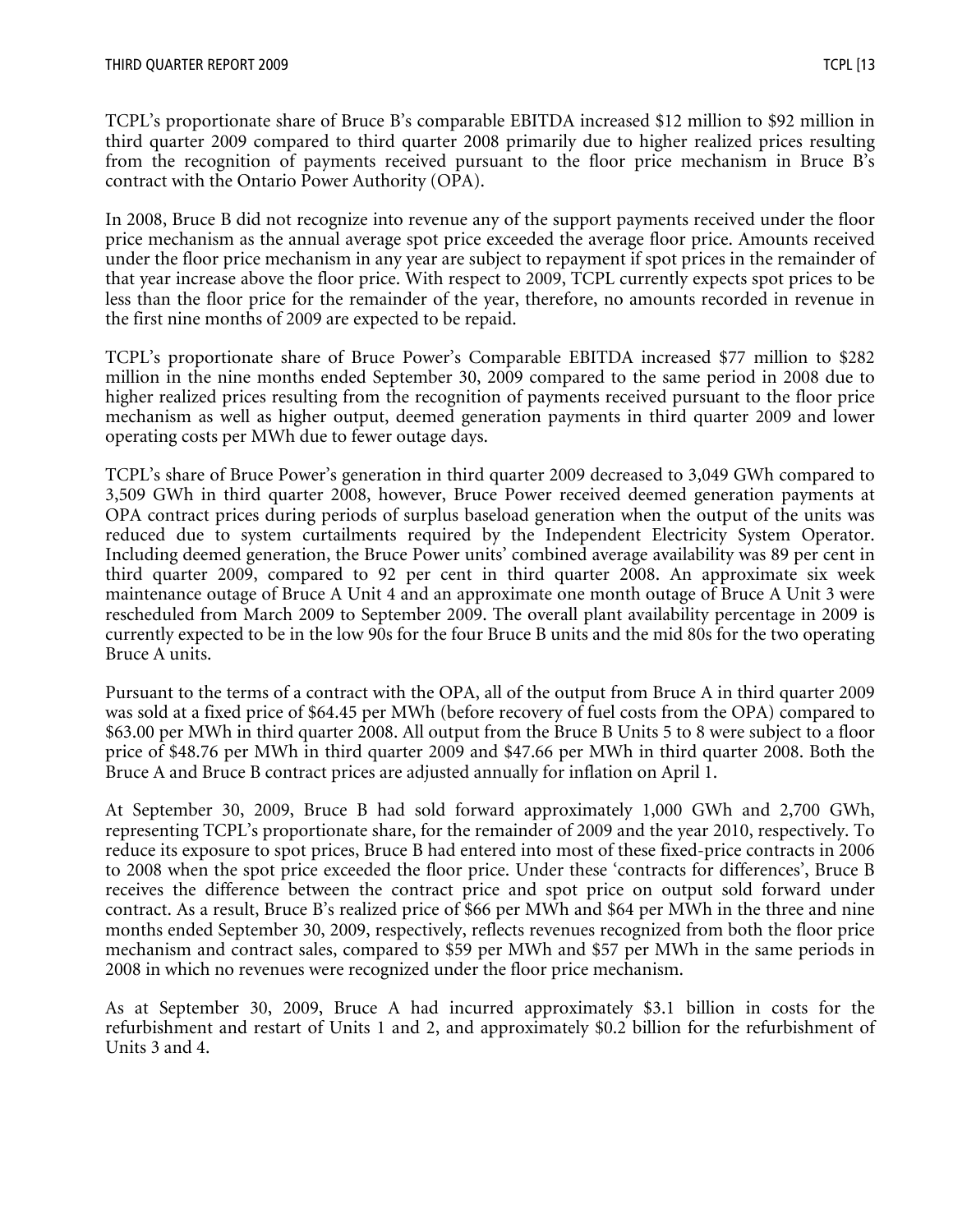#### **U.S. Power Comparable EBITDA**<sup>(1)(2)</sup>

| (unaudited)                               | Three months ended September 30 |       | Nine months ended September 30 |       |  |
|-------------------------------------------|---------------------------------|-------|--------------------------------|-------|--|
| (millions of dollars)                     | 2009                            | 2008  | 2009                           | 2008  |  |
|                                           |                                 |       |                                |       |  |
| Revenues                                  |                                 |       |                                |       |  |
| Power                                     | 374                             | 263   | 1,035                          | 704   |  |
| Other $^{(3)(4)}$                         | 114                             | 81    | 364                            | 258   |  |
|                                           | 488                             | 344   | 1,399                          | 962   |  |
| <b>Commodity Purchases Resold</b>         |                                 |       |                                |       |  |
| Power                                     | (147)                           | (121) | (419)                          | (360) |  |
| Other $^{(5)}$                            | (84)                            | 77`   | (271)                          | (239) |  |
|                                           | (231)                           | (198) | (690)                          | (599) |  |
| Plant operating costs and other $(4)$     | (177)                           | (61)  | (511)                          | (154) |  |
| General, administrative and support costs | (12)                            | (9)   | (35)                           | (28)  |  |
| Comparable EBITDA <sup>(2)</sup>          | 68                              | 76    | 163                            | 181   |  |

The Summon in this MD&A for further discussion of comparable EBITDA.<br>
The Summon GAAP Measures section in this MD&A for further discussion of comparable EBITDA.<br>
(3) Other revenue includes sales of natural gas.<br>
(4) Inclu owner. (5) Other commodity purchases resold includes the cost of natural gas sold.

#### **U.S. Power Sales Operating Statistics**<sup>(1)</sup>

|                                   | Three months ended September 30 | Nine months ended September 30 |       |       |
|-----------------------------------|---------------------------------|--------------------------------|-------|-------|
| (unaudited)                       | 2009                            | 2008                           | 2009  | 2008  |
|                                   |                                 |                                |       |       |
| Sales Volumes (GWh)               |                                 |                                |       |       |
| Supply                            |                                 |                                |       |       |
| Generation                        | 2,021                           | 1,217                          | 4,593 | 2,847 |
| Purchased                         | 1,259                           | 1,566                          | 3,653 | 4,383 |
|                                   | 3,280                           | 2,783                          | 8,246 | 7,230 |
| Sales                             |                                 |                                |       |       |
| Contracted                        | 2,800                           | 2,751                          | 7,265 | 7,032 |
| Spot                              | 480                             | 32                             | 981   | 198   |
|                                   | 3,280                           | 2,783                          | 8,246 | 7,230 |
|                                   |                                 |                                |       |       |
| Plant Availability <sup>(2)</sup> | 97%                             | 98%                            | 78%   | 96%   |

(1) Includes Ravenswood effective August 26, 2008.<br>(2) Plant availability decreased in the nine months ended September 30, 2009 due to the impact of a forced outage affecting Unit 30 at Ravenswood, which returned to service May 17, 2009.

U.S. Power's EBITDA for the three and nine months ended September 30, 2009 of \$68 million and \$163 million, respectively, decreased \$8 million and \$18 million, respectively, compared to the same periods in 2008. These decreases were due to reduced power prices and lower volumes of power sold to commercial and industrial customers in New England as a result of unseasonably cool summer weather, which resulted in a decrease in demand, partially offset by incremental revenue realized on contract sales in New England. While average spot market power prices in New England decreased in 2009 compared to 2008, the majority of U.S. Power's sales in New England are sold at contracted prices. These decreases were also partially offset by incremental EBITDA from the Ravenswood facility which was acquired in August 2008 and the impact of a stronger U.S. dollar in the first nine months of 2009.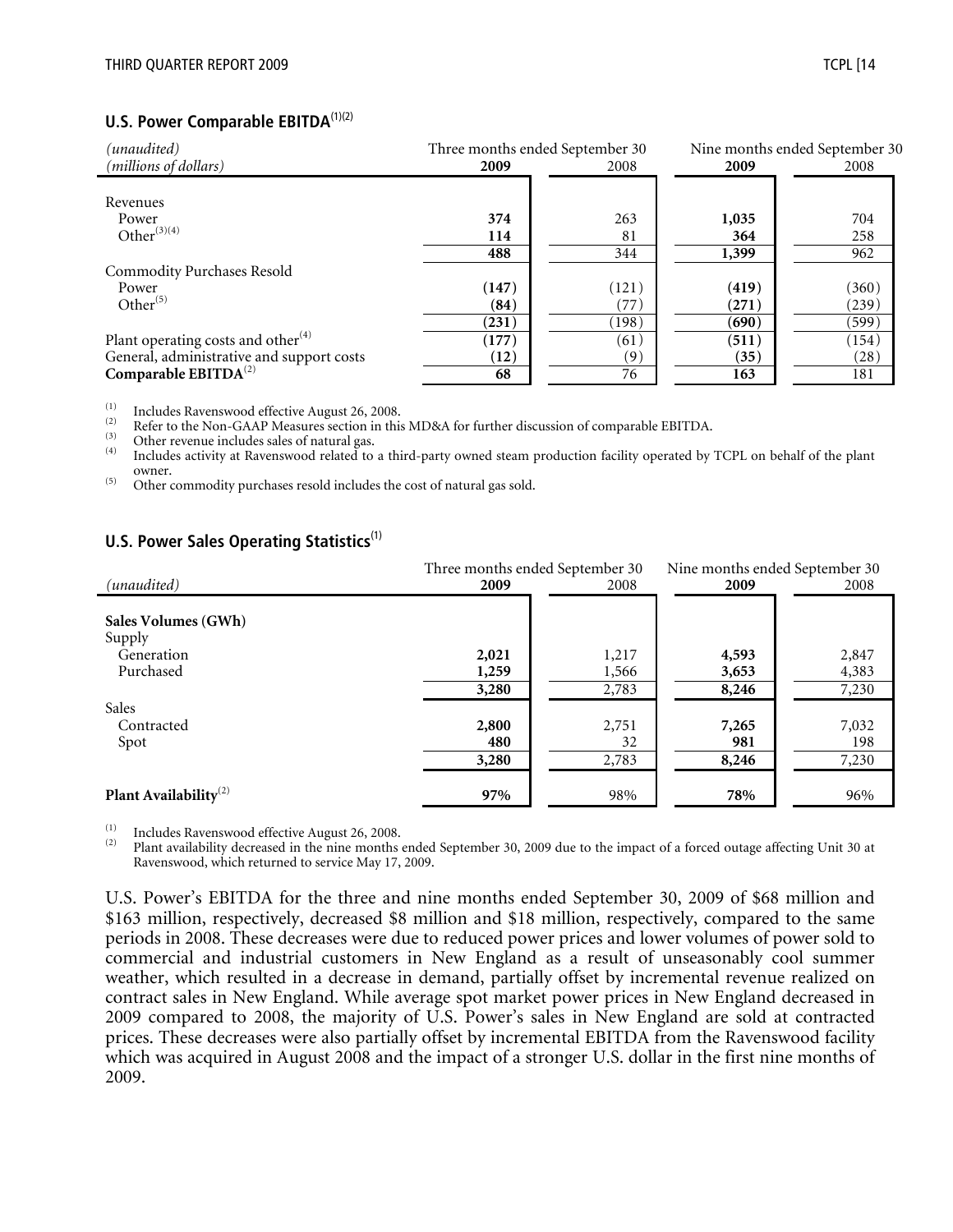U.S. Power's power revenues for the three and nine months ended September 30, 2009 of \$374 million and \$1,035 million, respectively, increased from \$263 million and \$704 million for the same periods in 2008 due to incremental revenues from the Ravenswood facility, an increase in financial contract sales and the impact of a stronger U.S. dollar, partially offset by lower volumes of power sold in New England.

Other Revenues of \$114 million and \$364 million for the three and nine months ended September 30, 2009, respectively, increased \$33 million and \$106 million, respectively, compared to the same periods in 2008 due to incremental revenues earned from a steam generating facility at Ravenswood, as well as an increase in the volume of natural gas sold and the impact of a stronger U.S. dollar in 2009.

Power Commodity Purchases Resold of \$147 million and \$419 million for the three and nine months ended September 30, 2009, respectively, increased from \$121 million and \$360 million in the same periods in 2008 primarily due to the incremental impact of financial contract purchases in New England and the impact of a stronger U.S. dollar in 2009. These increases were partially offset by lower volumes of power purchased for resale to commercial and industrial customers in New England.

Other Commodity Purchases Resold for the three and nine months ended September 30, 2009 of \$84 million and \$271 million, respectively, increased from \$77 million and \$239 million for the same periods in 2008 primarily due to higher volumes of natural gas purchased and resold as well as the impact of a stronger U.S. dollar, partially offset by a decrease in natural gas prices.

Plant Operating Costs and Other, which includes fuel gas consumed in generation, of \$177 million and \$511 million for the three and nine months ended September 30, 2009, respectively, increased \$116 million and \$357 million, respectively, from the same periods in 2008 due to incremental costs from the Ravenswood facility.

In the three and nine months ended September 30, 2009, 15 per cent and 12 per cent, respectively, of power sales volumes were sold into the spot market, compared to one and three per cent for the same periods in 2008, as there were no power sales contracts in place for Ravenswood extending beyond 2008 at the time the facility was acquired. U.S. Power is focused on selling the majority of its power under contract to wholesale, commercial and industrial customers, while managing a portfolio of power supplies sourced from its own generation and wholesale power purchases. To reduce its exposure to spot market prices on uncontracted volumes, as at September 30, 2009, U.S. Power had entered into fixed-price power sales contracts to sell approximately 2,500 GWh for the remainder of 2009 and 7,600 GWh for 2010, although certain contracted volumes are dependent on customer usage levels. Actual amounts contracted in future periods will depend on market liquidity and other factors.

#### **Natural Gas Storage**

Natural Gas Storage's comparable EBITDA for the three and nine months ended September 30, 2009 was \$45 million and \$115 million, respectively, compared to \$31 million and \$104 million for the same periods in 2008. The \$14 million and \$11 million increases in EBITDA in third quarter 2009 and nine months ended September 30, 2009 were primarily due to increased third party storage revenues.

Comparable EBITDA excluded net unrealized gains of \$14 million and net unrealized losses of \$6 million in the three and nine months ended September 30, 2009, respectively (2008 – losses of \$2 million and \$7 million, respectively), resulting from changes in the fair value of proprietary natural gas inventory in storage and natural gas forward purchase and sale contracts. TCPL manages its proprietary natural gas storage earnings by simultaneously entering into a forward purchase of natural gas for injection into storage and an offsetting forward sale of natural gas for withdrawal at a later period, thereby locking in future positive margins and effectively eliminating exposure to price movements of natural gas. Fair value adjustments are recorded in each period on proprietary natural gas held in storage and these forward contracts are not representative of the amounts that will be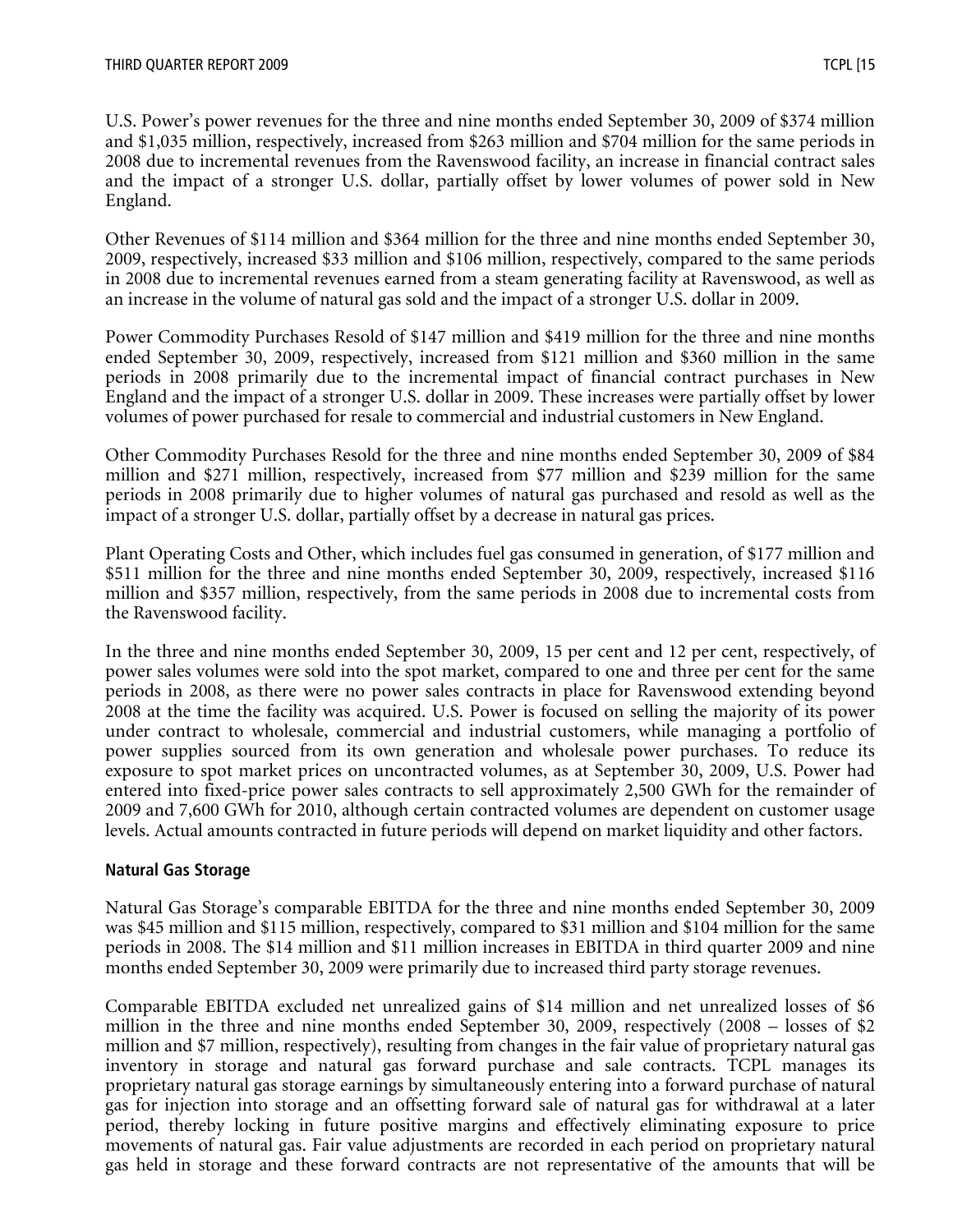realized on settlement. The fair value of proprietary natural gas inventory held in storage has been measured using a weighted average of forward prices for the following four months less selling costs.

#### **Depreciation and Amortization**

Depreciation and Amortization for the three and nine months ended September 30, 2009 of \$88 million and \$261 million, respectively, increased \$24 million and \$83 million, respectively, compared to the same periods in 2008, primarily due to the acquisition of Ravenswood in August 2008.

#### **Corporate**

Corporate EBIT losses for the three and nine months ended September 30, 2009 were \$28 million and \$89 million, respectively, compared to losses of \$23 million and \$71 million for the same periods in 2008. These increases in EBIT losses were primarily due to higher support services costs in 2009, reflecting a growing asset base.

#### **Other Income Statement Items**

#### **Interest Expense**

| (unaudited)                         | Three months ended September 30 |                   | Nine months ended September 30 |      |  |      |
|-------------------------------------|---------------------------------|-------------------|--------------------------------|------|--|------|
| ( <i>million of dollars</i> )       | 2009                            | 2008              |                                |      |  | 2008 |
| Interest on long-term debt $^{(1)}$ | 317                             | 257               | 982                            | 739  |  |      |
| Other interest and amortization     | 24                              | $\left( 2\right)$ | 41                             | (10) |  |      |
| Capitalized interest                | (113)                           | (38)              | (230)                          | (97) |  |      |
|                                     | 228                             | 217               | 793                            | 632  |  |      |

(1) Includes interest for Junior Subordinated Notes.

Interest Expense for third quarter 2009 increased \$11 million to \$228 million from \$217 million in third quarter 2008. Interest Expense for the nine months ended September 30, 2009, increased \$161 million to \$793 million from \$632 million for the nine months ended September 30, 2008. These increases reflected new debt issues of US\$1.5 billion and \$500 million in August 2008, US\$2.0 billion in January 2009 and \$700 million in February 2009, as well as higher losses from changes in the fair value of derivatives used to manage the Company's exposure to interest rate fluctuations. In addition, U.S. dollar-denominated interest expense increased due to the impact of a stronger U.S. dollar. These increases were partially offset by increased capitalization of interest to finance the Company's larger capital spending program in 2009 primarily due to the construction of Keystone and the acquisition of the remaining 20 per cent ownership interest in Keystone from ConocoPhillips.

Interest Income and Other was \$41 million and \$97 million for the three and nine month periods ended September 30, 2009, respectively, compared to \$16 million and \$47 million for the same periods in 2008. The increase of \$25 million and \$50 million for the three and nine months ended September 30, 2009, respectively, was primarily due to higher gains from changes in the fair value of derivatives used to manage the Company's exposure to foreign exchange rate fluctuations and the positive impact of a stronger U.S. dollar. An increase in interest income due to higher cash balances held in 2009 was more than offset by lower interest rates.

Income Taxes were \$101 million in third quarter 2009 compared to \$126 million for the same period in 2008. Income Taxes for the nine months ended September 30, 2009 were \$310 million compared to \$498 million for the same period in 2008. The decreases were primarily due to reduced earnings and higher income tax rate differentials and other positive income tax adjustments in 2009.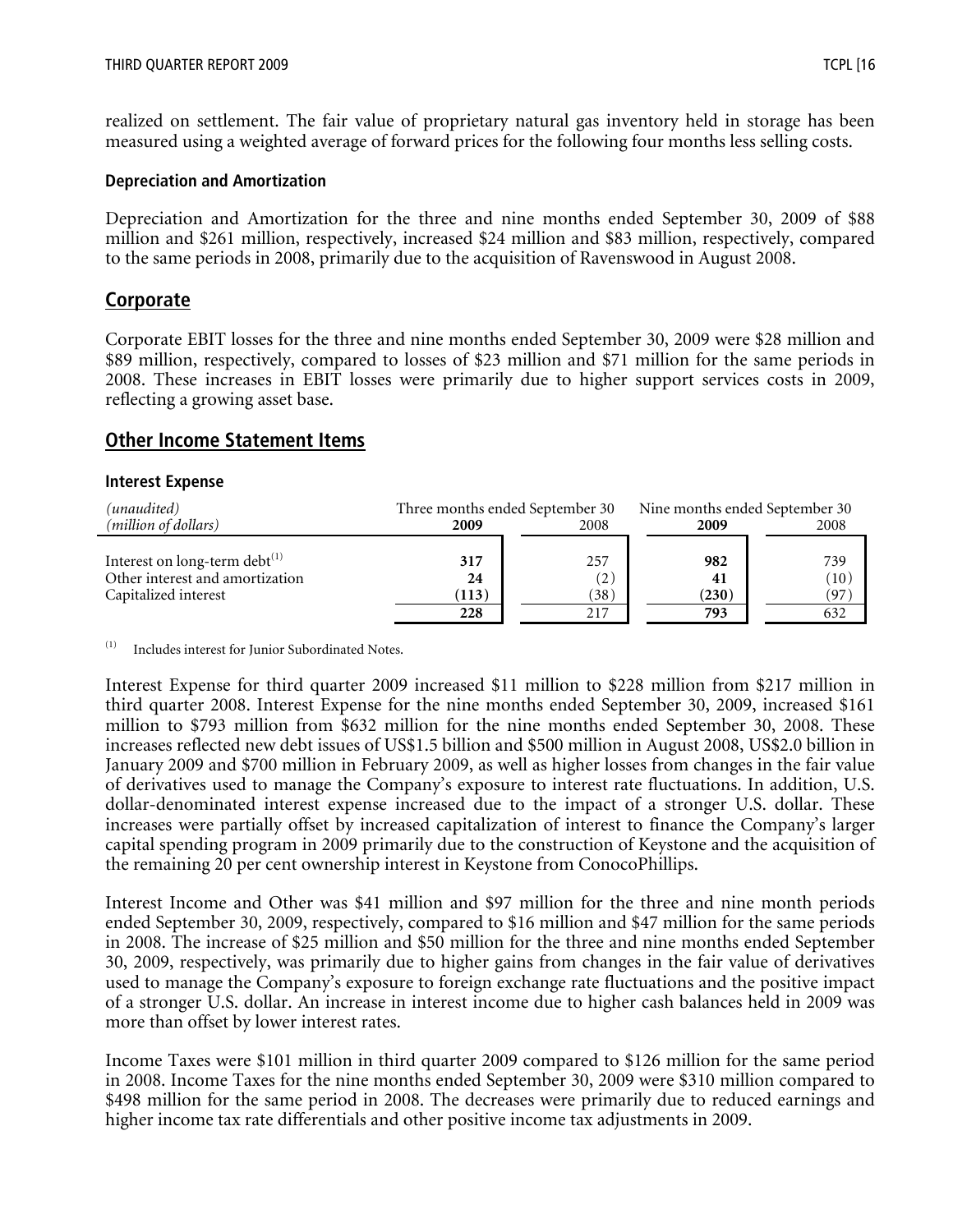Non-Controlling Interests were \$17 million for third quarter 2009 compared to \$12 million for the same period in 2008. The increase of \$5 million was primarily due to higher earnings in PipeLines LP, partially offset by lower earnings in Portland. Non-Controlling Interests of \$54 million for the first nine months of 2009, decreased \$35 million compared to \$89 million for the same period in 2008, primarily due to the non-controlling interests' portion of Portland's Calpine bankruptcy settlement in first quarter 2008, partially offset by higher PipeLines LP earnings in 2009.

# **Liquidity and Capital Resources**

TCPL's financial position remains sound and consistent with recent years as does its ability to generate cash in the short and long term to provide liquidity, maintain financial capacity and flexibility, and provide for planned growth. TCPL's liquidity position remains solid, underpinned by highly predictable cash flow from operations, significant cash balances on hand from recent debt and common equity issues, as well as committed revolving bank lines of US\$1.0 billion, \$2.0 billion and US\$300 million, maturing in November 2010, December 2012 and February 2013, respectively. To date, no draws have been made on these facilities as TCPL has maintained continuous access to the Canadian commercial paper market on competitive terms. An additional approximate \$150 million of capacity remains available on Canadian and U.S. dollar committed bank facilities at TCPL-operated affiliates with maturity dates from 2010 through 2012.

At September 30, 2009, the Company held cash and cash equivalents of \$2.4 billion compared to \$1.3 billion at December 31, 2008. The increase in cash and cash equivalents was primarily due to proceeds from the issuance in 2009 of common shares and long-term debt.

#### *Operating Activities*

#### **Funds Generated from Operations**(1)

| (unaudited)                                                                                                                                                | Three months ended<br>September 30 |                   | Nine months ended<br>September 30 |                      |
|------------------------------------------------------------------------------------------------------------------------------------------------------------|------------------------------------|-------------------|-----------------------------------|----------------------|
| (millions of dollars)                                                                                                                                      | 2009                               | 2008              | 2009                              | 2008                 |
| <b>Cash Flows</b><br>Funds generated from operations <sup>(1)</sup><br>(Increase)/decrease in operating working capital<br>Net cash provided by operations | 759<br>(30)<br>729                 | 702<br>128<br>830 | 2,205<br>366<br>2,571             | 2,287<br>24<br>2,311 |

(1) Refer to the Non-GAAP Measures section in this MD&A for further discussion of funds generated from operations.

Net Cash Provided by Operations decreased \$101 million and increased \$260 million for the three and nine months ended September 30, 2009, respectively, compared to the same periods in 2008, primarily due to changes in operating working capital. Funds Generated from Operations (FGFO) for the three and nine months ended September 30, 2009, \$759 million and \$2.2 billion, respectively, compared to \$702 million and \$2.3 billion for the same periods in 2008. FGFO for the three months ended September 30, 2009 increased primarily due to increased cash from earnings, partially offset by increased pension contributions in 2009. FGFO for the nine months ended September 30, 2009 decreased primarily due to \$152 million of after tax proceeds received in 2008 from the Calpine bankruptcy settlements and increased pension contributions in 2009, partially offset by increased cash from earnings.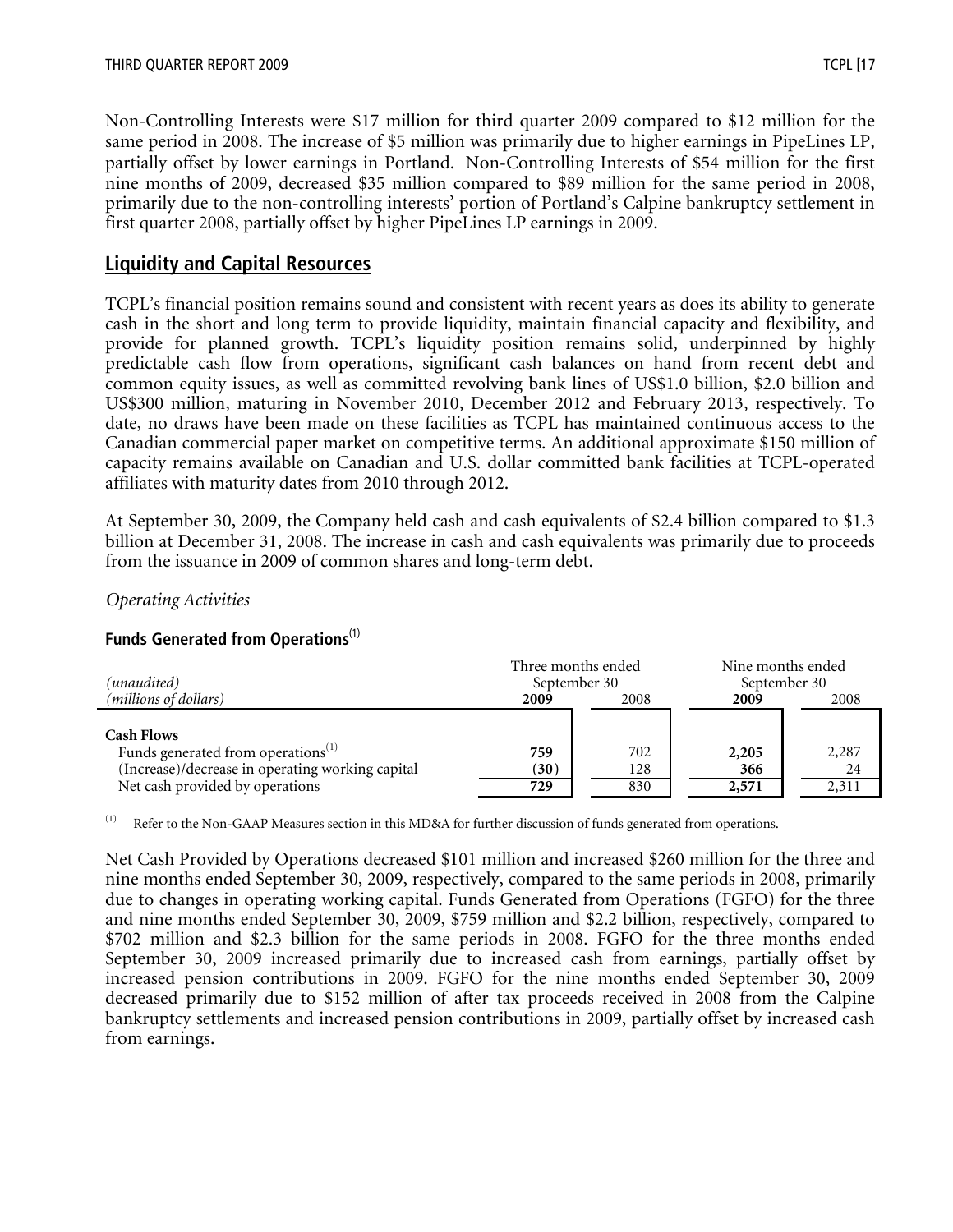#### *Investing Activities*

Acquisitions, net of cash acquired, were \$653 million in third quarter 2009 (2008 - \$3.1 billion) and \$902 million (2008 - \$3.1 billion) for the nine months ended September 30, 2009. In August 2009, the Company acquired ConocoPhillips' remaining 20 per cent interest in Keystone. Acquisitions for the nine months ended September 30, 2009 also included the previous increases in ownership interest in Keystone pursuant to an agreement with ConocoPhillips that became effective December 2008.

TCPL remains committed to executing its previously announced \$22 billion capital expenditure program over the next four years. For the three and nine months ended September 30, 2009, capital expenditures totalled \$1.6 billion and \$3.9 billion, respectively (2008 - \$0.8 billion and \$1.9 billion, respectively), primarily related to construction of the Keystone pipeline system, expansion of the Alberta System, refurbishment and restart of Bruce A Units 1 and 2, and construction of Kibby Wind, Halton Hills, Coolidge and Bison.

#### *Financing Activities*

In the three and nine months ended September 30, 2009, TCPL issued 47.6 million and 51.5 million common shares, respectively (2008 – 32.7 million and 36.1 million common shares, respectively), to TransCanada Corporation (TransCanada) for proceeds of \$1.6 billion and \$1.7 billion, respectively (2008 - \$1.3 billion and \$1.4 billion, respectively). The proceeds of these issues are expected to be used to partially fund capital projects, for general corporate purposes and to repay short-term indebtedness of TCPL and its affiliates.

The Company is well positioned to fund its existing capital program through its growing internallygenerated cash flow and its continued access to capital markets. As demonstrated by the recent sale of North Baja to PipeLines LP, TCPL will also continue to examine opportunities for portfolio management, including a greater role for PipeLines LP, in the financing of its capital program.

In the three and nine months ended September 30, 2009, TCPL issued \$207 million and \$3.3 billion, respectively (2008 - \$2.1 billion and \$2.2 billion, respectively), and retired \$9 million and \$509 million, respectively (2008 - \$15 million and \$788 million, respectively), of long-term debt. TCPL's notes payable increased \$77 million and decreased \$607 million in the three and nine months ended September 30, 2009, respectively, compared to a decrease of \$258 million and an increase of \$832 million for the same periods in 2008.

In April 2009, TCPL filed a \$2.0 billion Canadian Medium-Term Notes shelf prospectus to replace a March 2007 \$1.5 billion Canadian Medium-Term Notes shelf prospectus, which expired in April 2009. No amounts have been issued under this shelf prospectus.

In February 2009, TCPL issued Medium-Term Notes of \$300 million and \$400 million maturing in February 2014 and February 2039, respectively, and bearing interest at 5.05 per cent and 8.05 per cent, respectively. These notes were issued under the \$1.5 billion debt shelf prospectus filed in March 2007.

In January 2009, TCPL issued Senior Unsecured Notes of US\$750 million and US\$1.25 billion maturing in January 2019 and January 2039, respectively, and bearing interest at 7.125 per cent and 7.625 per cent, respectively. These notes were issued under a US\$3.0 billion debt shelf prospectus filed in January 2009, which has remaining capacity of US\$1.0 billion.

On October 20, 2009, the Company retired \$250 million of 10.625 per cent debentures.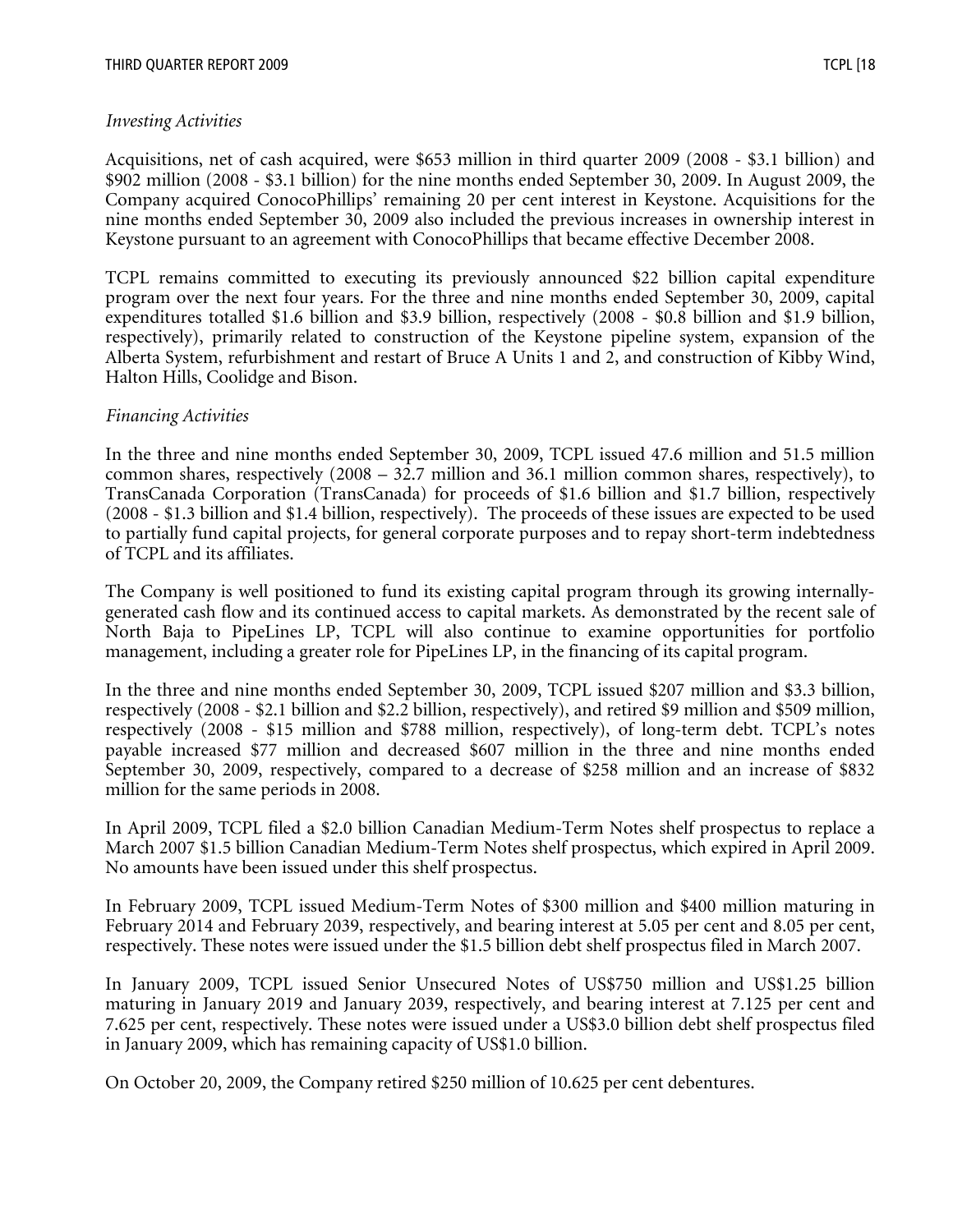# *Dividends*

On November 3, 2009, TCPL's Board of Directors declared a dividend for the quarter ending December 31, 2009 in an aggregate amount equal to the quarterly dividend to be paid on TransCanada Corporation's (TransCanada) issued and outstanding common shares at the close of business on December 31, 2009. The Board also declared regular dividends on TCPL's preferred shares.

TransCanada's Board of Directors approved the issuance of common shares from treasury at a three per cent discount under TransCanada's Dividend Reinvestment and Share Purchase Plan for the dividends payable on January 29, 2010. Under this plan, eligible TCPL preferred shareholders may reinvest their dividends and make optional cash payments to obtain additional TransCanada common shares.

# **Significant Accounting Policies and Critical Accounting Estimates**

To prepare financial statements that conform with Canadian GAAP, TCPL is required to make estimates and assumptions that affect both the amount and timing of recording assets, liabilities, revenues and expenses since the determination of these items may be dependent on future events. The Company uses the most current information available and exercises careful judgement in making these estimates and assumptions.

TCPL's significant accounting policies and critical accounting estimates have remained unchanged since December 31, 2008. For further information on the Company's accounting policies and estimates refer to the MD&A in TCPL's 2008 Annual Report.

# **Changes in Accounting Policies**

The Company's accounting policies have not changed materially from those described in TCPL's 2008 Annual Report except as follows:

# *2009 Accounting Changes*

# **Rate-Regulated Operations**

Effective January 1, 2009, the temporary exemption was withdrawn from the Canadian Institute of Chartered Accountants (CICA) Handbook Section 1100 "Generally Accepted Accounting Principles", which permitted the recognition and measurement of assets and liabilities arising from rate regulation. In addition, Section 3465 "Income Taxes" was amended to require the recognition of future income tax assets and liabilities for rate-regulated entities. The Company chose to adopt accounting policies consistent with the U.S. Financial Accounting Standards Board's Financial Accounting Standard (FAS) 71 "Accounting for the Effects of Certain Types of Regulation". As a result, TCPL retained its current method of accounting for its rate-regulated operations, except that TCPL is required to recognize future income tax assets and liabilities, instead of using the taxes payable method, and records an offsetting adjustment to regulatory assets and liabilities. As a result of adopting this accounting change, additional future income tax liabilities and a regulatory asset in the amount of \$1.4 billion were recorded January 1, 2009 in each of Future Income Taxes and Regulatory Assets, respectively.

Adjustments to the 2009 financial statements have been made in accordance with the transitional provisions for Section 3465, which required a cumulative adjustment in the current period to Future Income Taxes and Regulatory Assets. Restatement of prior periods' financial statements was not permitted under Section 3465.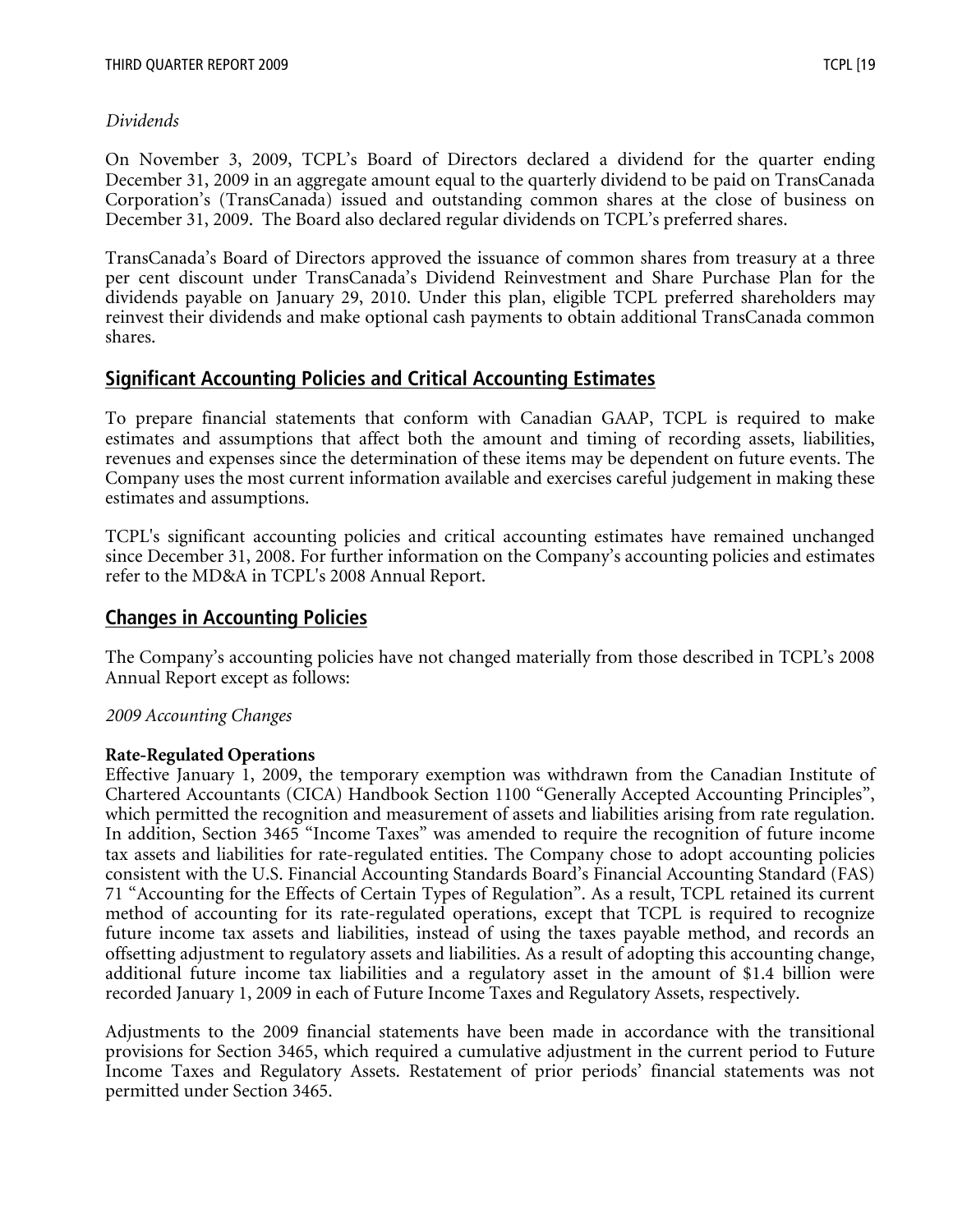#### **Intangible Assets**

Effective January 1, 2009, the Company adopted CICA Handbook Section 3064 "Goodwill and Intangible Assets", which replaced Section 3062 "Goodwill and Other Intangible Assets". Section 3064 gives guidance on the recognition of intangible assets as well as the recognition and measurement of internally developed intangible assets. In addition, Section 3450 "Research and Development Costs" was withdrawn from the CICA Handbook. Adopting this accounting change did not have a material effect on the Company's financial statements.

#### **Credit Risk and the Fair Value of Financial Assets and Financial Liabilities**

Effective January 1, 2009, the Company adopted the accounting provisions of Emerging Issues Committee (EIC) Abstract EIC 173, "Credit Risk and the Fair Value of Financial Assets and Financial Liabilities". Under EIC 173 an entity's own credit risk and the credit risk of its counterparties is taken into account in determining the fair value of financial assets and financial liabilities, including derivative instruments. Adopting this accounting change did not have a material effect on the Company's financial statements.

#### *Future Accounting Changes*

#### **International Financial Reporting Standards**

The CICA's Accounting Standards Board announced that Canadian publicly accountable enterprises are required to adopt International Financial Reporting Standards (IFRS), as issued by the International Accounting Standards Board (IASB), effective January 1, 2011. The Company will prepare its financial statements under IFRS commencing January 1, 2011.

TCPL has developed a conversion plan that is overseen by its IFRS Steering Committee. The plan includes identifying resources and training requirements, analyzing the impact of key differences between Canadian GAAP and IFRS, and developing a phased approach to conversion implementation. The Company's conversion project is discussed in further detail in its 2008 Annual Report. TCPL continues to progress its conversion project by scheduling training sessions and IFRS updates for employees, reviewing new IFRS developments and assessing the impact that significant differences between Canadian GAAP and IFRS may have on TCPL.

Under existing Canadian GAAP, TCPL follows specific accounting policies unique to a rate-regulated business. TCPL is actively monitoring developments regarding potential future guidance on the applicability of certain aspects of rate-regulated accounting under IFRS. Developments in this area could have a significant effect on the scope of the Company's IFRS project and on TCPL's financial results under IFRS. On July 23, 2009, the IASB issued an exposure draft "Rate-regulated Activities" and the Company is assessing the impact of this exposure draft on TCPL.

The impact of the adoption of IFRS on the Company's consolidated financial statements and accounting systems is currently being evaluated. At the current stage of its IFRS project, TCPL cannot reasonably determine the full impact that adopting IFRS will have on its financial position and future results.

#### **Financial Instruments Disclosure**

The CICA implemented revisions to Handbook Section 3862 "Financial Instruments – Disclosures" for fiscal years ending after September 30, 2009. These revisions are intended to align the disclosure requirements for financial instruments to the maximum extent possible with the disclosure required under IFRS. These revisions require additional disclosure based on a three level hierarchy that reflects the significance of inputs used in measuring fair value. Fair values of assets and liabilities included in Level 1 are determined by reference to quoted prices in active markets for identical assets and liabilities. Fair values of assets and liabilities included in Level 2 include valuations using inputs other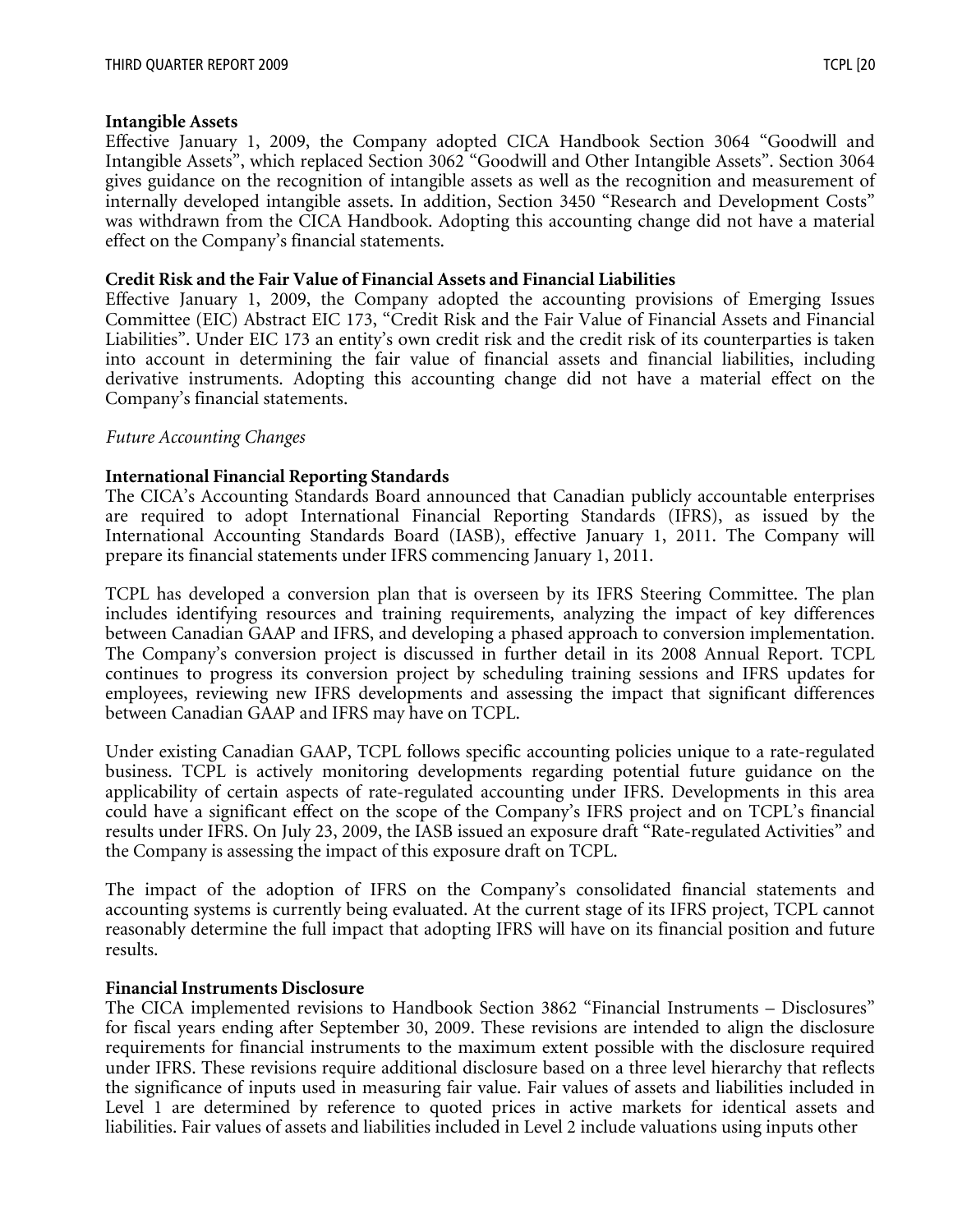than quoted prices for which all significant outputs are observable, either directly or indirectly. Fair values of assets and liabilities included in Level 3 valuations are based on inputs that are unobservable and significant to the overall fair value measurement. These changes will be applied by TCPL effective December 31, 2009.

# **Contractual Obligations**

On August 14, 2009, the Company acquired ConocoPhillips' remaining interest in Keystone. As a result, TCPL assumed responsibility for ConocoPhillips' share of the capital investment required to complete the project, which is expected to result in an incremental commitment of US\$1.7 billion through the end of 2012.

Other than the commitments discussed above and obligations for future debt and interest payments relating to debt issuances and redemptions discussed in the "Financing Activities" section of this MD&A, there have been no other material changes to TCPL's contractual obligations from December 31, 2008 to September 30, 2009, including payments due for the next five years and thereafter. For further information on these contractual obligations, refer to the MD&A in TCPL's 2008 Annual Report.

# **Financial Instruments and Risk Management**

TCPL continues to manage and monitor its exposure to market, counterparty credit and liquidity risk.

#### *Counterparty Credit and Liquidity Risk*

TCPL's maximum counterparty credit exposure with respect to financial instruments at the balance sheet date, without taking into account security held, consisted primarily of the carrying amount, which approximates fair value, of non-derivative financial assets, such as accounts receivable, as well as the fair value of derivative assets. Letters of credit and cash are the primary types of security provided to support these amounts. The Company does not have significant concentrations of counterparty credit risk with any individual counterparties and the majority of counterparty credit exposure is with counterparties who are investment grade. At September 30, 2009, there were no significant amounts past due or impaired.

As a level of uncertainty in the global financial markets remains, TCPL continues to closely monitor and reassess the creditworthiness of its counterparties. This has resulted in TCPL reducing or mitigating its exposure to certain counterparties where it is deemed warranted and permitted under contractual terms. As part of its ongoing operations, TCPL must balance its market and counterparty credit risks when making business decisions.

The Company continues to manage its liquidity risk by ensuring sufficient cash and credit facilities are available to meet its operating and capital expenditure obligations when due, under both normal and stressed economic conditions. Further discussion of the Company's ability to manage its cash and credit facilities is provided in the "Liquidity and Capital Resources" section in this MD&A.

#### *Natural Gas Inventory*

At September 30, 2009, the fair value of proprietary natural gas inventory held in storage, as measured using a weighted average of forward prices for the following four months less selling costs, was \$73 million (December 31, 2008 - \$76 million).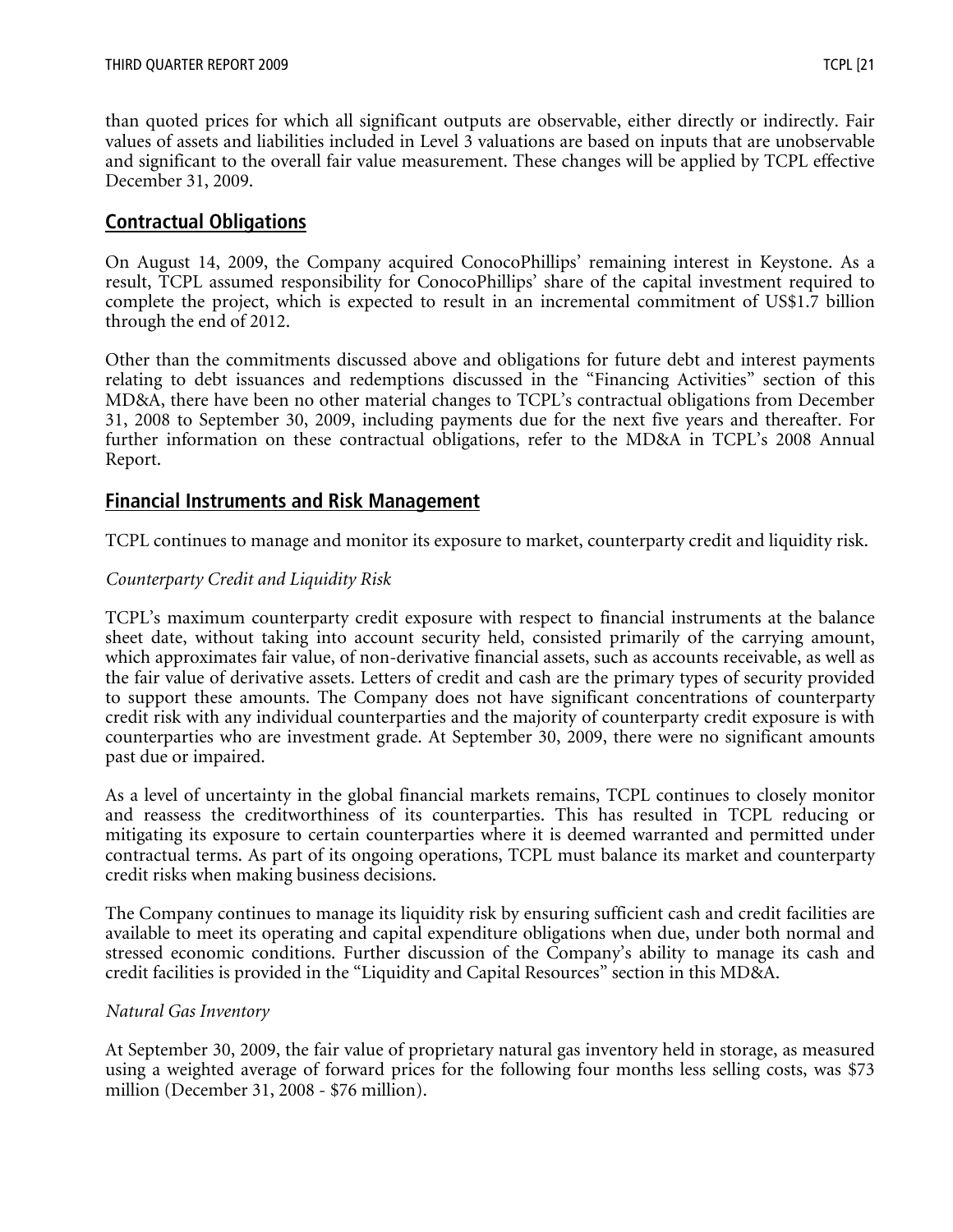The change in fair value of proprietary natural gas inventory in storage in the three and nine months ended September 30, 2009 resulted in a net pre-tax unrealized gain of \$16 million and a net pre-tax unrealized loss of \$13 million, respectively (2008 – unrealized losses of \$108 million and \$6 million, respectively), which were recorded to Revenues and Inventories. The net change in fair value of natural gas forward purchase and sales contracts in the three and nine months ended September 30, 2009 resulted in a net pre-tax unrealized loss of \$2 million and a net pre-tax unrealized gain of \$7 million, respectively (2008 - unrealized gain of \$106 million and unrealized loss of \$1 million), which were included in Revenues.

#### *Net Investment in Self-Sustaining Foreign Operations*

The Company hedges its net investment in self-sustaining foreign operations with U.S. dollardenominated debt, cross-currency swaps and foreign exchange forward contracts and options. At September 30, 2009, the Company had designated as a net investment hedge U.S. dollar-denominated debt with a carrying value of \$8.1 billion (US\$7.6 billion) and a fair value of \$9.2 billion (US\$8.6 billion). At September 30, 2009, Other Assets included \$51 million for the fair value of derivatives used to hedge the Company's net U.S. dollar investment in foreign operations.

Information for the derivatives used to hedge the Company's net investment in its self-sustaining foreign operations is as follows:

|                                                                                   |                              | September 30, 2009                 | December 31, 2008 |                                    |  |
|-----------------------------------------------------------------------------------|------------------------------|------------------------------------|-------------------|------------------------------------|--|
| Asset/(Liability)<br>(unaudited)<br>(millions of dollars)                         | Fair<br>Value <sup>(1)</sup> | Notional or<br>Principal<br>Amount |                   | Notional or<br>Principal<br>Amount |  |
|                                                                                   |                              |                                    |                   |                                    |  |
| U.S. dollar cross-currency swaps<br>(maturing 2009 to 2014) <sup>(2)</sup>        | 40                           | U.S. 1,650                         | (218)             | U.S. 1,650                         |  |
| U.S. dollar forward foreign exchange contracts<br>(maturing 2009 to $2010)^{(2)}$ | 7                            | <b>U.S. 635</b>                    | (42)              | U.S. 2,152                         |  |
| U.S. dollar options                                                               |                              |                                    |                   |                                    |  |
| (maturing $2009$ ) <sup>(2)</sup>                                                 | 4                            | <b>U.S. 400</b>                    | 6                 | U.S. 300                           |  |
|                                                                                   | 51                           | U.S. 2,685                         | (254)             | U.S. 4,102                         |  |

#### **Derivatives Hedging Net Investment in Self-Sustaining Foreign Operations**

(1) Fair values equal carrying values.<br>
As at September 30, 2009.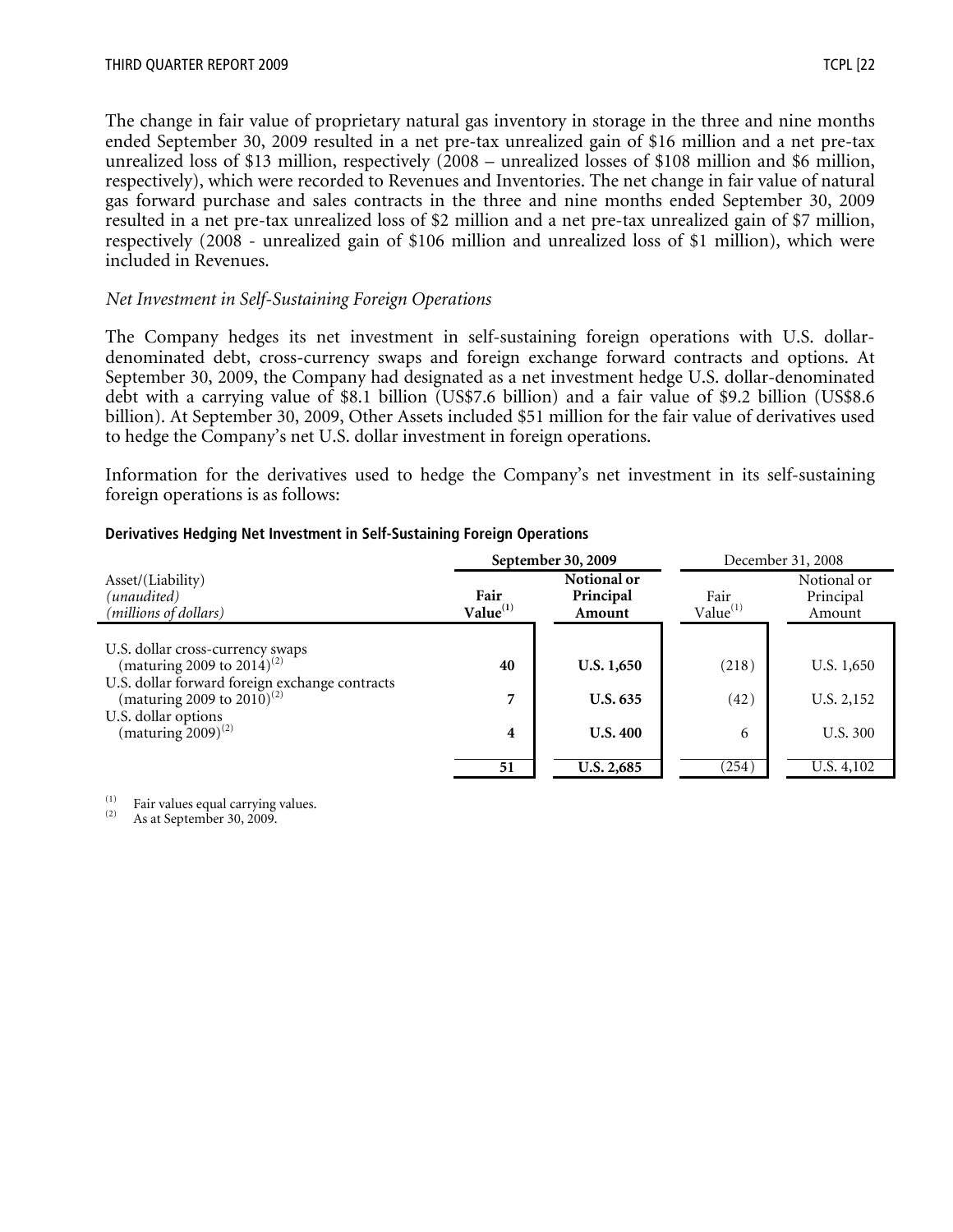#### *Non-Derivative Financial Instruments Summary*

The carrying and fair values of non-derivative financial instruments were as follows:

|                                                        |          | September 30, 2009 | December 31, 2008 |        |  |
|--------------------------------------------------------|----------|--------------------|-------------------|--------|--|
| (unaudited)                                            | Carrying | Fair               | Carrying          | Fair   |  |
| (millions of dollars)                                  | Amount   | Value              | Amount            | Value  |  |
| Financial Assets <sup>(1)</sup>                        | 2,385    | 2,385              | 1,300             | 1,300  |  |
| Cash and cash equivalents                              | 983      | 983                | 1,404             | 1,404  |  |
| Accounts receivable and other assets <sup>(2)(3)</sup> | 1,631    | 1,631              | 1,529             | 1,529  |  |
| Due from TransCanada Corporation                       | 23       | 23                 | 27                | 27     |  |
| Available-for-sale assets <sup>(2)</sup>               | 5,022    | 5,022              | 4,260             | 4,260  |  |
| Financial Liabilities <sup>(1)(3)</sup>                | 1,324    | 1,324              | 1,702             | 1,702  |  |
| Notes payable                                          | 1,590    | 1,590              | 1,364             | 1,364  |  |
| Accounts payable and deferred amounts <sup>(4)</sup>   | 2,757    | 2,757              | 1,821             | 1,821  |  |
| Due to TransCanada Corporation                         | 349      | 349                | 361               | 361    |  |
| Accrued interest                                       | 18,469   | 21,388             | 17,367            | 16,152 |  |
| Long-term debt and junior subordinated notes           | 1,090    | 1,149              | 1,076             | 1,052  |  |
| Long-term debt of joint ventures                       | 25,579   | 28,557             | 23,691            | 22,452 |  |

(1) Consolidated Net Income Applicable to Common Shares in 2009 and 2008 included unrealized gains or losses of nil for the fair

<sup>(2)</sup> At September 30, 2009, the Consolidated Balance Sheet included financial assets of \$834 million (December 31, 2008 – \$1,257 million) in Accounts Receivable and \$172 million (December 31, 2008 - \$174 million) in Other Assets.<br>
(3) Recorded at amortized cost.<br>
(4) At September 30, 2009, the Consolidated Balance Sheet included financial liabilitie

(4) At September 30, 2009, the Consolidated Balance Sheet included financial liabilities of \$1,588 million (December 31, 2008 – \$1,342 million) in Accounts Payable and \$2 million (December 31, 2008 - \$22 million) in Deferred Amounts.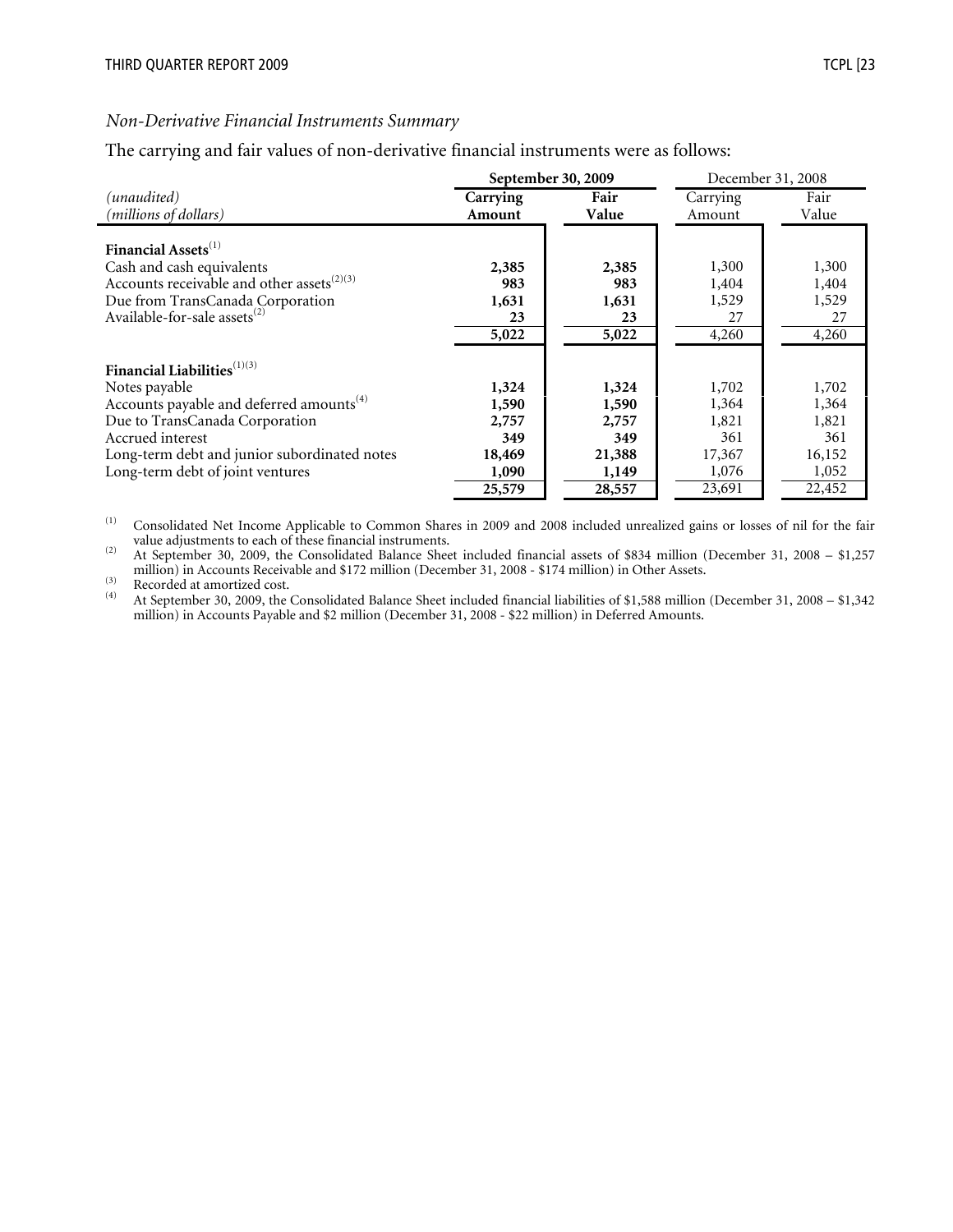#### *Derivative Financial Instruments Summary*

Information for the Company's derivative financial instruments, excluding hedges of the Company's net investment in self-sustaining foreign operations, is as follows:

| September 30, 2009                                                             |           |           |                          |                 |            |
|--------------------------------------------------------------------------------|-----------|-----------|--------------------------|-----------------|------------|
| (unaudited)<br>(all amounts in millions unless otherwise                       |           | Natural   | Oil                      | Foreign         |            |
| <i>indicated</i> )                                                             | Power     | Gas       | Products                 | Exchange        | Interest   |
|                                                                                |           |           |                          |                 |            |
| Derivative Financial Instruments Held for                                      |           |           |                          |                 |            |
| $\mathbf{Trading}^{(1)}$                                                       |           |           |                          |                 |            |
| Fair Values <sup>(2)</sup>                                                     |           |           |                          |                 |            |
| Assets                                                                         | \$126     | \$129     | \$4                      | \$4             | \$35       |
| Liabilities                                                                    | \$(71)    | \$(134)   | \$(3)                    | \$(64)          | \$(81)     |
| Notional Values                                                                |           |           |                          |                 |            |
| Volumes <sup>(3)</sup>                                                         |           |           |                          |                 |            |
| Purchases                                                                      | 9,876     | 204       | 180                      |                 |            |
| Sales<br>Canadian dollars                                                      | 9,718     | 171       | 228                      |                 | 699        |
| U.S. dollars                                                                   |           |           | $\overline{\phantom{a}}$ | <b>U.S. 426</b> | U.S. 1,425 |
| Cross-currency                                                                 |           |           | $\overline{a}$           | 227/U.S. 157    |            |
|                                                                                |           |           |                          |                 |            |
| Net unrealized (losses)/gains in the period <sup>(4)</sup>                     |           |           |                          |                 |            |
| Three months ended September 30, 2009                                          | \$(8)     | \$21      | \$(1)                    | \$2             | \$(7)      |
| Nine months ended September 30, 2009                                           | \$11      | \$(4)     | \$1                      | \$4             | \$20       |
|                                                                                |           |           |                          |                 |            |
| Net realized gains/(losses) in the period $(4)$                                |           |           |                          |                 |            |
| Three months ended September 30, 2009                                          | \$23      | \$(43)    | \$1                      | \$11            | \$(5)      |
| Nine months ended September 30, 2009                                           | \$53      | \$(56)    |                          | \$28            | \$(14)     |
|                                                                                |           |           |                          |                 |            |
| Maturity dates                                                                 | 2009-2014 | 2009-2014 | 2009-2010                | 2009-2012       | 2009-2018  |
|                                                                                |           |           |                          |                 |            |
| Derivative Financial Instruments in<br>Hedging Relationships <sup>(5)(6)</sup> |           |           |                          |                 |            |
| Fair Values <sup>(2)</sup>                                                     |           |           |                          |                 |            |
| Assets                                                                         | \$229     | \$2       |                          |                 | \$6        |
| Liabilities                                                                    | \$(154)   | \$(15)    | $\overline{a}$           | \$(36)          | \$(67)     |
| <b>Notional Values</b>                                                         |           |           |                          |                 |            |
| Volumes $(3)$                                                                  |           |           |                          |                 |            |
| Purchases                                                                      | 13,597    | 24        | $\blacksquare$           |                 |            |
| Sales                                                                          | 14,806    |           | $\overline{a}$           |                 |            |
| U.S. dollars                                                                   |           |           | $\overline{\phantom{a}}$ |                 | U.S. 1,825 |
| Cross-currency                                                                 |           |           | $\overline{\phantom{0}}$ | 136/U.S. 100    |            |
|                                                                                |           |           |                          |                 |            |
| Net realized gains/(losses) in the period $(4)$                                |           |           |                          |                 |            |
| Three months ended September 30, 2009                                          | \$30      | \$(8)     |                          |                 | \$(10)     |
| Nine months ended September 30, 2009                                           | \$108     | \$(28)    |                          |                 | \$(27)     |
| Maturity dates                                                                 | 2009-2015 | 2009-2012 | n/a                      | 2009-2013       | 2010-2020  |
|                                                                                |           |           |                          |                 |            |

(1) All derivative financial instruments in the held-for-trading classification have been entered into for risk management purposes and are subject to the Company's risk management strategies, policies and limits. These include derivatives that have not been designated as hedges or do not qualify for hedge accounting treatment but have been entered into as

Fair values equal carrying values.<br>
Volumes for power, natural gas and oil products derivatives are in GWh, Bcf and thousands of barrels, respectively.<br>
Realized and unrealized gains and losses on power, natural gas and oi for trading are included in Revenues. Realized and unrealized gains and losses on interest rate and foreign exchange derivative financial instruments held for trading are included in Interest Expense and Interest Income and Other, respectively. The effective portion of unrealized gains and losses on derivative financial instruments in hedging relationships are initially recognized in Other Comprehensive Income, and are reclassified to Revenues, Interest Expense and Interest Income and Other, as appropriate, as the original hedged item settles.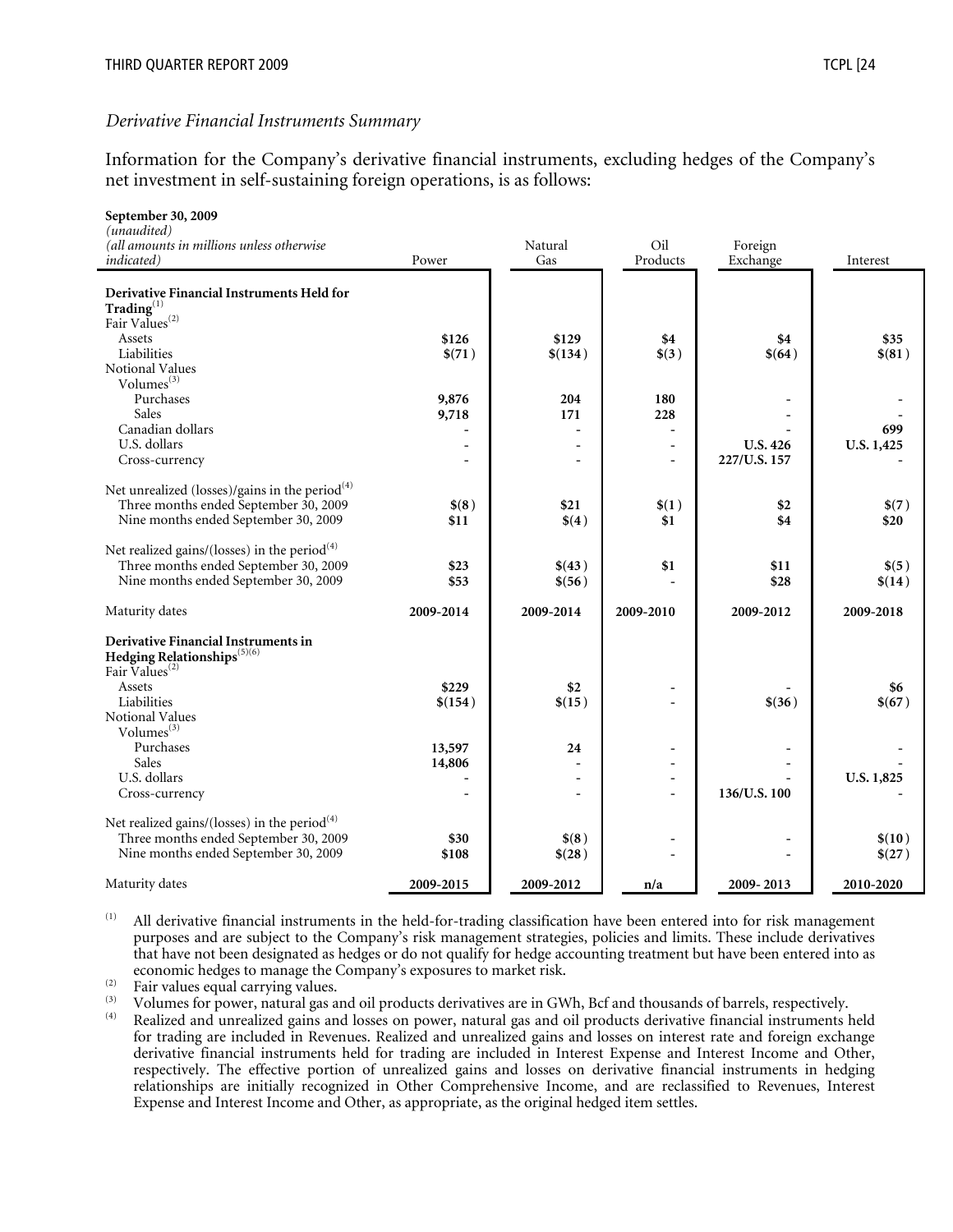- 
- $<sup>(5)</sup>$  All hedging relationships are designated as cash flow hedges except for interest rate derivative financial instruments</sup> designated as fair value hedges with a fair value of \$6 million and a notional amount of US\$150 million. Net realized gains on fair value hedges for the three and nine months ended September 30, 2009 were \$1 million and \$3 million, respectively, and were included in Interest Expense. In third quarter 2009, the Company did not record any amounts in
- Net Income Applicable to Common Shares related to ineffectiveness for fair value hedges.<br>Net Income Applicable to Common Shares for the three and nine months ended September 30, 2009 included gains of \$1 million and \$2 million, respectively, for the changes in fair value of power and natural gas cash flow hedges that were ineffective in offsetting the change in fair value of their related underlying positions. There were no gains or losses included in Net Income Applicable to Common Shares for the three and nine months ended September 30, 2009 for discontinued cash flow hedges. No amounts have been excluded from the assessment of hedge effectiveness.

| (unaudited)<br>(all amounts in millions unless otherwise                                                                                  |                  | Natural          | Oil                                            | Foreign                              |                     |
|-------------------------------------------------------------------------------------------------------------------------------------------|------------------|------------------|------------------------------------------------|--------------------------------------|---------------------|
| <i>indicated</i> )                                                                                                                        | Power            | Gas              | Products                                       | Exchange                             | Interest            |
| Derivative Financial Instruments Held for<br>Trading<br>Fair Values <sup>(1)(4)</sup>                                                     |                  |                  |                                                |                                      |                     |
| Assets<br>Liabilities<br>Notional Values <sup>(4)</sup>                                                                                   | \$132<br>\$(82)  | \$144<br>\$(150) | \$10<br>\$(10)                                 | \$41<br>\$(55)                       | \$57<br>\$(117)     |
| Volumes <sup>(2)</sup><br>Purchases<br>Sales                                                                                              | 4,035<br>5,491   | 172<br>162       | 410<br>252                                     |                                      |                     |
| Canadian dollars<br>U.S. dollars<br>Japanese yen (in billions)<br>Cross-currency                                                          |                  |                  | $\sim$<br>$\sim$<br>$\equiv$<br>$\overline{a}$ | U.S. 479<br>JPY 4.3<br>227/ U.S. 157 | 1,016<br>U.S. 1,575 |
| Net unrealized gains/(losses) in the period $(3)$<br>Three months ended September 30, 2008<br>Nine months ended September 30, 2008        | \$5              | \$(1)<br>\$(12)  | $\equiv$                                       | \$(7)                                | \$5<br>\$3          |
| Net realized gains/(losses) in the period $(3)$<br>Three months ended September 30, 2008<br>Nine months ended September 30, 2008          | \$12<br>\$21     | \$(11)<br>\$(6)  |                                                | \$2<br>\$12                          | \$2<br>\$12         |
| Maturity dates <sup>(4)</sup>                                                                                                             | 2009-2014        | 2009-2011        | 2009                                           | 2009-2012                            | 2009-2018           |
| Derivative Financial Instruments in<br>Hedging Relationships <sup>(5)(6)</sup><br>Fair Values <sup>(1)(4)</sup>                           |                  |                  |                                                |                                      |                     |
| Assets<br>Liabilities<br>Notional Values <sup>(4)</sup>                                                                                   | \$115<br>\$(160) | \$(18)           | $\overline{a}$                                 | \$2<br>\$(24)                        | \$8<br>\$(122)      |
| Volumes $^{(2)}$<br>Purchases<br>Sales                                                                                                    | 8,926<br>13,113  | 9                |                                                |                                      |                     |
| Canadian dollars<br>U.S. dollars<br>Cross-currency                                                                                        |                  |                  | $\equiv$<br>$\overline{a}$<br>$\overline{a}$   | <b>U.S. 15</b><br>136/ U.S. 100      | 50<br>U.S. 1,475    |
| Net realized gains/(losses) in the period <sup>(3)</sup><br>Three months ended September 30, 2008<br>Nine months ended September 30, 2008 | \$14<br>\$(24)   | \$(1)<br>\$18    |                                                |                                      | \$(2)<br>\$(4)      |
| Maturity dates <sup>(4)</sup>                                                                                                             | 2009-2014        | 2009-2011        | n/a                                            | 2009-2013                            | 2009-2019           |

Fair values equal carrying values.<br>
Volumes for power, natural gas and oil products derivatives are in GWh, Bcf and thousands of barrels, respectively.<br>
Realized and unrealized gains and losses on power, natural gas and o for trading are included in Revenues. Realized and unrealized gains and losses on interest rate and foreign exchange derivative financial instruments held for trading are included in Interest Expense and Interest Income and Other, respectively. The effective portion of unrealized gains and losses on derivative financial instruments in hedging relationships are initially recognized in Other Comprehensive Income, and are reclassified to Revenues, Interest Expense and Interest Income and Other, as appropriate, as the original hedged item settles. (4) As at December 31, 2008.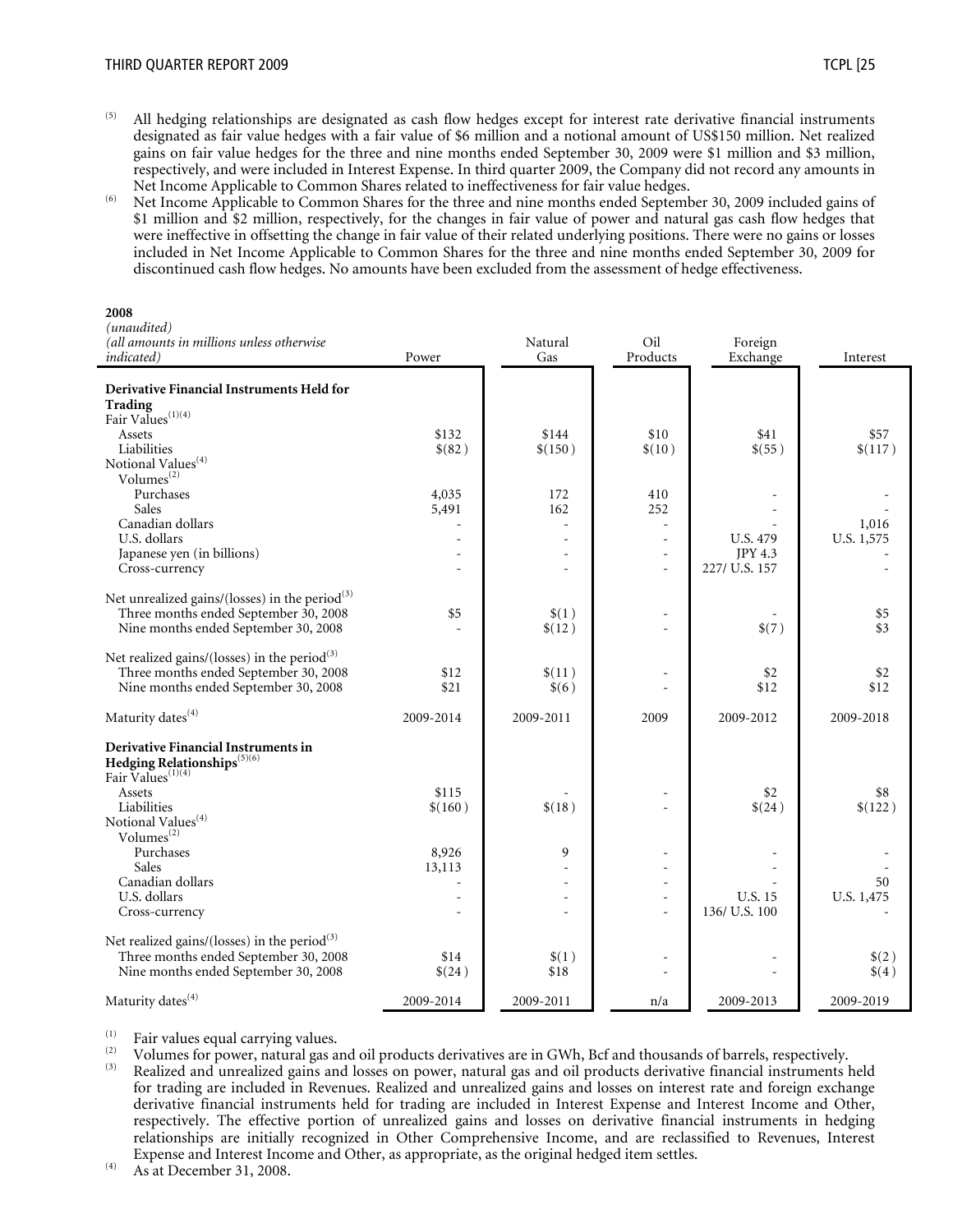- <sup>(5)</sup> All hedging relationships are designated as cash flow hedges except for interest rate derivative financial instruments designated as fair value hedges with a fair value of \$8 million and notional amounts of \$50 million and US\$50 million at December 31, 2008. Net realized gains on fair value hedges for the three and nine months ended September 30, 2008 were \$1 million and \$1 million, respectively, and were included in Interest Expense. In third quarter 2008, the Company did not record any amounts in Net Income Applicable to Common Shares related to ineffectiveness for fair value hedges.<br><sup>(6)</sup> Net Income Applicable to Common Shares for the three and nine months ended September 30, 2008 included gains of
- \$7 million and \$4 million, respectively, for the changes in fair value of power and natural gas cash flow hedges that were ineffective in offsetting the change in fair value of their related underlying positions. There were no gains or losses included in Net Income Applicable to Common Shares for the three and nine months ended September 30, 2008 for discontinued cash flow hedges. No amounts have been excluded from the assessment of hedge effectiveness.

#### *Balance Sheet Presentation of Derivative Financial Instruments*

The fair value of the derivative financial instruments in the Company's Balance Sheet was as follows:

| (unaudited)<br>(millions of dollars)                | September 30, 2009 | December 31, 2008 |  |
|-----------------------------------------------------|--------------------|-------------------|--|
| Current<br>Other current assets<br>Accounts payable | 370<br>(359)       | 318<br>(298)      |  |
| Long-term<br>Other assets<br>Deferred amounts       | 216<br>(266)       | 191<br>(694)      |  |

#### *Other Risks*

Additional risks faced by the Company are discussed in the MD&A in TCPL's 2008 Annual Report. These risks remain substantially unchanged since December 31, 2008.

# **Controls and Procedures**

As of September 30, 2009, an evaluation was carried out under the supervision of, and with the participation of management, including the President and Chief Executive Officer and the Chief Financial Officer, of the effectiveness of TCPL's disclosure controls and procedures as defined under the rules adopted by the Canadian securities regulatory authorities and by the SEC. Based on this evaluation, the President and Chief Executive Officer and the Chief Financial Officer concluded that the design and operation of TCPL's disclosure controls and procedures were effective as at September 30, 2009.

During the recent fiscal quarter, there have been no changes in TCPL's internal control over financial reporting that have materially affected, or are reasonably likely to materially affect, TCPL's internal control over financial reporting. During second quarter 2009, TCPL completed its integration of Ravenswood's internal controls over financial reporting.

# **Outlook**

TCPL does not expect the slowdown in the North American economy to have a material effect on the Company's financial position, access to capital markets, committed projects or corporate strategy.

Since the disclosure in TCPL's 2008 Annual Report, the Company's earnings outlook for 2009 has declined due to the negative impact of reduced market prices for power on Energy's results. With respect to the Pipelines segment, although the global economic downturn has an impact on throughput on certain pipelines and on some drilling activities, the short-term financial outlook for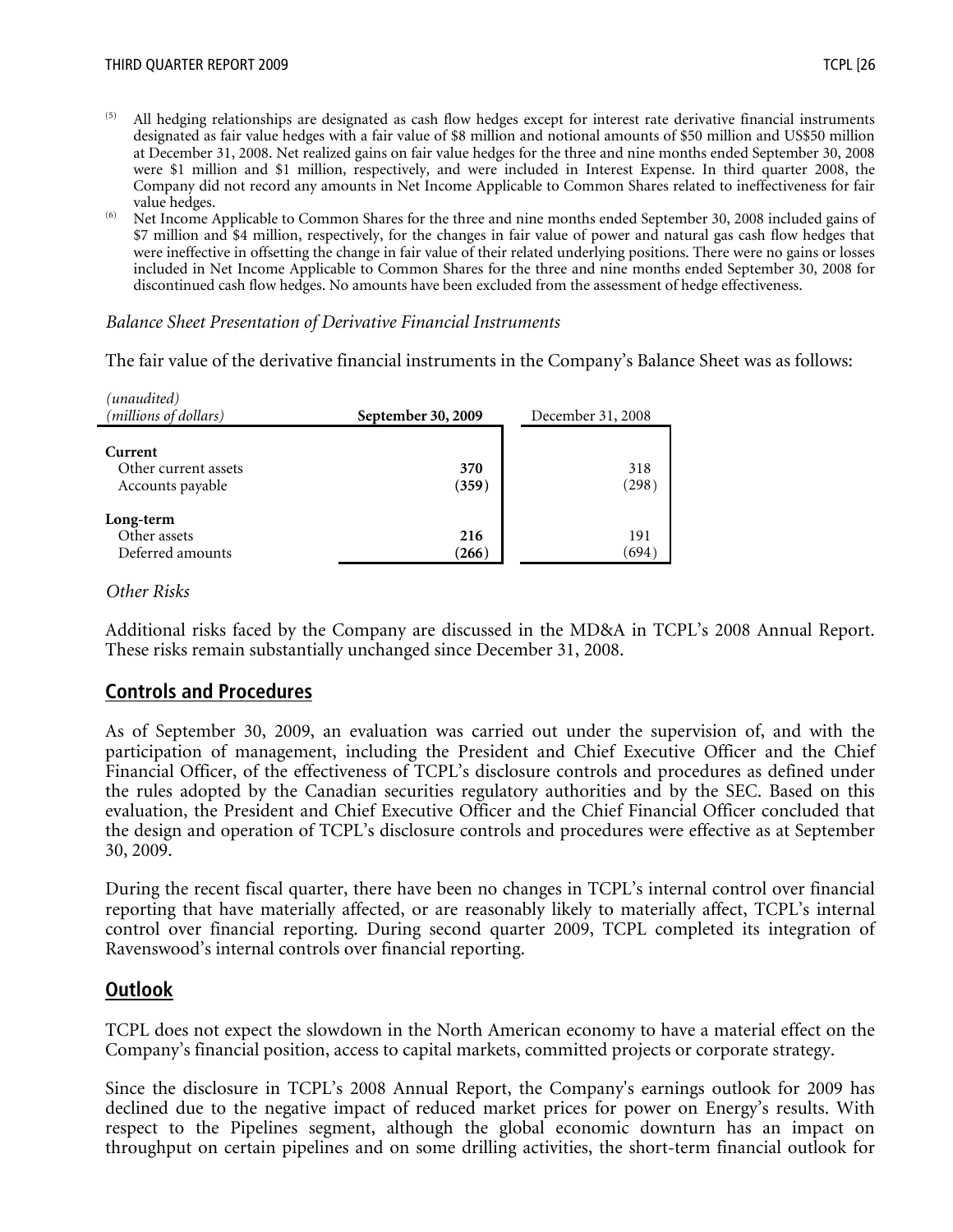the Company's Pipelines segment is not expected to be materially impacted as the pipeline assets are generally underpinned by contracts or earn a regulated rate of return.

TCPL issued \$1.6 billion of common shares in third quarter 2009, \$3.1 billion of long-term debt in first quarter 2009 and \$1.0 billion of common shares at the end of 2008. While these offerings will impact future net income applicable to common shares through carrying costs, when combined with \$2.6 billion of cash provided by operations in the first nine months of 2009, they have contributed to a cash balance of \$2.4 billion at September 30, 2009 and provided the necessary financing for the Company's 2009 capital expenditure program and acquisition of the remaining interest in Keystone. This strategy of strengthening TCPL's liquidity and financial position through its ability to successfully access capital markets in uncertain economic times has reduced the Company's future financing risk around its committed growth program. For further information on outlook, refer to the MD&A in TCPL's 2008 Annual Report.

TransCanada's issuer rating assigned by Moody's Investors Service (Moody's) is Baa1 with a stable outlook. TCPL's senior unsecured debt is rated A with a stable outlook by DBRS, A3 with a stable outlook by Moody's and A- with a stable outlook by Standard and Poor's (S&P).

# **Recent Developments**

# **Pipelines**

# Keystone

On August 14, 2009, TCPL purchased ConocoPhillips' remaining 20 per cent ownership interest in Keystone for US\$553 million plus the assumption of US\$197 million of short-term indebtedness. Following this acquisition TCPL owns 100 per cent of Keystone and began consolidating Keystone into the Pipelines segment.

The first phase of Keystone is currently under construction, extending from Hardisty, Alberta to serve markets in Wood River and Patoka, Illinois with an initial nominal capacity of 435,000 barrels per day (bbl/d). Commissioning of this segment commenced in third quarter 2009 with commercial operations to follow in first quarter 2010. At September 30, 2009, the first phase was approximately 90 per cent complete. The second phase of Keystone will expand nominal capacity to 591,000 bbl/d and extend the pipeline to Cushing, Oklahoma. Commissioning of the Cushing segment is expected to commence in late 2010. At September 30, 2009, this phase of the project was approximately 20 per cent complete.

Keystone is also currently seeking the necessary regulatory approvals in Canada and the U.S. to construct and operate an expansion and extension of the pipeline system that will provide additional capacity of 500,000 bbl/d from Western Canada to the Gulf Coast in 2012. In September 2009, the NEB held a hearing to review the application for the Canadian portion of the Keystone Gulf Coast expansion with a decision expected in early 2010. Permits for the U.S. portion of the expansion are expected by mid-2010. Construction of the expansion facilities is anticipated to commence in 2010 following the receipt of all the necessary regulatory approvals.

The total capital cost of Keystone is expected to be approximately US\$12 billion. Approximately US\$5 billion has been spent to date with the remaining US\$7 billion to be invested between now and the end of 2012. Capital costs related to the construction of Keystone are subject to capital cost risk-andreward sharing mechanisms with its customers.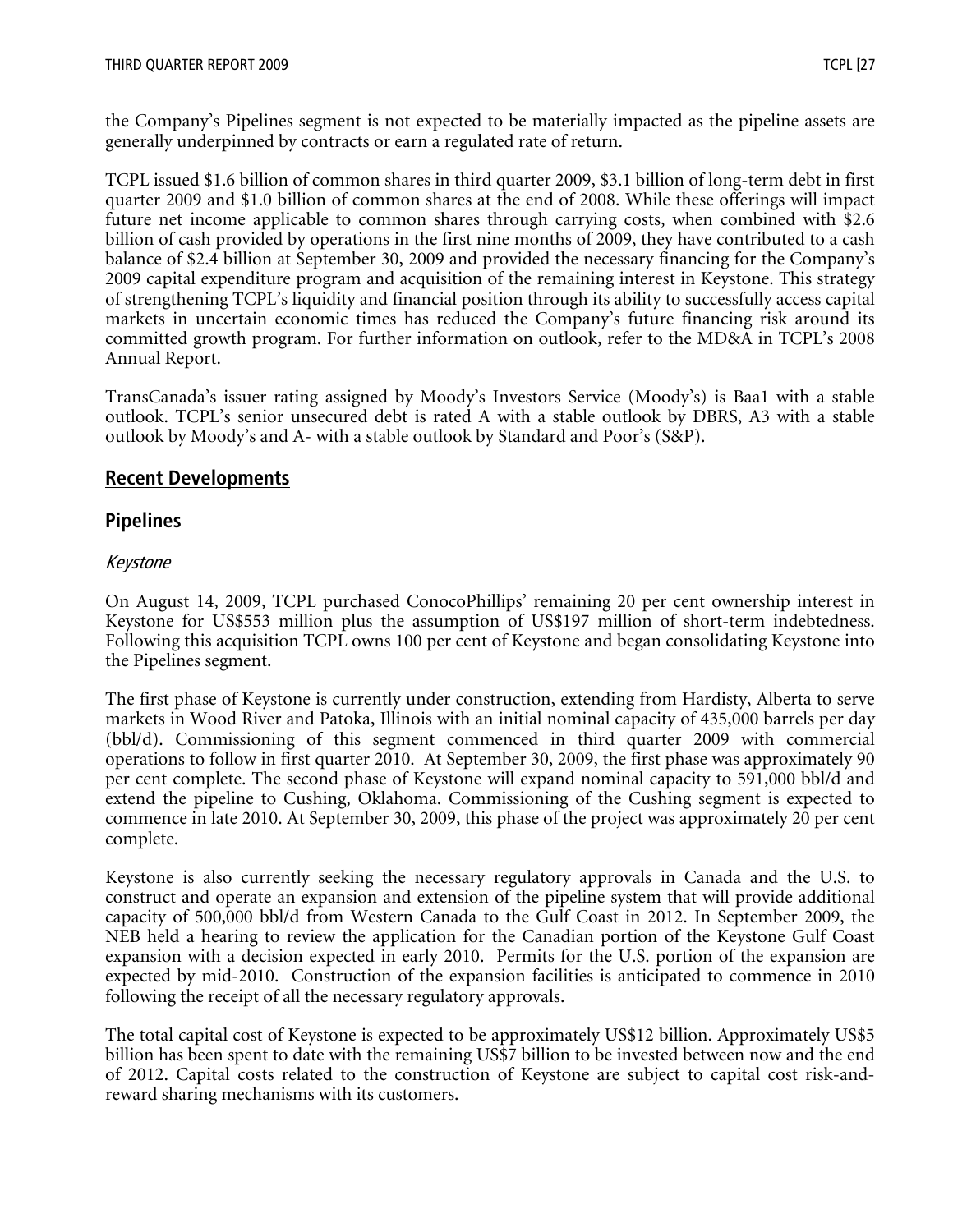Keystone is expected to begin generating EBITDA in first quarter 2010 when commercial operations to Wood River and Patoka, Illinois commence, with EBITDA increasing through 2011 and 2012 as subsequent phases are placed in service. Based on current long-term commitments of 910,000 bbl/d, Keystone is expected to generate EBITDA of approximately US\$1.2 billion in 2013, its first full year of commercial operation serving both the U.S. Midwest and Gulf Coast markets. If volumes were to increase to 1.1 million bbl/d, the full commercial design of the system, Keystone would generate approximately US\$1.5 billion of annual EBITDA. In the future, Keystone could be economically expanded from 1.1 million bbl/d to 1.5 million bbl/d in response to additional market demand.

#### Alberta System

On October 30, 2009, following discussions with stakeholders to migrate the 2008-2009 Revenue Requirement Settlement to NEB jurisdiction, TCPL submitted an application to the NEB requesting that 2009 interim rates be made final.

In September 2009, the Company began construction on the final phase of the North Central Corridor expansion, which is expected to be complete in April 2010. The capital cost of this phase of the project is estimated to be approximately \$400 million.

#### Ventures LP

In September 2009, the Alberta Court of Appeal granted Ventures LP leave to appeal the AUC Decision 2009-065 where the AUC announced that it would seek an Order in Council allowing it to establish a process for regulating rates on the Ventures LP pipeline. The appeal is expected to be heard during first quarter 2010.

#### Review of NEB ROE Formula

In July 2009, the NEB initiated a review of the RH-2-94 Decision by seeking comments on the continuing applicability of that decision. The RH-2-94 Decision pursuant to the *National Energy Board Act* (Canada) established an ROE formula tied to Government of Canada bond yields that has formed the basis of determining tolls for pipelines under NEB jurisdiction since January 1, 1995. In October 2009, the NEB issued a decision that the RH-2-94 Decision would not continue to be in effect. The NEB stated that instead of a multi-pipeline approach, the cost of capital will be determined by negotiations between pipeline companies and their shippers or by the NEB if a pipeline company files a cost of capital application. This decision impacts all of TCPL's NEB regulated pipelines, which include the Canadian Mainline, Alberta System and Foothills. The Canadian Mainline is expected to continue to base its return on the result of the RH-2-94 NEB ROE formula for the years 2010 and 2011 in accordance with the terms of the current Canadian Mainline tolls settlement. TCPL will be working with customers and interested parties to determine the cost of capital to be used in calculating tolls for 2010 on its other NEB regulated pipelines. If agreements cannot be reached, TCPL will file applications with the NEB requesting an appropriate cost of capital component.

# **Energy**

#### Bruce Power

Progress continues on the refurbishment and restart of Bruce A Units 1 and 2 with work now advanced to the re-assembly of the reactors. As at September 30, 2009, Bruce A had incurred approximately \$3.1 billion in costs for the refurbishment and restart of Units 1 and 2 and approximately \$0.2 billion for the refurbishment of Units 3 and 4. TCPL believes that the work on Units 1 and 2 is now approximately 75 per cent complete, with the bulk of the highly technical, high risk work now finished. Although a significant amount of work remains to be done, most of this work is conventional power plant construction activity.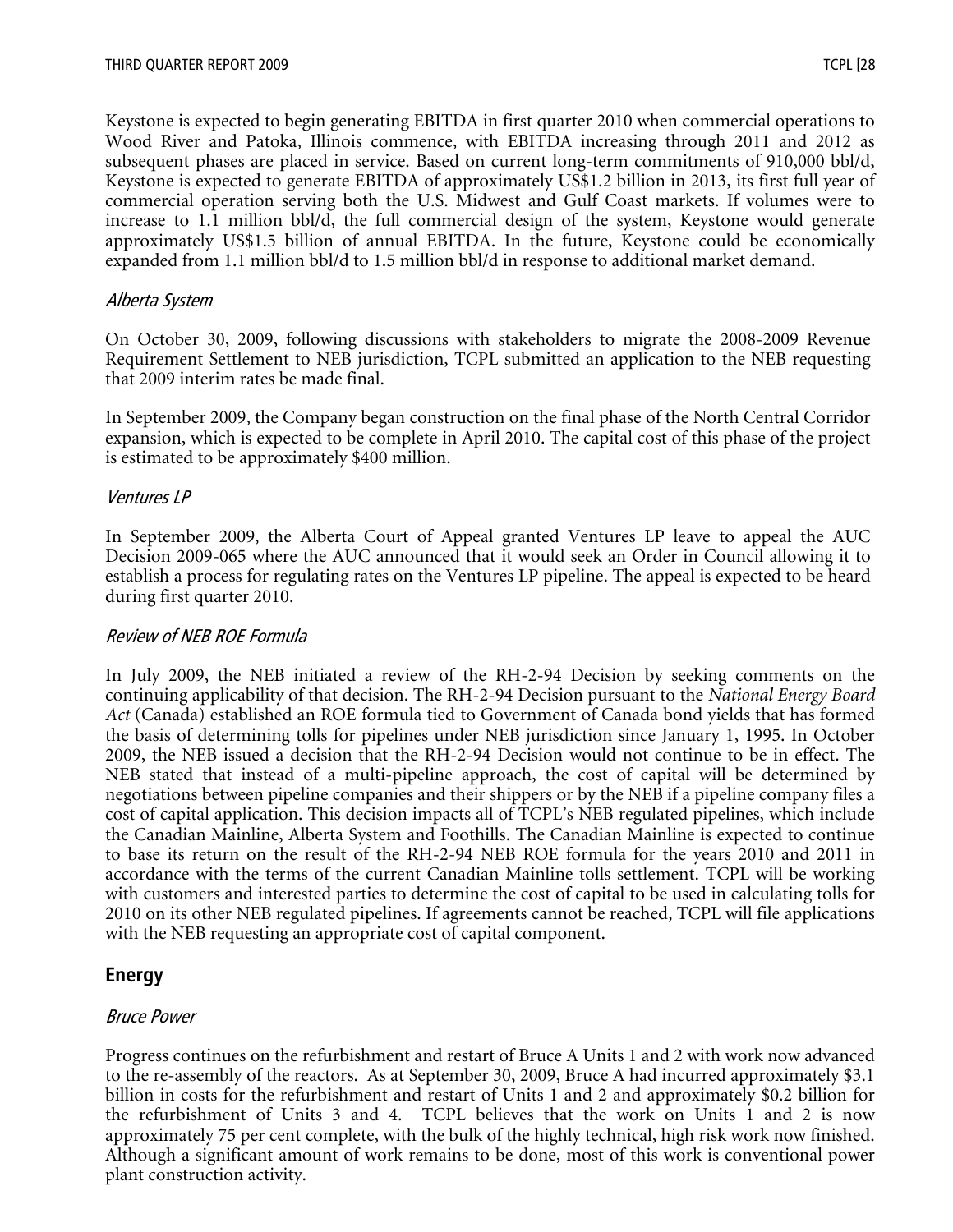The project has experienced delays and TCPL now expects that Unit 2 will be restarted mid-2011, with Unit 1 expected to follow approximately four months thereafter. The impact of this delay is mitigated by the previously announced extension of the operating lives of Unit 3 to 2011 and Unit 4 to 2016, with further life extensions expected as additional reactor optimization activities proceed. TCPL continues to work closely with Bruce Power to address productivity and overall project management and notes that there have been recent, significant successes in this area.

#### Oakville

On September 30, 2009, the OPA awarded TCPL a 20-year Clean Energy Supply contract to build, own and operate the 900 MW Oakville generating station in Oakville, Ontario. TCPL expects to invest approximately \$1.2 billion in the natural gas-fired, combined-cycle plant which is scheduled to start producing power by the end of 2013. TCPL expects this project will deliver an after-tax unlevered rate of return of nine per cent.

# Kibby Wind

In September 2009, the first phase of the Kibby Wind power project, capable of producing 66 MW of power, entered the commissioning phase. The 22 turbines included in this first phase were placed in service on October 30, 2009 on time and on budget. Construction continues on the 66 MW second phase of the project, which includes the installation of an additional 22 turbines. This phase is expected to be in service in third quarter 2010.

# Coolidge

In August, 2009, TCPL began construction of the US\$500 million Coolidge generating station located near Phoenix, Arizona. The 575 MW, simple-cycle, natural gas-fired peaking power facility is expected to be in service in second quarter 2011 on time and on budget. All of the power produced by the facility will be sold to the Phoenix, Arizona based utility Salt River Project under a 20-year PPA.

# Cartier Wind

In third quarter 2009, construction activity began on the 212 MW Gros-Morne and 58.5 MW Montagne-Sèche wind farms. The Montagne-Sèche project and phase one of the Gros-Morne project (101 MW) are expected to be operational in 2011. Phase two of the Gros-Morne project (111 MW) is expected to be operational in 2012. These are the fourth and fifth Québec-based wind farms either operating or under development by Cartier Wind, which is 62 per cent owned by TCPL. These two wind farms are expected to have a capital cost of approximately \$340 million. Once these two phases are complete, Cartier Wind will be capable of producing 590 MW of electricity. All of the power produced by Cartier Wind is sold to Hydro- Québec Distribution under a 20-year PPA.

#### Power Transmission Line Projects

On October 13, 2009, TCPL commenced open seasons on its proposed Zephyr and Chinook power transmission line projects. The open seasons are scheduled to end in fourth quarter 2009. Pending successful completion of the open seasons, regulatory work could commence in fourth quarter 2009, with construction commencing in 2012 and a potential in-service date of late 2014. Each project would cost approximately US\$3 billion and be capable of delivering 3,000 MW of power originating in Wyoming and Montana, respectively, to Nevada.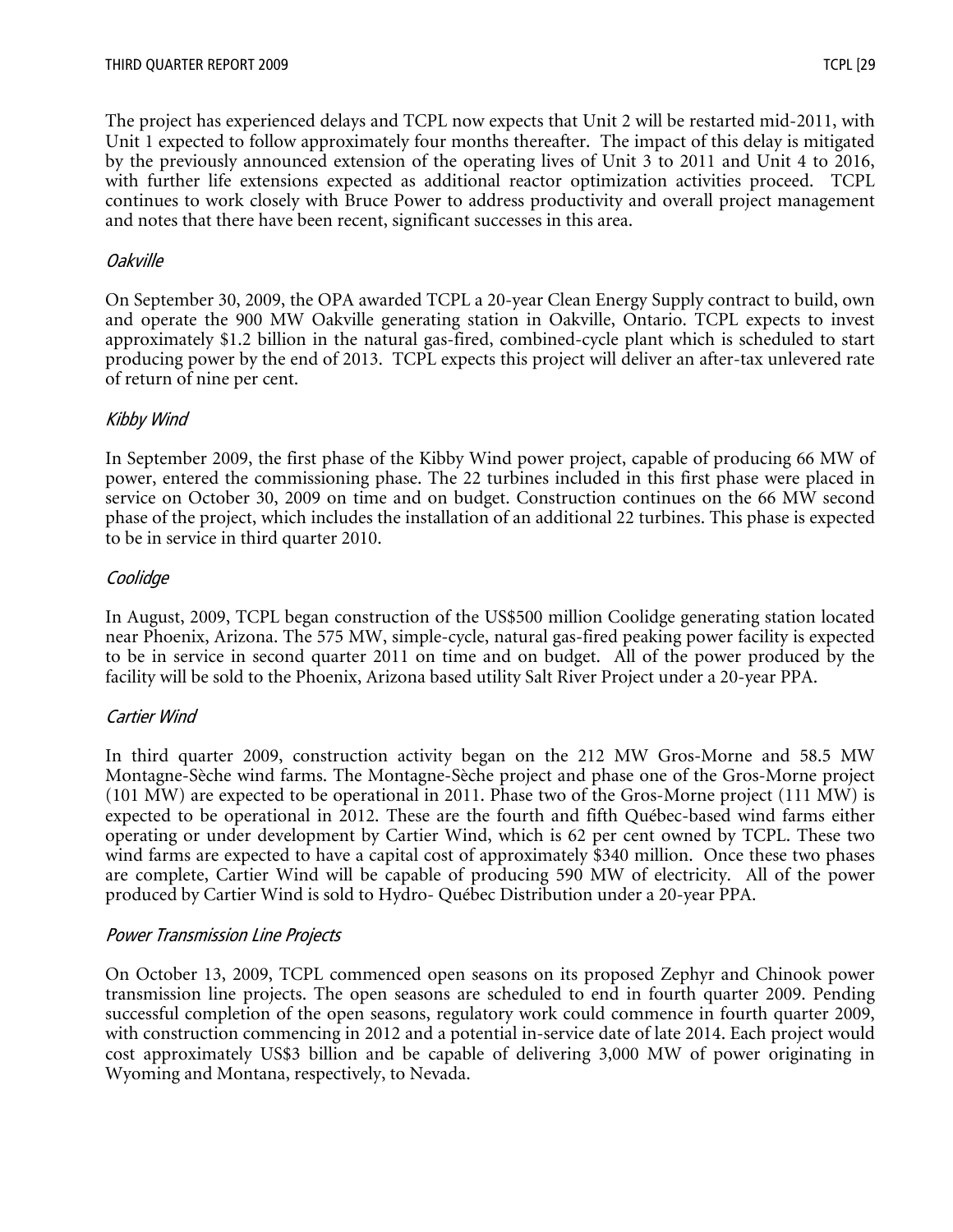# **Share Information**

As at September 30, 2009, TCPL had 649 million issued and outstanding common shares.

# **Selected Quarterly Consolidated Financial Data**<sup>(1)</sup>

| (unaudited)                                                                                               |              | 2009         |              |              |              | 2008         |              | 2007         |
|-----------------------------------------------------------------------------------------------------------|--------------|--------------|--------------|--------------|--------------|--------------|--------------|--------------|
| (millions of dollars except per share<br>amounts)                                                         | Third        | Second       | First        | Fourth       | Third        | Second       | First        | Fourth       |
| Revenues<br>Net Income Applicable to Common Shares                                                        | 2,253<br>337 | 2,127<br>311 | 2,380<br>330 | 2,332<br>274 | 2,137<br>383 | 2,017<br>318 | 2,133<br>445 | 2,189<br>373 |
| <b>Share Statistics</b><br>Net Income Applicable to Common Shares<br>per common share – Basic and Diluted | \$0.55       | \$0.52       | \$0.55       | \$0.47       | \$0.70       | \$0.60       | \$0.84       | \$0.71       |

<sup>(1)</sup> The selected quarterly consolidated financial data has been prepared in accordance with Canadian GAAP. Certain comparative figures have been reclassified to conform with the current year's presentation.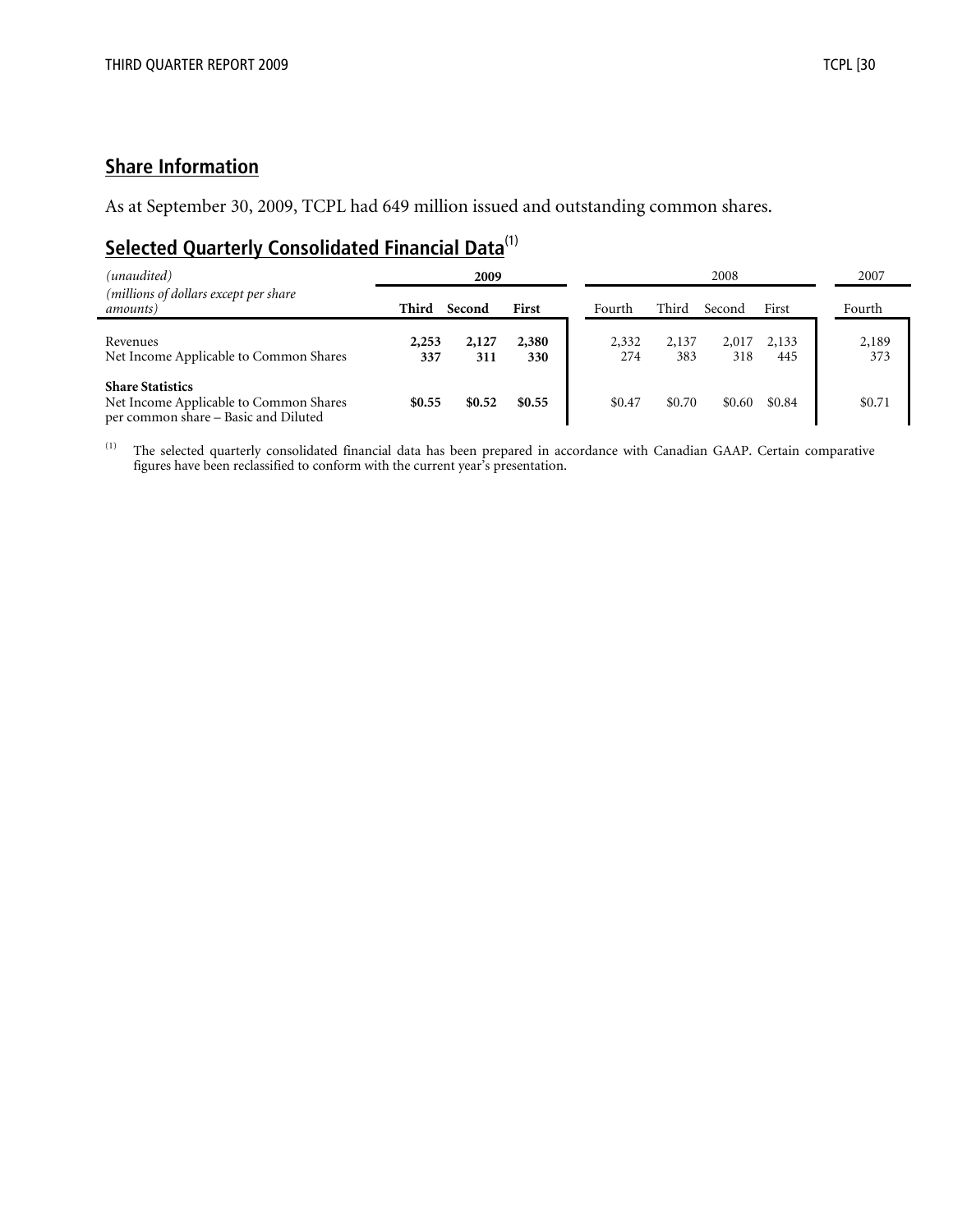#### *Factors Impacting Quarterly Financial Information*

In Pipelines, which consists primarily of the Company's investments in regulated pipelines and regulated natural gas storage facilities, annual revenues and net income fluctuate over the long term based on regulators' decisions and negotiated settlements with shippers. Generally, quarter-overquarter revenues and net income during any particular fiscal year remain relatively stable with fluctuations resulting from adjustments being recorded due to regulatory decisions and negotiated settlements with shippers, seasonal fluctuations in short-term throughput volumes on U.S. pipelines, acquisitions and divestitures, and developments outside of the normal course of operations.

In Energy, which consists primarily of the Company's investments in electrical power generation plants and non-regulated natural gas storage facilities, quarter-over-quarter revenues and net income are affected by seasonal weather conditions, customer demand, market prices, capacity payments, planned and unplanned plant outages, acquisitions and divestitures, certain fair value adjustments and developments outside of the normal course of operations.

Significant developments that impacted the last eight quarters' EBIT and Net Income Applicable to Common Shares are as follows:

- Third quarter 2009, Energy's EBIT included net unrealized gains of \$14 million pre-tax (\$10) million after tax) due to changes in the fair value of proprietary natural gas storage inventory and natural gas forward purchase and sale contracts.
- Second quarter 2009, Energy's EBIT included net unrealized losses of \$7 million pre-tax (\$5 million after tax) due to changes in the fair value of proprietary natural gas storage inventory and natural gas forward purchase and sale contracts. Energy's EBIT also included contributions from Portlands Energy, which was placed in service in April 2009.
- First quarter 2009, Energy's EBIT included net unrealized losses of \$13 million pre-tax (\$9 million after tax) due to changes in the fair value of proprietary natural gas storage inventory and natural gas forward purchase and sale contracts.
- Fourth quarter 2008, Energy's EBIT included net unrealized gains of \$7 million pre-tax (\$6 million after tax) due to changes in the fair value of proprietary natural gas storage inventory and natural gas forward purchase and sale contracts. Corporate's EBIT included net unrealized losses of \$57 million pre-tax (\$39 million after tax) for changes in the fair value of derivatives used to manage the Company's exposure to rising interest rates but which did not qualify as hedges for accounting purposes.
- Third quarter 2008, Energy's EBIT included contributions from the August 26, 2008 acquisition of Ravenswood. Net Income Applicable to Common Shares included favourable income tax adjustments of \$26 million from an internal restructuring and realization of losses.
- Second quarter 2008, Energy's EBIT included net unrealized gains of \$12 million pre-tax (\$8 million after tax) due to changes in the fair value of proprietary natural gas storage inventory and natural gas forward purchase and sale contracts. In addition, Western Power's revenues and EBIT increased due to higher overall realized prices and market heat rates in Alberta.
- First quarter 2008, Pipelines' EBIT included \$279 million pre-tax (\$152 million after tax) from the Calpine bankruptcy settlements received by GTN and Portland, and proceeds of \$17 million pre-tax (\$10 million after tax) from a lawsuit settlement. Energy's EBIT included a writedown of \$41 million pre-tax (\$27 million after tax) of costs related to the Broadwater LNG project and net unrealized losses of \$17 million pre-tax (\$12 million after tax) due to changes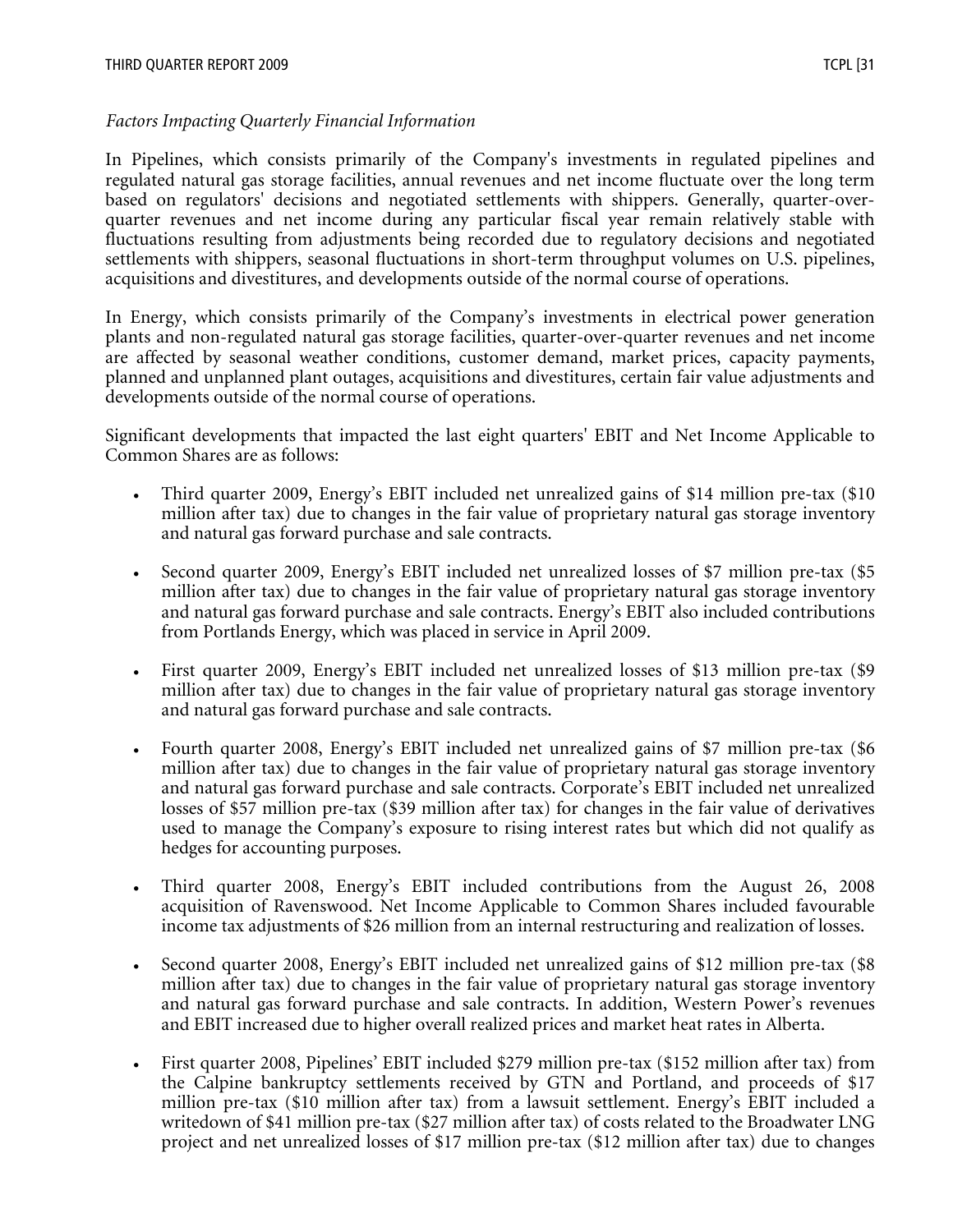in the fair value of proprietary natural gas storage inventory and natural gas forward purchase and sale contracts.

• Fourth quarter 2007, Net Income Applicable to Common Shares included \$56 million of favourable income tax adjustments resulting from reductions in Canadian federal income tax rates and other legislative changes. Pipelines' EBIT increased as a result of recording incremental earnings related to a rate case settlement reached for the GTN System, effective January 1, 2007. Energy's EBIT increased due to a \$16 million pre-tax (\$14 million after tax) gain on sale of land previously held for development. Energy's EBIT included net unrealized gains of \$15 million pre-tax (\$10 million after tax) due to changes in the fair value of proprietary natural gas storage inventory and natural gas forward purchase and sale contracts.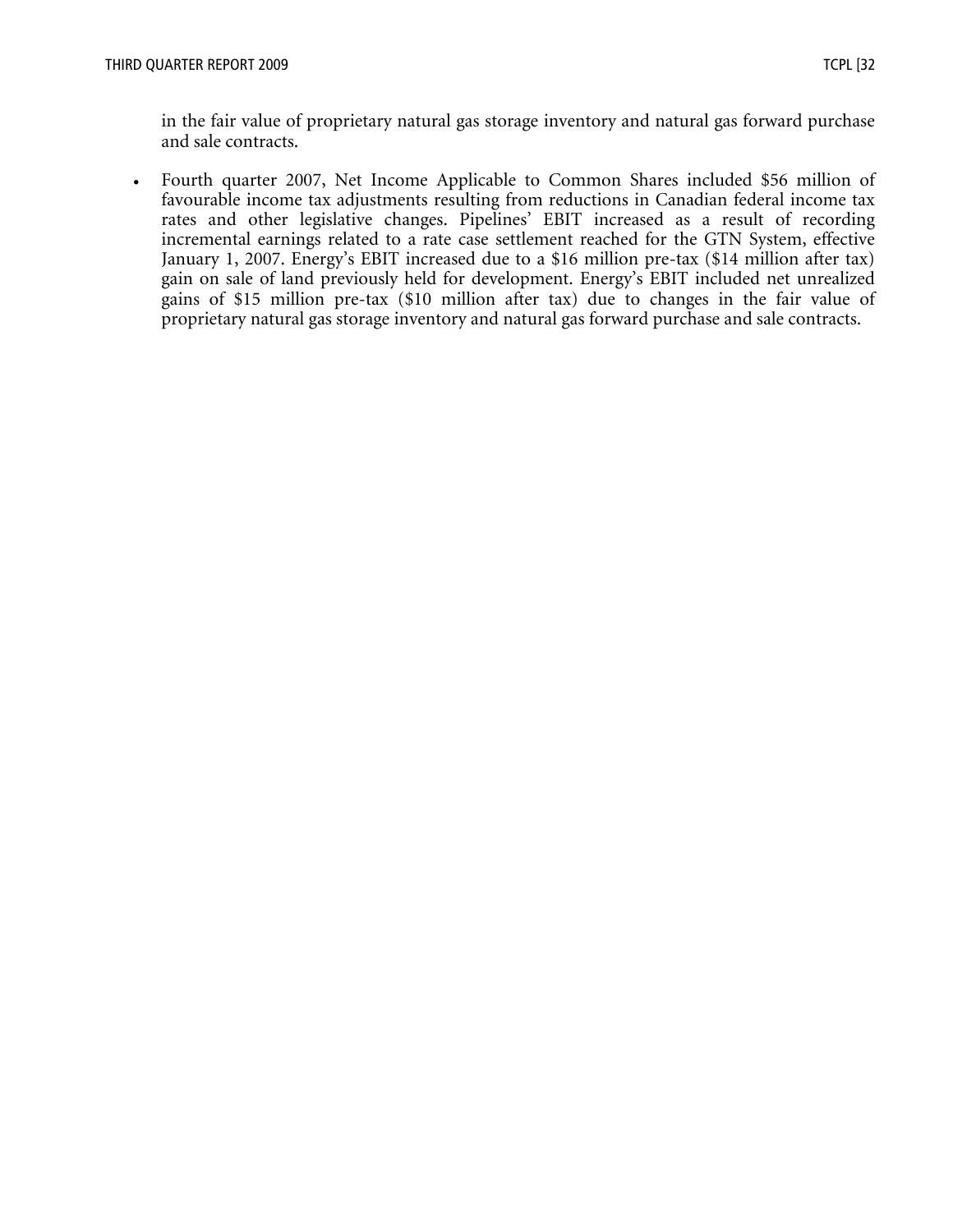# **Consolidated Income**

| (unaudited)                                   | Three months ended September 30 |       | Nine months ended September 30 |       |
|-----------------------------------------------|---------------------------------|-------|--------------------------------|-------|
| (millions of dollars)                         | 2009                            | 2008  | 2009                           | 2008  |
|                                               |                                 |       |                                |       |
| <b>Revenues</b>                               | 2,253                           | 2,137 | 6,760                          | 6,287 |
|                                               |                                 |       |                                |       |
| <b>Operating and Other Expenses/(Income)</b>  |                                 |       |                                |       |
| Plant operating costs and other               | 879                             | 750   | 2,544                          | 2,181 |
| Commodity purchases resold                    | 371                             | 324   | 1,100                          | 1,053 |
| Other income                                  | (5)                             | (1)   | (20)                           | (38)  |
| Calpine bankruptcy settlements                |                                 |       |                                | (279) |
| Writedown of Broadwater LNG project costs     |                                 |       |                                | 41    |
|                                               | 1,245                           | 1,073 | 3,624                          | 2,958 |
|                                               | 1,008                           | 1,064 | 3,136                          | 3,329 |
|                                               |                                 |       |                                |       |
| Depreciation and amortization                 | 343                             | 318   | 1,034                          | 943   |
|                                               | 665                             | 746   | 2,102                          | 2,386 |
|                                               |                                 |       |                                |       |
| <b>Financial Charges/(Income)</b>             |                                 |       |                                |       |
| Interest expense                              | 228                             | 217   | 793                            | 632   |
| Financial charges of joint ventures           | 17                              | 18    | 47                             | 51    |
| Interest income and other                     | (41)                            | (16)  | (97)                           | (47)  |
|                                               | 204                             | 219   | 743                            | 636   |
|                                               |                                 |       |                                |       |
| Income before Income Taxes and Non-           |                                 |       |                                |       |
| <b>Controlling Interests</b>                  | 461                             | 527   | 1,359                          | 1,750 |
|                                               |                                 |       |                                |       |
| <b>Income Taxes</b>                           |                                 |       |                                |       |
| Current                                       | 23                              | 126   | 114                            | 475   |
| Future                                        | 78                              |       | 196                            | 23    |
|                                               | 101                             | 126   | 310                            | 498   |
| <b>Non-Controlling Interests</b>              |                                 |       |                                |       |
| Non-controlling interest in PipeLines LP      | 19                              | 12    | 51                             | 46    |
| Non-controlling interest in Portland          | (2)                             |       | 3                              | 43    |
|                                               | 17                              | 12    | 54                             | 89    |
| <b>Net Income</b>                             | 343                             | 389   | 995                            | 1,163 |
|                                               |                                 |       |                                |       |
| <b>Preferred Share Dividends</b>              | 6                               | 6     | 17                             | 17    |
| <b>Net Income Applicable to Common Shares</b> | 337                             | 383   | 978                            | 1,146 |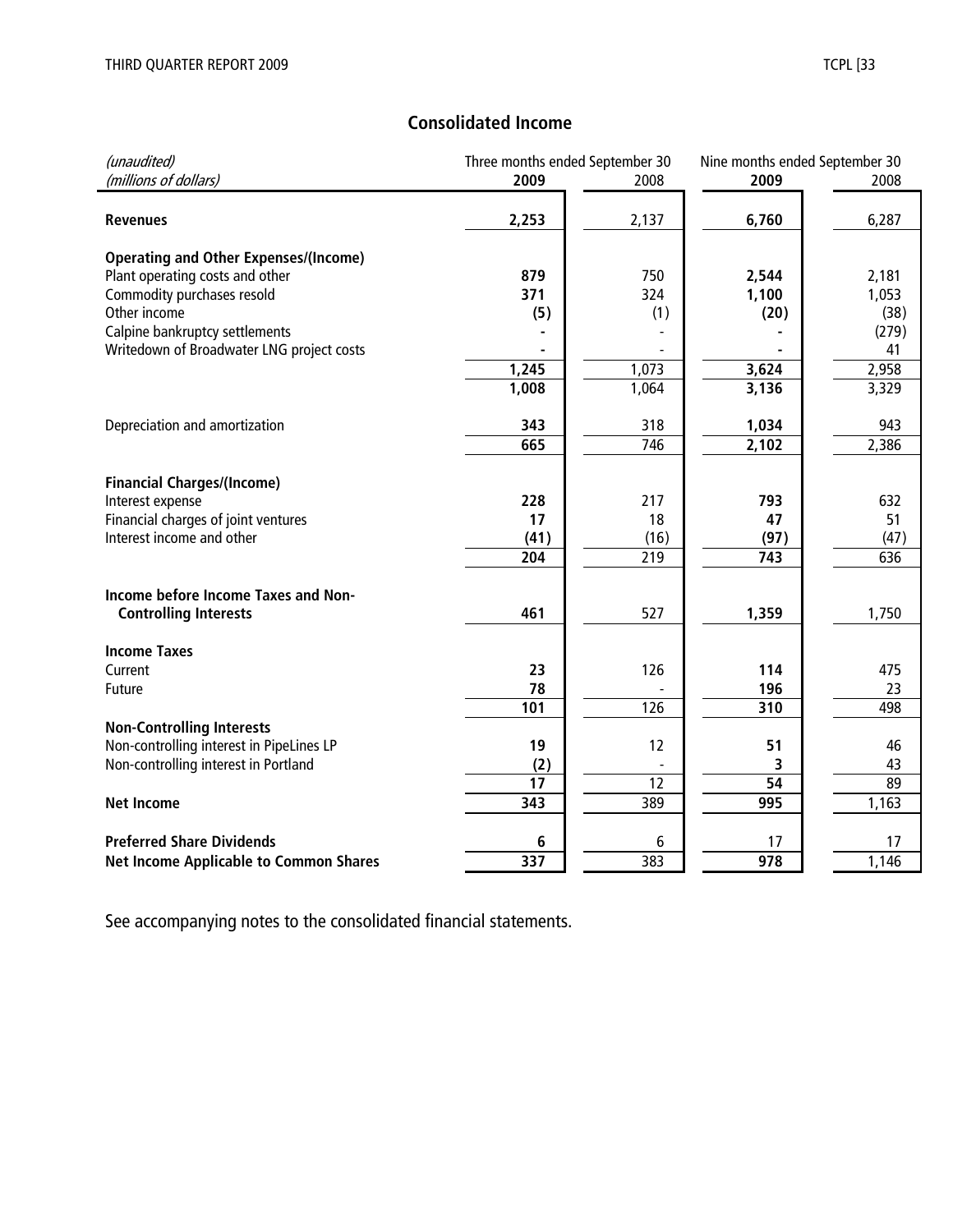# **Consolidated Cash Flows**

|                                                    | Three months ended September 30 |         |          | Nine months ended September 30 |
|----------------------------------------------------|---------------------------------|---------|----------|--------------------------------|
| (unaudited)(millions of dollars)                   | 2009                            | 2008    | 2009     | 2008                           |
|                                                    |                                 |         |          |                                |
| <b>Cash Generated From Operations</b>              |                                 |         |          |                                |
| Net income                                         | 343                             | 389     | 995      | 1,163                          |
| Depreciation and amortization                      | 343                             | 318     | 1,034    | 943                            |
| Future income taxes                                | 89                              |         | 207      | 23                             |
| Non-controlling interests                          | 17                              | 12      | 54       | 89                             |
| Employee future benefits funding (in excess of)/   |                                 |         |          |                                |
| lower than expense                                 | (22)                            | 10      | (79)     | 23                             |
| Writedown of Broadwater LNG project costs          |                                 |         |          | 41                             |
| Other                                              | (11)                            | (27)    | (6)      | 5                              |
|                                                    | 759                             | 702     | 2,205    | 2,287                          |
| (Increase)/decrease in operating working capital   | (30)                            | 128     | 366      | 24                             |
| Net cash provided by operations                    | 729                             | 830     | 2,571    | 2,311                          |
|                                                    |                                 |         |          |                                |
|                                                    |                                 |         |          |                                |
| <b>Investing Activities</b>                        |                                 |         |          |                                |
| Capital expenditures                               | (1, 557)                        | (806)   | (3, 943) | (1,899)                        |
| Acquisitions, net of cash acquired                 | (653)                           | (3,054) | (902)    | (3,058)                        |
| Disposition of assets, net of current income taxes |                                 | 21      |          | 21                             |
| Deferred amounts and other                         | (181)                           | 60      | (505)    | 171                            |
| Net cash used in investing activities              | (2, 391)                        | (3,779) | (5, 350) | (4,765)                        |
|                                                    |                                 |         |          |                                |
| <b>Financing Activities</b>                        |                                 |         |          |                                |
| Dividends on common and preferred shares           | (266)                           | (214)   | (734)    | (604)                          |
| Advances (to)/from parent                          | (223)                           | (14)    | 834      | (380)                          |
| Distributions paid to non-controlling interests    | (19)                            | (18)    | (59)     | (93)                           |
| Notes payable issued/(repaid), net                 | 77                              | (258)   | (607)    | 832                            |
| Long-term debt issued, net of issue costs          | 207                             | 2,085   | 3,267    | 2,197                          |
| Reduction of long-term debt                        | (9)                             | (15)    | (509)    | (788)                          |
| Long-term debt of joint ventures issued            | 93                              | 123     | 201      | 157                            |
| Reduction of long-term debt of joint ventures      | (52)                            | (44)    | (108)    | (101)                          |
| Common shares issued                               | 1,550                           | 1,309   | 1,676    | 1,434                          |
| Net cash provided by financing activities          | 1,358                           | 2,954   | 3,961    | 2,654                          |
|                                                    |                                 |         |          |                                |
| <b>Effect of Foreign Exchange Rate Changes on</b>  |                                 |         |          |                                |
| <b>Cash and Cash Equivalents</b>                   | (63)                            | 19      | (97)     | 39                             |
|                                                    |                                 |         |          |                                |
| (Decrease)/Increase in Cash and Cash               |                                 |         |          |                                |
| <b>Equivalents</b>                                 | (367)                           | 24      | 1,085    | 239                            |
|                                                    |                                 |         |          |                                |
| <b>Cash and Cash Equivalents</b>                   |                                 |         |          |                                |
| Beginning of period                                | 2,752                           | 719     | 1,300    | 504                            |
|                                                    |                                 |         |          |                                |
| <b>Cash and Cash Equivalents</b>                   |                                 |         |          |                                |
|                                                    | 2,385                           |         |          |                                |
| End of period                                      |                                 | 743     | 2,385    | 743                            |
|                                                    |                                 |         |          |                                |
| <b>Supplementary Cash Flow Information</b>         |                                 |         |          |                                |
| Income taxes (refunded)/paid                       | (63)                            | 105     | 50       | 414                            |
| Interest paid                                      | 297                             | 177     | 834      | 656                            |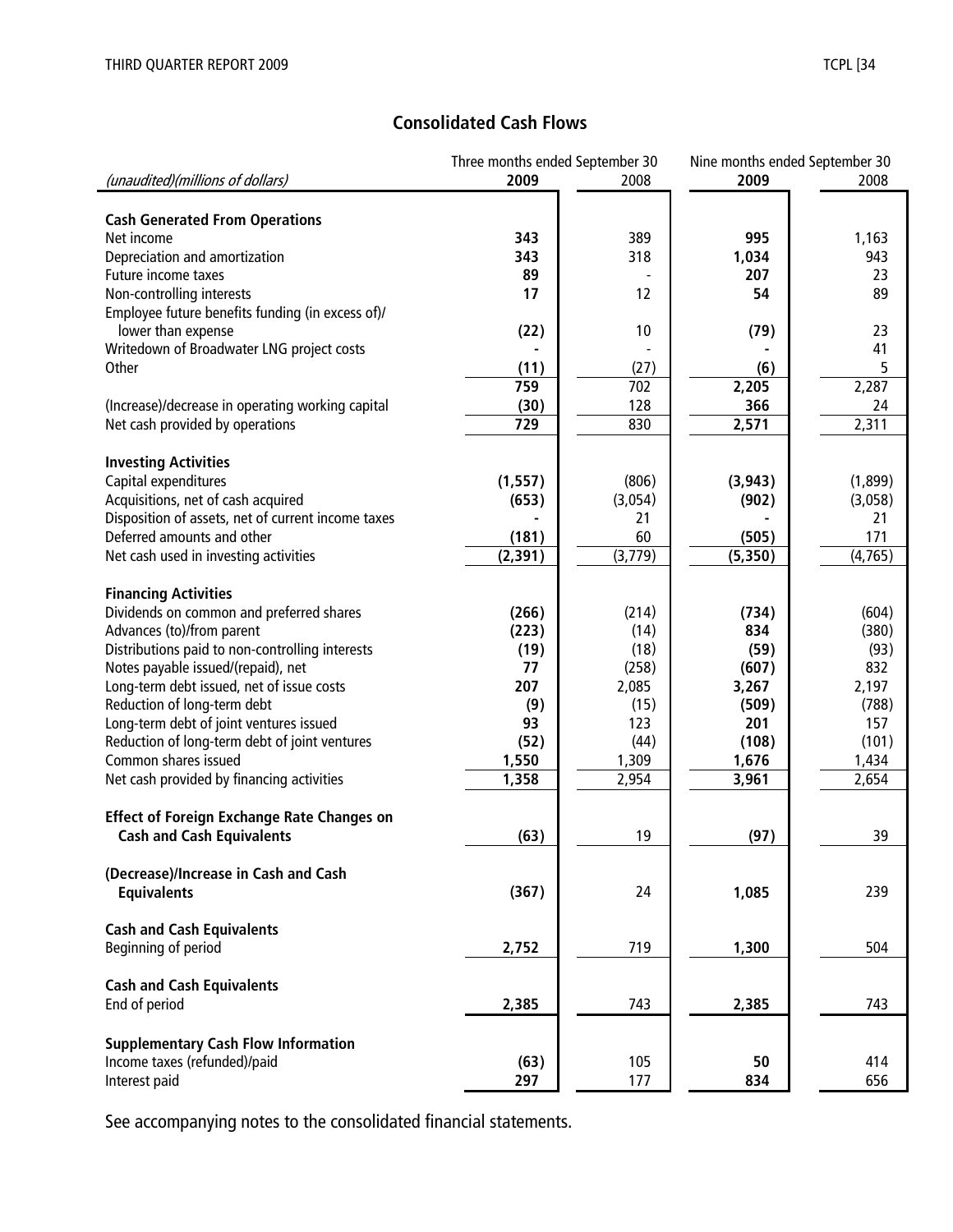# **Consolidated Balance Sheet**

|                                                     | September 30, | December 31, |
|-----------------------------------------------------|---------------|--------------|
| (unaudited)(millions of dollars)                    | 2009          | 2008         |
|                                                     |               |              |
| <b>ASSETS</b>                                       |               |              |
| <b>Current Assets</b>                               |               |              |
| Cash and cash equivalents<br>Accounts receivable    | 2,385<br>834  | 1,300        |
|                                                     | 1,631         | 1,280        |
| Due from TransCanada Corporation<br>Inventories     | 491           | 1,529<br>489 |
| Other                                               | 505           | 523          |
|                                                     | 5,846         | 5,121        |
| <b>Plant, Property and Equipment</b>                | 32,289        | 29,189       |
| Goodwill                                            | 3,855         | 4,397        |
| <b>Regulatory Assets</b>                            | 1,644         | 201          |
| <b>Other Assets</b>                                 | 2,132         | 2,027        |
|                                                     | 45,766        | 40,935       |
|                                                     |               |              |
| <b>LIABILITIES AND SHAREHOLDERS' EQUITY</b>         |               |              |
| <b>Current Liabilities</b>                          |               |              |
| Notes payable                                       | 1,324         | 1,702        |
| Accounts payable                                    | 2,343         | 1,868        |
| Due to TransCanada Corporation                      | 2,757         | 1,821        |
| <b>Accrued interest</b>                             | 349           | 361          |
| Current portion of long-term debt                   | 678           | 786          |
| Current portion of long-term debt of joint ventures | 235           | 207          |
|                                                     | 7,686         | 6,745        |
| <b>Regulatory Liabilities</b>                       | 430           | 551          |
| <b>Deferred Amounts</b>                             | 723           | 1,168        |
| <b>Future Income Taxes</b>                          | 2,825         | 1,253        |
| <b>Long-Term Debt</b>                               | 16,730        | 15,368       |
| <b>Long-Term Debt of Joint Ventures</b>             | 855           | 869          |
| <b>Junior Subordinated Notes</b>                    | 1,061         | 1,213        |
|                                                     | 30,310        | 27,167       |
| <b>Non-Controlling Interests</b>                    |               |              |
| Non-controlling interest in PipeLines LP            | 561           | 721          |
| Non-controlling interest in Portland                | 77            | 84           |
|                                                     | 638           | 805          |
| <b>Shareholders' Equity</b>                         | 14,818        | 12,963       |
|                                                     | 45,766        | 40,935       |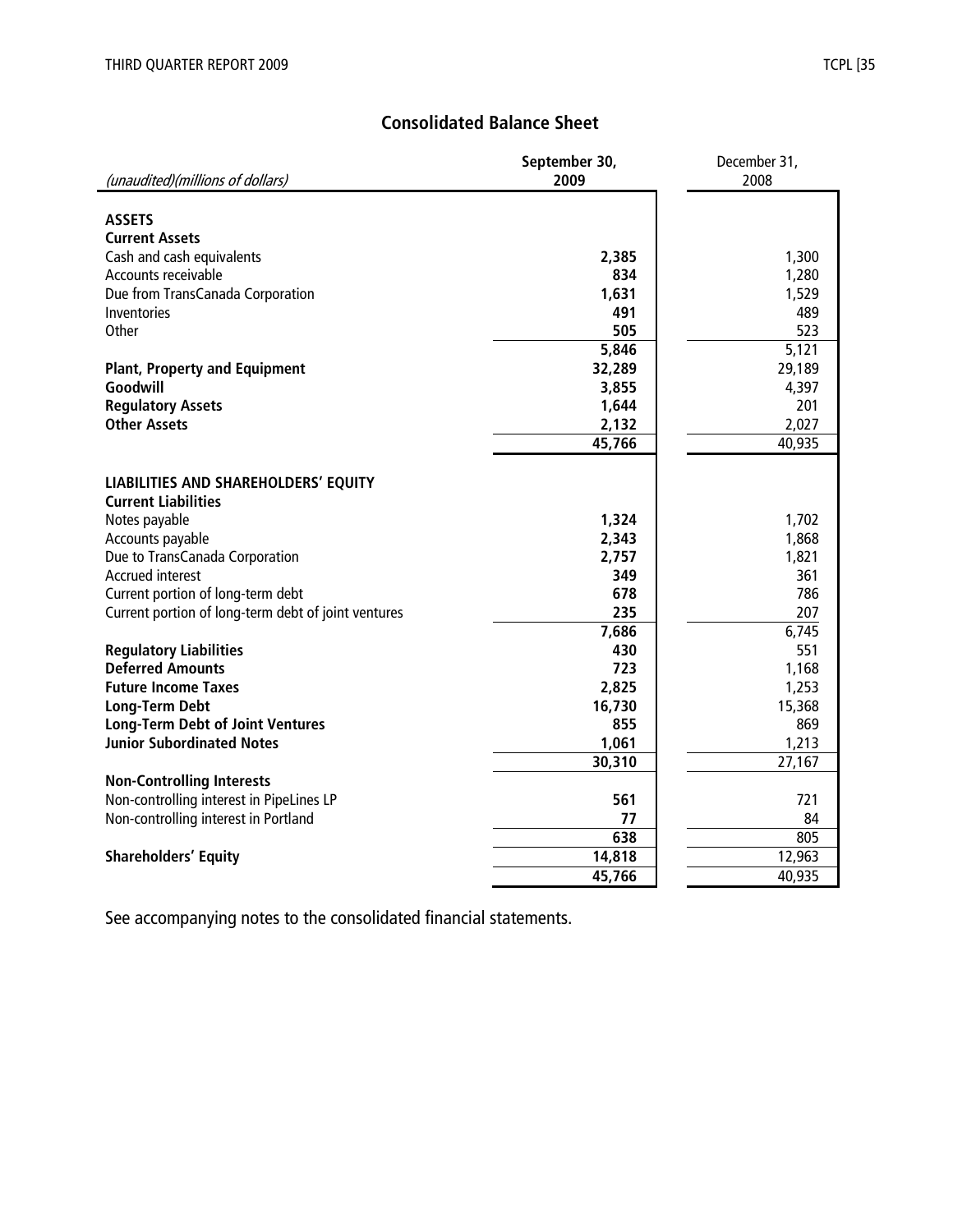|                                                                                                                 | Three months ended<br>September 30 |      | Nine months ended<br>September 30 |       |
|-----------------------------------------------------------------------------------------------------------------|------------------------------------|------|-----------------------------------|-------|
| (unaudited)(millions of dollars)                                                                                | 2009                               | 2008 | 2009                              | 2008  |
| Net Income                                                                                                      | 343                                | 389  | 995                               | 1,163 |
| Other Comprehensive (Loss)/Income, Net of<br><b>Income Taxes</b>                                                |                                    |      |                                   |       |
| Change in foreign currency translation gains and                                                                |                                    |      |                                   |       |
| losses on investments in foreign operations <sup>(1)</sup>                                                      | (230)                              | 107  | (381)                             | 146   |
| Change in gains and losses on hedges of<br>investments in foreign operations <sup>(2)</sup>                     | 113                                | (79) | 209                               | (103) |
| Change in gains and losses on derivative                                                                        |                                    |      |                                   |       |
| instruments designated as cash flow hedges <sup>(3)</sup><br>Reclassification to net income of gains and losses | 16                                 | 7    | 80                                | 40    |
| on derivative instruments designated as cash                                                                    |                                    |      |                                   |       |
| flow hedges pertaining to prior periods <sup>(4)</sup>                                                          | (1)                                | (6)  | (6)                               | (24)  |
| Other Comprehensive (Loss)/Income                                                                               | (102)                              | 29   | (98)                              | 59    |
| <b>Comprehensive Income</b>                                                                                     | 241                                | 418  | 897                               | 1,222 |

# **Consolidated Comprehensive Income**

 $(1)$  Net of income tax expense of \$68 million and \$68 million for the three and nine months ended September 30, 2009, respectively (2008 – recovery of \$23 million and \$43 million, respectively).

(2) Net of income tax expense of \$50 million and \$102 million for the three and nine months ended September 30, 2009, respectively (2008 – recovery of \$36 million and \$50 million, respectively).

(3) Net of income tax expense of \$4 million and \$20 million for the three and nine months ended September 30, 2009, respectively (2008 – \$25 million recovery and \$24 million expense, respectively).

<sup>(4)</sup> Net of income tax expense of \$4 million and \$4 million for the three and nine months ended September 30, 2009, respectively (2008 – recovery of \$9 million and \$20 million, respectively).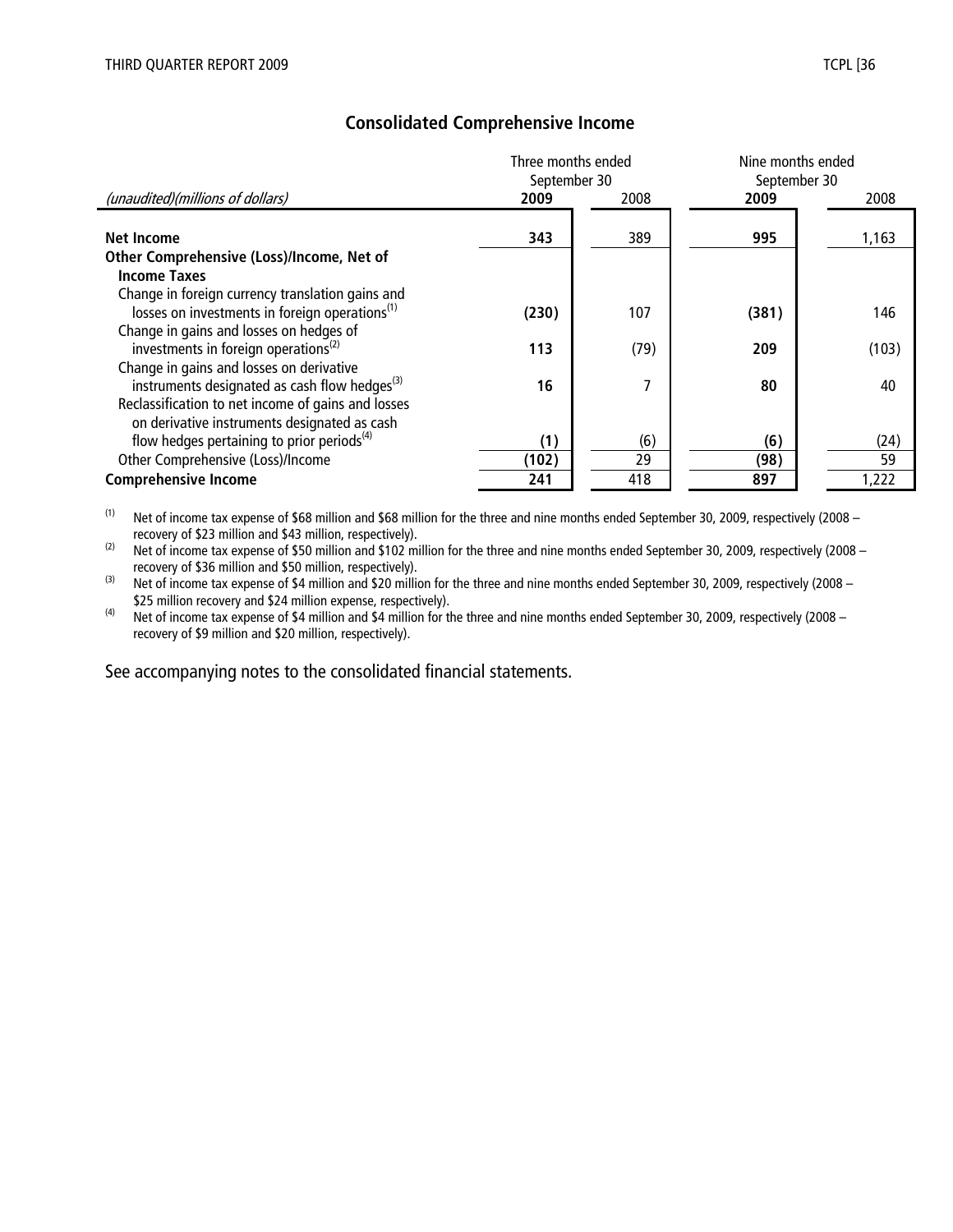instruments designated as cash flow hedges pertaining to

| Consolidated Accumulated Other Comprehensive Income                                                            |                                                      |                                  |       |  |  |  |  |  |
|----------------------------------------------------------------------------------------------------------------|------------------------------------------------------|----------------------------------|-------|--|--|--|--|--|
| (unaudited)(millions of dollars)                                                                               | Currency<br><b>Translation</b><br><b>Adiustments</b> | Cash Flow<br>Hedges and<br>Other | Total |  |  |  |  |  |
| Balance at December 31, 2008                                                                                   | (379)                                                | (93)                             | (472) |  |  |  |  |  |
| Change in foreign currency translation gains and losses on<br>investments in foreign operations <sup>(1)</sup> | (381)                                                |                                  | (381) |  |  |  |  |  |
| Change in gains and losses on hedges of investments in foreign<br>operations <sup>(2)</sup>                    | 209                                                  |                                  | 209   |  |  |  |  |  |
| Change in gains and losses on derivative instruments<br>designated as cash flow hedges $^{(3)}$                | ۰                                                    | 80                               | 80    |  |  |  |  |  |
| Reclassification to net income of gains and losses on derivative                                               |                                                      |                                  |       |  |  |  |  |  |

# **Consolidated Accumulated Other Comprehensive Income**

| Balance at December 31, 2007                                                                                                 | (361) | (12) | (373) |
|------------------------------------------------------------------------------------------------------------------------------|-------|------|-------|
| Change in foreign currency translation gains and losses on<br>investments in foreign operations <sup>(1)</sup>               | 146   |      | 146   |
| Change in gains and losses on hedges of investments in foreign                                                               |       |      |       |
| operations <sup>(2)</sup>                                                                                                    | (103) |      | (103) |
| Change in gains and losses on derivative instruments<br>designated as cash flow hedges <sup>(3)</sup>                        |       | 40   | 40    |
| Reclassification to net income of gains and losses on derivative<br>instruments designated as cash flow hedges pertaining to |       |      |       |
| prior periods <sup>(4)</sup>                                                                                                 |       | (24) | (24)  |
| Balance at September 30, 2008                                                                                                | (318) | 4    | (314) |

prior periods<sup>(4)(5)</sup> **-** (6) **(6) - (6) - (6) (6) - (6) - (6) - (6) -** (6) Balance at September 30, 2009 **(551) (19 ) (570)** 

(1) Net of income tax expense of \$68 million for the nine months ended September 30, 2009 (2008 - \$43 million recovery).<br>Net of income tax expense of \$102 million for the nine months ended September 30, 2009 (2008 - \$50 m

(2) Net of income tax expense of \$102 million for the nine months ended September 30, 2009 (2008 - \$50 million recovery).<br>(3) Net of income tax expense of \$20 million for the nine months ended September 30, 2009 (2008 - \$

(3) Net of income tax expense of \$20 million for the nine months ended September 30, 2009 (2008 - \$24 million expense).

(4) Net of income tax expense of \$4 million for the nine months ended September 30, 2009 (2008 - \$20 million recovery).<br>The amount of gains related to cash flow bedges reported in Accumulated Other Comprehensive Income th

The amount of gains related to cash flow hedges reported in Accumulated Other Comprehensive Income that is expected to be reclassified to Net Income in the next 12 months is estimated to be \$30 million (\$25 million, net of tax). These estimates assume constant commodity prices, interest rates and foreign exchange rates over time, however, the amounts reclassified will vary based on the actual value of these factors at the date of settlement.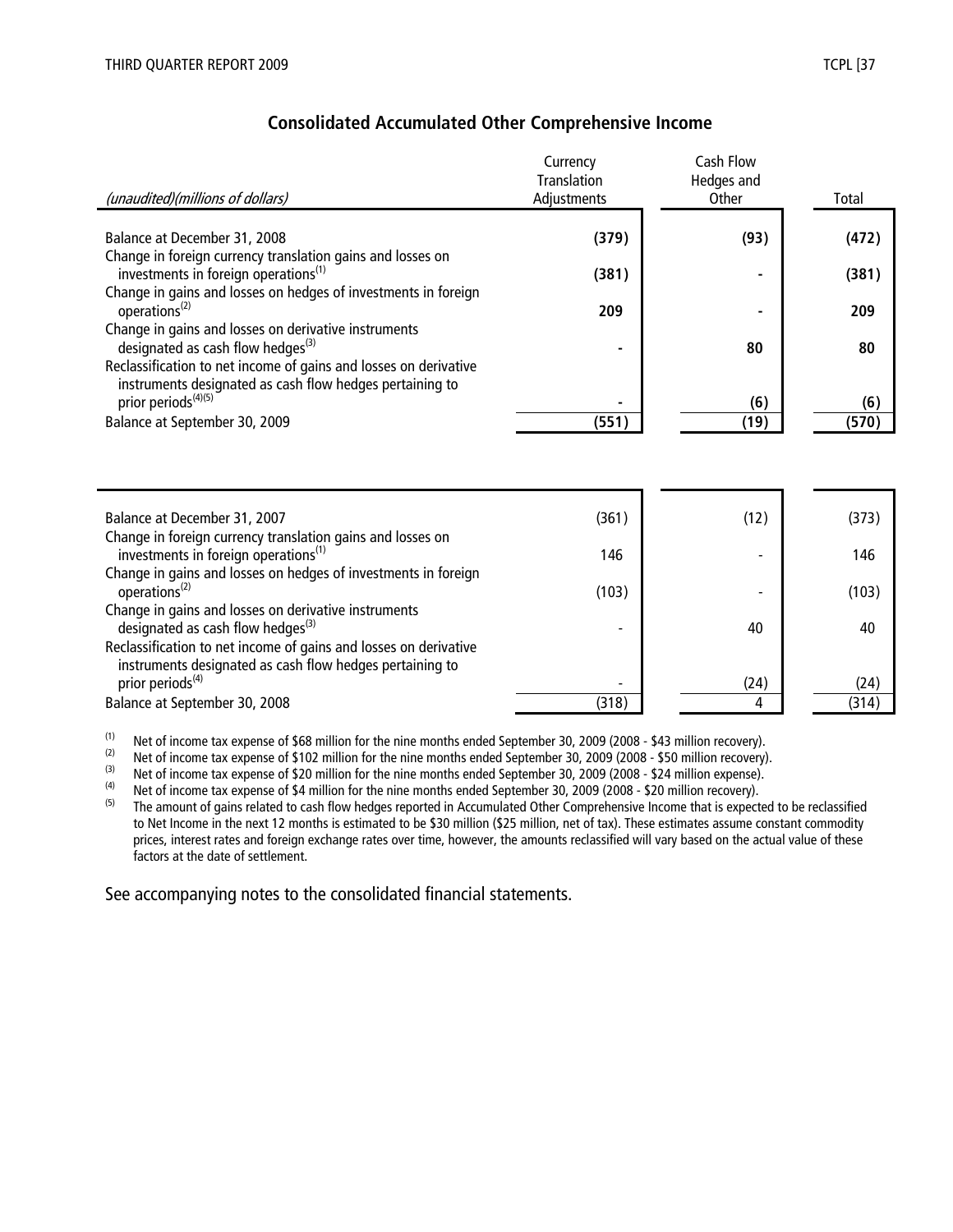# **Consolidated Shareholders' Equity**

|                                               | Nine months ended September 30 |        |  |  |  |
|-----------------------------------------------|--------------------------------|--------|--|--|--|
| (unaudited)(millions of dollars)              | 2009                           | 2008   |  |  |  |
|                                               |                                |        |  |  |  |
| <b>Preferred Shares</b>                       | 389                            | 389    |  |  |  |
| <b>Common Shares</b>                          |                                |        |  |  |  |
| Balance at beginning of period                | 8,973                          | 6,554  |  |  |  |
| Proceeds from common shares issued            | 1,676                          | 1,434  |  |  |  |
|                                               | 10,649                         | 7,988  |  |  |  |
| Balance at end of period                      |                                |        |  |  |  |
| <b>Contributed Surplus</b>                    |                                |        |  |  |  |
| Balance at beginning of period                | 284                            | 281    |  |  |  |
| Increased ownership in PipeLines LP (Note 8)  | 49                             |        |  |  |  |
| Issuance of stock options                     | 4                              | 3      |  |  |  |
| Balance at end of period                      | 337                            | 284    |  |  |  |
|                                               |                                |        |  |  |  |
| <b>Retained Earnings</b>                      |                                |        |  |  |  |
| Balance at beginning of period                | 3,789                          | 3,202  |  |  |  |
| Net income                                    | 995                            | 1,163  |  |  |  |
| Preferred share dividends                     | (17)                           | (17)   |  |  |  |
| Common share dividends                        | (754)                          | (612)  |  |  |  |
| Balance at end of period                      | 4,013                          | 3,736  |  |  |  |
|                                               |                                |        |  |  |  |
| <b>Accumulated Other Comprehensive Income</b> |                                |        |  |  |  |
| Balance at beginning of period                | (472)                          | (373)  |  |  |  |
| Other comprehensive income                    | (98)                           | 59     |  |  |  |
| Balance at end of period                      | (570)                          | (314)  |  |  |  |
|                                               |                                |        |  |  |  |
| <b>Total Shareholders' Equity</b>             | 14,818                         | 12,083 |  |  |  |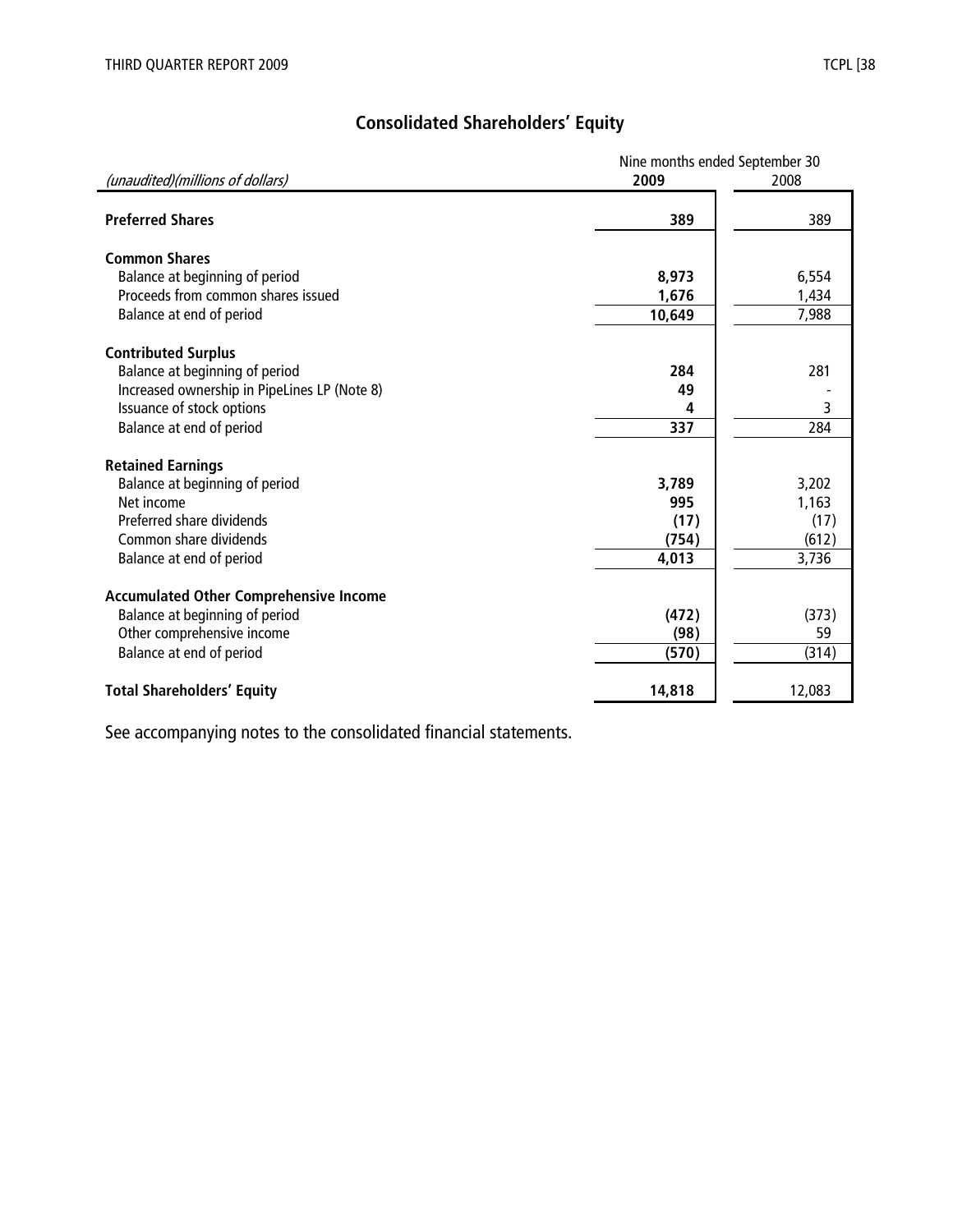# **Notes to Consolidated Financial Statements**

# **(Unaudited)**

# **1. Significant Accounting Policies**

The consolidated financial statements of TransCanada PipeLines Limited (TCPL or the Company) have been prepared in accordance with Canadian generally accepted accounting principles (GAAP). The accounting policies applied are consistent with those outlined in TCPL's annual audited Consolidated Financial Statements for the year ended December 31, 2008, except as described in Note 2. These Consolidated Financial Statements reflect all normal recurring adjustments that are, in the opinion of management, necessary to present fairly the financial position and results of operations for the respective periods. These Consolidated Financial Statements do not include all disclosures required in the annual financial statements and should be read in conjunction with the 2008 audited Consolidated Financial Statements included in TCPL's 2008 Annual Report. Unless otherwise indicated, "TCPL" or "the Company" includes TransCanada PipeLines Limited and its subsidiaries. Amounts are stated in Canadian dollars unless otherwise indicated. Certain comparative figures have been reclassified to conform with the current year's presentation.

In Pipelines, which consists primarily of the Company's investments in regulated pipelines and regulated natural gas storage facilities, annual revenues and net income fluctuate over the long term based on regulators' decisions and negotiated settlements with shippers. Generally, quarter-over-quarter revenues and net income during any particular fiscal year remain relatively stable with fluctuations resulting from adjustments being recorded due to regulatory decisions and negotiated settlements with shippers, seasonal fluctuations in short-term throughput volumes on U.S. pipelines, acquisitions and divestitures, and developments outside of the normal course of operations.

In Energy, which consists primarily of the Company's investments in electrical power generation plants and non-regulated natural gas storage facilities, quarter-over-quarter revenues and net income are affected by seasonal weather conditions, customer demand, market prices, capacity payments, planned and unplanned plant outages, acquisitions and divestitures, certain fair value adjustments and developments outside of the normal course of operations.

In preparing these financial statements, TCPL is required to make estimates and assumptions that affect both the amount and timing of recording assets, liabilities, revenues and expenses as the determination of these items may be dependent on future events. The Company uses the most current information available and exercises careful judgement in making these estimates and assumptions. In the opinion of management, these consolidated financial statements have been properly prepared within reasonable limits of materiality and within the framework of the Company's significant accounting policies.

# **2. Changes in Accounting Policies**

The Company's accounting policies have not changed materially from those described in TCPL's 2008 Annual Report except as follows:

#### 2009 Accounting Changes

# **Rate-Regulated Operations**

Effective January 1, 2009, the temporary exemption was withdrawn from the Canadian Institute of Chartered Accountants (CICA) Handbook Section 1100 "Generally Accepted Accounting Principles", which permitted the recognition and measurement of assets and liabilities arising from rate regulation. In addition,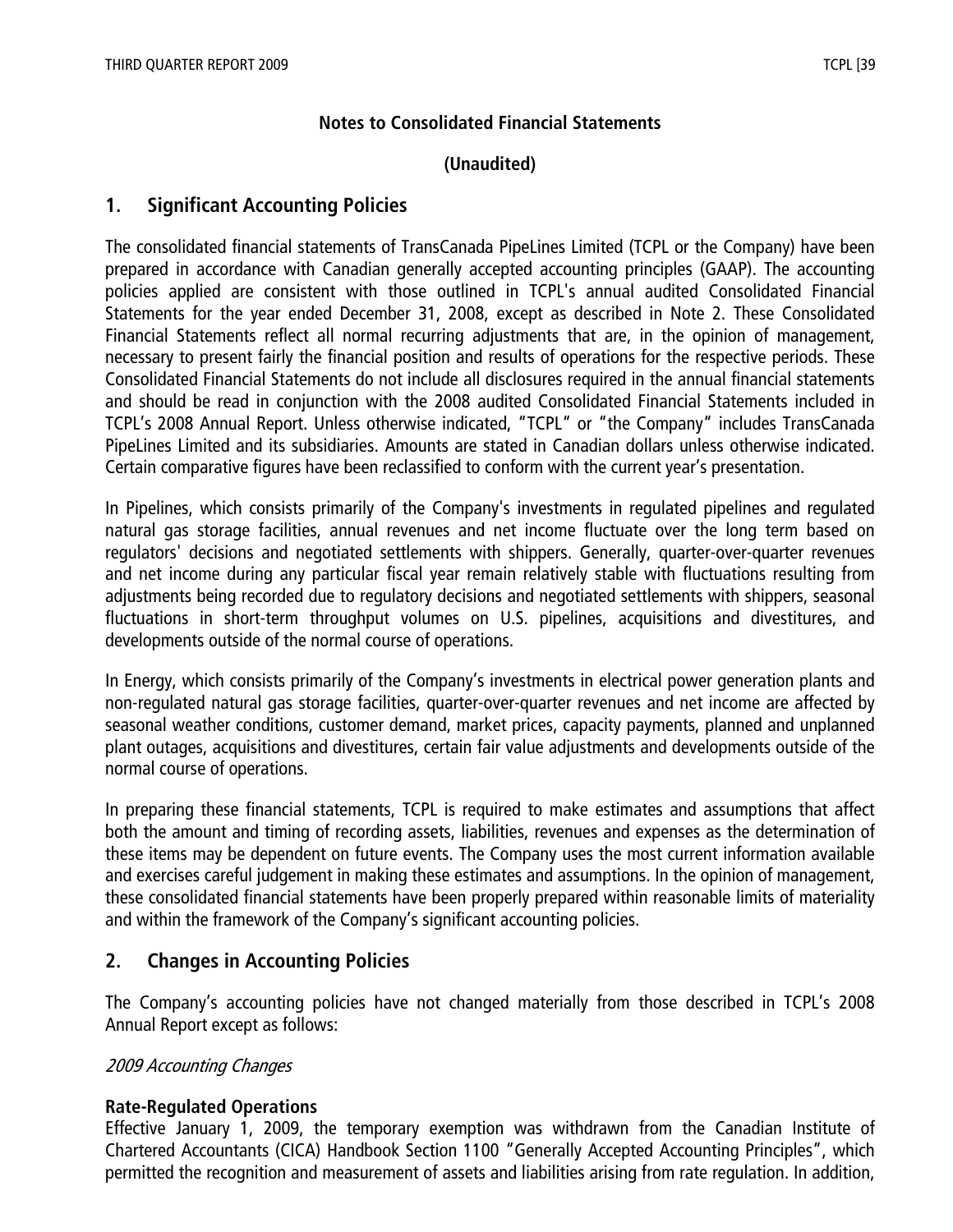Section 3465 "Income Taxes" was amended to require the recognition of future income tax assets and liabilities for rate-regulated entities. The Company chose to adopt accounting policies consistent with the U.S. Financial Accounting Standards Board's Financial Accounting Standard (FAS) 71 "Accounting for the Effects of Certain Types of Regulation". As a result, TCPL retained its current method of accounting for its rate-regulated operations, except that TCPL is required to recognize future income tax assets and liabilities, instead of using the taxes payable method, and records an offsetting adjustment to regulatory assets and liabilities. As a result of adopting this accounting change, additional future income tax liabilities and a regulatory asset in the amount of \$1.4 billion were recorded January 1, 2009 in each of Future Income Taxes and Regulatory Assets, respectively.

Adjustments to the 2009 financial statements have been made in accordance with the transitional provisions for Section 3465, which required a cumulative adjustment in the current period to Future Income Taxes and Regulatory Assets. Restatement of prior periods' financial statements was not permitted under Section 3465.

#### **Intangible Assets**

Effective January 1, 2009, the Company adopted CICA Handbook Section 3064 "Goodwill and Intangible Assets", which replaced Section 3062 "Goodwill and Other Intangible Assets". Section 3064 gives guidance on the recognition of intangible assets as well as the recognition and measurement of internally developed intangible assets. In addition, Section 3450 "Research and Development Costs" was withdrawn from the CICA Handbook. Adopting this accounting change did not have a material effect on the Company's financial statements.

# **Credit Risk and the Fair Value of Financial Assets and Financial Liabilities**

Effective January 1, 2009, the Company adopted the accounting provisions of Emerging Issues Committee (EIC) Abstract EIC 173, "Credit Risk and the Fair Value of Financial Assets and Financial Liabilities". Under EIC 173 an entity's own credit risk and the credit risk of its counterparties is taken into account in determining the fair value of financial assets and financial liabilities, including derivative instruments. Adopting this accounting change did not have a material effect on the Company's financial statements.

# Future Accounting Changes

# **International Financial Reporting Standards**

The CICA's Accounting Standards Board announced that Canadian publicly accountable enterprises are required to adopt International Financial Reporting Standards (IFRS), as issued by the International Accounting Standards Board (IASB), effective January 1, 2011. The Company will prepare its financial statements under IFRS commencing January 1, 2011.

Under existing Canadian GAAP, TCPL follows specific accounting policies unique to a rate-regulated business. TCPL is actively monitoring developments regarding potential future guidance on the applicability of certain aspects of rate-regulated accounting under IFRS. Developments in this area could have a significant effect on the scope of the Company's IFRS project and on TCPL's financial results under IFRS. On July 23, 2009, the IASB issued an exposure draft "Rate-regulated Activities" and the Company is assessing the impact of this exposure draft on TCPL.

At the current stage of its IFRS project, TCPL cannot reasonably determine the full impact that adopting IFRS would have on its financial position and future results.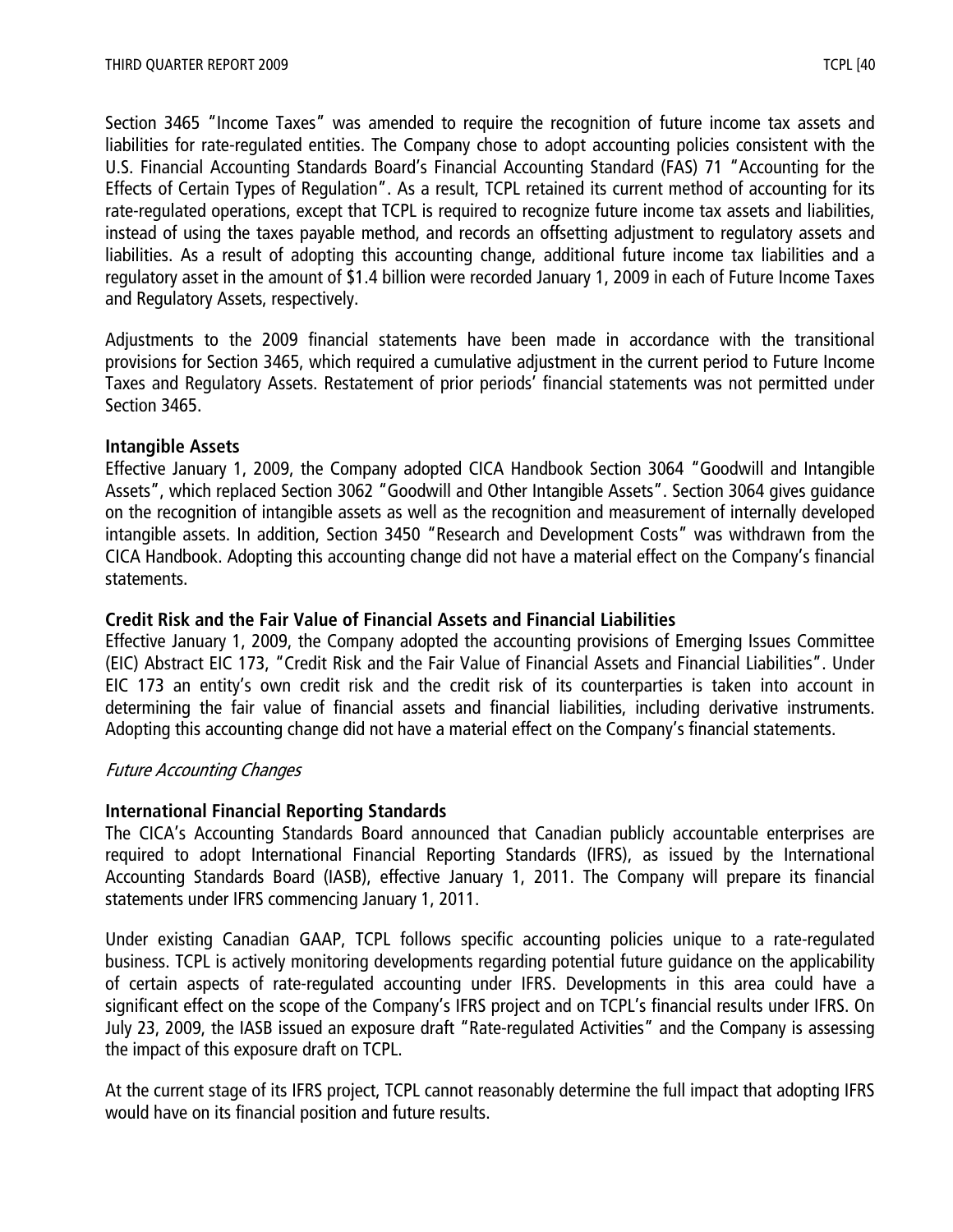#### **Financial Instruments Disclosure**

The CICA implemented revisions to Handbook Section 3862 "Financial Instruments – Disclosures" for fiscal years ending after September 30, 2009. These revisions are intended to align the disclosure requirements for financial instruments to the maximum extent possible with the disclosure required under IFRS. These revisions require additional disclosure based on a three level hierarchy that reflects the significance of inputs used in measuring fair value. Fair values of assets and liabilities included in Level 1 are determined by reference to quoted prices in active markets for identical assets and liabilities. Fair values of assets and liabilities included in Level 2 include valuations using inputs other than quoted prices for which all significant outputs are observable, either directly or indirectly. Fair values of assets and liabilities included in Level 3 valuations are based on inputs that are unobservable and significant to the overall fair value measurement. These changes will be applied by TCPL effective December 31, 2009.

# **3. Segmented Information**

Effective January 1, 2009, TCPL revised its presentation of certain income and expense items in the Consolidated Statement of Income to better reflect the operating and financing structure of the Company. To conform with the new presentation, certain of the income and expense amounts pertaining to operations that were previously classified on the Consolidated Income Statement as Other Expenses/(Income) are now included in Operating and Other Expenses/(Income). Depreciation expense has been redefined as Depreciation and Amortization expense and includes amortization of \$14 million and \$43 million in the three and nine months ended September 30, 2009, respectively (2008 - \$14 million and \$43 million, respectively), for power purchase arrangements, which was previously included in Commodity Purchases Resold. Support services costs previously allocated to Pipelines and Energy of \$25 million and \$87 million in the three and nine months ended September 30, 2009, respectively (2008 - \$24 million and \$75 million, respectively), are now included in Corporate. In addition, amounts related to Interest Expense and Financial Charges of Joint Ventures, Interest Income and Other, Income Taxes and Non-Controlling Interests are no longer reported on a segmented basis. Segmented information has been retroactively reclassified to reflect these changes. These changes had no impact on reported consolidated Net Income Applicable to Common Shares.

| Three months ended September 30                            | <b>Pipelines</b> |       |  | Energy |       | Corporate |      |      |  |       |       | Total |  |
|------------------------------------------------------------|------------------|-------|--|--------|-------|-----------|------|------|--|-------|-------|-------|--|
| (unaudited)(millions of dollars)                           | 2009             | 2008  |  | 2009   | 2008  | 2009      |      | 2008 |  | 2009  | 2008  |       |  |
|                                                            |                  |       |  |        |       |           |      |      |  |       |       |       |  |
| Revenues                                                   | 1,152            | 1,141 |  | 1,101  | 996   |           |      |      |  | 2,253 | 2,137 |       |  |
| Plant operating costs and other                            | (427)            | (421) |  | (424)  | (306) |           | (28) | (23) |  | (879) | (750) |       |  |
| Commodity purchases resold                                 |                  |       |  | (371)  | (324) |           |      |      |  | (371) | (324) |       |  |
| Other income/(expense)                                     | 5                | 3     |  |        | (2)   |           |      |      |  | 5     |       |       |  |
|                                                            | 730              | 723   |  | 306    | 364   |           | (28) | (23) |  | 1,008 | 1,064 |       |  |
| Depreciation and amortization                              | (255)            | (254) |  | (88)   | (64)  |           |      |      |  | (343) | (318) |       |  |
|                                                            | 475              | 469   |  | 218    | 300   |           | (28) | (23) |  | 665   | 746   |       |  |
| Interest expense                                           |                  |       |  |        |       |           |      |      |  | (228) | (217) |       |  |
| Financial charges of joint ventures                        |                  |       |  |        |       |           |      |      |  | (17)  | (18)  |       |  |
| Interest income and other                                  |                  |       |  |        |       |           |      |      |  | 41    | 16    |       |  |
| Income taxes                                               |                  |       |  |        |       |           |      |      |  | (101) | (126) |       |  |
| Non-controlling interests and<br>preferred share dividends |                  |       |  |        |       |           |      |      |  | (23)  | (18)  |       |  |
| Net Income Applicable to<br><b>Common Shares</b>           |                  |       |  |        |       |           |      |      |  | 337   | 383   |       |  |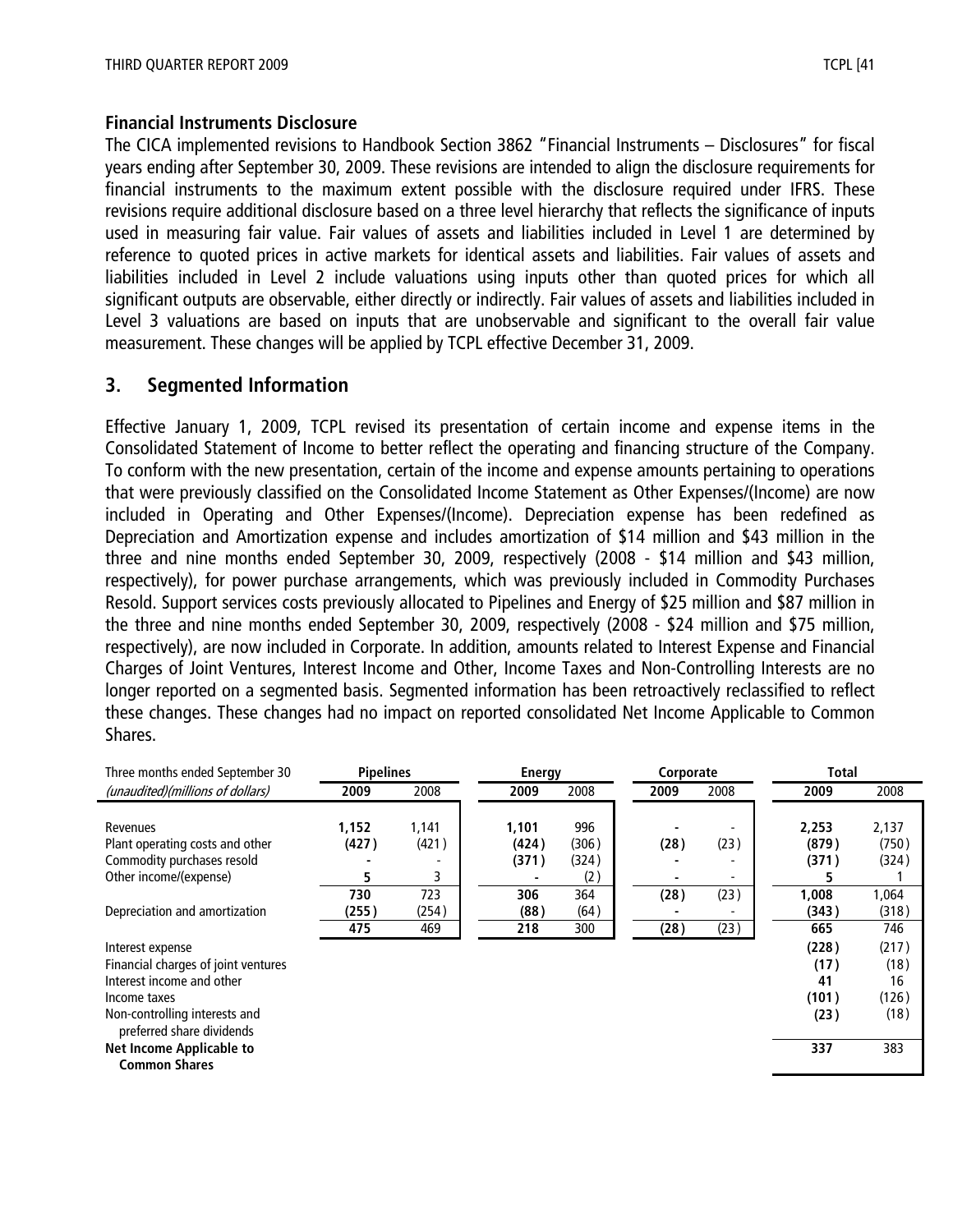| Nine months ended September 30                             | <b>Pipelines</b> |          |          | <b>Energy</b> |  | Corporate |      |  |          |          |  |  | <b>Total</b> |  |  |
|------------------------------------------------------------|------------------|----------|----------|---------------|--|-----------|------|--|----------|----------|--|--|--------------|--|--|
| (unaudited)(millions of dollars)                           | 2009             | 2008     | 2009     | 2008          |  | 2009      | 2008 |  | 2009     | 2008     |  |  |              |  |  |
|                                                            |                  |          |          |               |  |           |      |  |          |          |  |  |              |  |  |
| Revenues                                                   | 3,558            | 3,417    | 3,202    | 2,870         |  |           |      |  | 6,760    | 6,287    |  |  |              |  |  |
| Plant operating costs and other                            | (1, 227)         | (1, 194) | (1, 227) | (910)         |  | (90)      | (77) |  | (2, 544) | (2, 181) |  |  |              |  |  |
| Commodity purchases resold                                 |                  |          | (1, 100) | (1,053)       |  |           |      |  | (1, 100) | (1,053)  |  |  |              |  |  |
| Other income/(expense)                                     | 17               | 33       | 2        | (1)           |  |           | 6    |  | 20       | 38       |  |  |              |  |  |
| Calpine bankruptcy settlements                             |                  | 279      |          |               |  |           |      |  |          | 279      |  |  |              |  |  |
| Writedown of Broadwater LNG                                |                  |          |          |               |  |           |      |  |          |          |  |  |              |  |  |
| project costs                                              |                  |          |          | (41)          |  |           |      |  |          | (41)     |  |  |              |  |  |
|                                                            | 2,348            | 2,535    | 877      | 865           |  | (89)      | (71) |  | 3,136    | 3,329    |  |  |              |  |  |
| Depreciation and amortization                              | (773)            | (765)    | (261)    | (178)         |  |           |      |  | (1,034)  | (943)    |  |  |              |  |  |
|                                                            | 1,575            | 1,770    | 616      | 687           |  | (89)      | (71) |  | 2,102    | 2,386    |  |  |              |  |  |
| Interest expense                                           |                  |          |          |               |  |           |      |  | (793)    | (632)    |  |  |              |  |  |
| Financial charges of joint ventures                        |                  |          |          |               |  |           |      |  | (47)     | (51)     |  |  |              |  |  |
| Interest income and other                                  |                  |          |          |               |  |           |      |  | 97       | 47       |  |  |              |  |  |
| Income taxes                                               |                  |          |          |               |  |           |      |  | (310)    | (498)    |  |  |              |  |  |
| Non-controlling interests and<br>preferred share dividends |                  |          |          |               |  |           |      |  | (71)     | (106)    |  |  |              |  |  |
| Net Income Applicable to<br><b>Common Shares</b>           |                  |          |          |               |  |           |      |  | 978      | 1,146    |  |  |              |  |  |

For the years ended December 31, 2008 and 2007, segmented information has been retroactively reclassified to reflect all changes.

| For the year ended December 31                             | <b>Pipelines</b><br><b>Energy</b> |         |  |          |          | Corporate |       |       | Total    |          |
|------------------------------------------------------------|-----------------------------------|---------|--|----------|----------|-----------|-------|-------|----------|----------|
| (unaudited)(millions of dollars)                           | 2008                              | 2007    |  | 2008     | 2007     |           | 2008  | 2007  | 2008     | 2007     |
|                                                            |                                   |         |  |          |          |           |       |       |          |          |
| Revenues                                                   | 4,650                             | 4,712   |  | 3,969    | 4,116    |           |       |       | 8,619    | 8,828    |
| Plant operating costs and other                            | (1,645)                           | (1,590) |  | (1,307)  | (1, 336) |           | (110) | (104) | (3,062)  | (3,030)  |
| Commodity purchases resold                                 |                                   | (72)    |  | (1, 453) | (1,829)  |           |       |       | (1,453)  | (1,901)  |
| Calpine bankruptcy settlements                             | 279                               |         |  |          | 16       |           |       |       | 279      | 16       |
| Writedown of Broadwater LNG                                |                                   |         |  |          |          |           |       |       |          |          |
| project costs                                              |                                   |         |  | (41)     |          |           |       |       | (41)     |          |
| Other income                                               | 31                                | 27      |  |          | 3        |           | 6     | 2     | 38       | 32       |
|                                                            | 3,315                             | 3,077   |  | 1,169    | 970      |           | (104) | (102) | 4,380    | 3,945    |
| Depreciation and amortization                              | (989)                             | (1,021) |  | (258)    | (216)    |           |       |       | (1, 247) | (1, 237) |
|                                                            | 2,326                             | 2,056   |  | 911      | 754      |           | (104) | (102) | 3,133    | 2,708    |
| Interest expense                                           |                                   |         |  |          |          |           |       |       | (962)    | (961)    |
| Financial charges of joint ventures                        |                                   |         |  |          |          |           |       |       | (72)     | (75)     |
| Interest income and other                                  |                                   |         |  |          |          |           |       |       | 42       | 118      |
| Income taxes                                               |                                   |         |  |          |          |           |       |       | (591)    | (483)    |
| Non-controlling interests and<br>preferred share dividends |                                   |         |  |          |          |           |       |       | (130)    | (97)     |
| <b>Net Income Applicable to</b><br><b>Common Shares</b>    |                                   |         |  |          |          |           |       |       | 1,420    | 1,210    |

# **Total Assets**

| (unaudited)(millions of dollars)        | September 30,<br>2009               | December 31,<br>2008                |
|-----------------------------------------|-------------------------------------|-------------------------------------|
| <b>Pipelines</b><br>Energy<br>Corporate | 28,895<br>12,078<br>4.793<br>45,766 | 25,020<br>12,006<br>3,909<br>40,935 |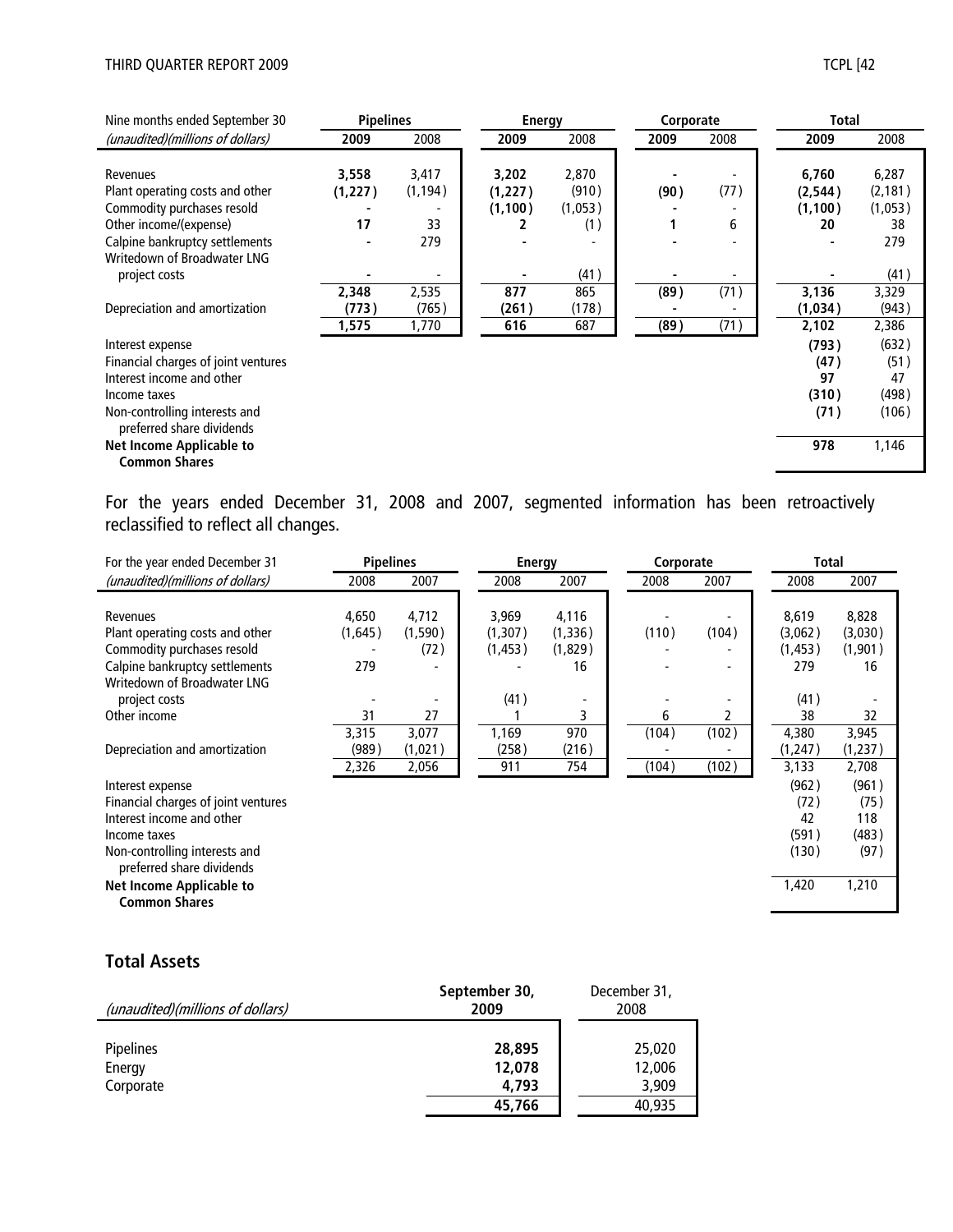# **4. Long-Term Debt**

On October 20, 2009, the Company retired \$250 million of 10.625 per cent debentures.

In April 2009, TCPL filed a \$2.0 billion Canadian Medium-Term Notes shelf prospectus to replace a March 2007 \$1.5 billion Canadian Medium-Term Notes shelf prospectus, which expired in April 2009. No amounts have been issued under this shelf prospectus.

In February 2009, TCPL issued Medium-Term Notes of \$300 million and \$400 million maturing in February 2014 and February 2039, respectively, and bearing interest at 5.05 per cent and 8.05 per cent, respectively. These notes were issued under the \$1.5 billion debt shelf prospectus filed in March 2007.

In January 2009, TCPL issued Senior Unsecured Notes of US\$750 million and US\$1.25 billion maturing in January 2019 and January 2039, respectively, and bearing interest at 7.125 per cent and 7.625 per cent, respectively. These notes were issued under a US\$3.0 billion debt shelf prospectus filed in January 2009, which has remaining capacity of US\$1.0 billion.

In the three and nine months ended September 30, 2009, the Company capitalized interest related to capital projects of \$113 million and \$230 million, respectively (2008 - \$38 million and \$97 million, respectively).

# **5. Share Capital**

In the three and nine months ended September 30, 2009, TCPL issued 47.6 million and 51.5 million common shares, respectively (2008 – 32.7 million and 36.1 million common shares, respectively), to TransCanada Corporation (TransCanada) for proceeds of \$1.6 billion and \$1.7 billion, respectively (2008 - \$1.3 billion and \$1.4 billion, respectively).

# **6. Financial Instruments and Risk Management**

TCPL continues to manage and monitor its exposure to market, counterparty credit and liquidity risk.

# Counterparty Credit and Liquidity Risk

TCPL's maximum counterparty credit exposure with respect to financial instruments at the balance sheet date, without taking into account security held, consisted primarily of the carrying amount, which approximates fair value, of non-derivative financial assets, such as accounts receivable, as well as the fair value of derivative assets. Letters of credit and cash are the primary types of security provided to support these amounts. The Company does not have significant concentrations of counterparty credit risk with any individual counterparties and the majority of counterparty credit exposure is with counterparties who are investment grade. At September 30, 2009, there were no significant amounts past due or impaired.

As a level of uncertainty in the global financial markets remains, TCPL continues to closely monitor and reassess the creditworthiness of its counterparties. This has resulted in TCPL reducing or mitigating its exposure to certain counterparties where it is deemed warranted and permitted under contractual terms. As part of its ongoing operations, TCPL must balance its market and counterparty credit risks when making business decisions.

The Company continues to manage its liquidity risk by ensuring sufficient cash and credit facilities are available to meet its operating and capital expenditure obligations when due, under both normal and stressed economic conditions.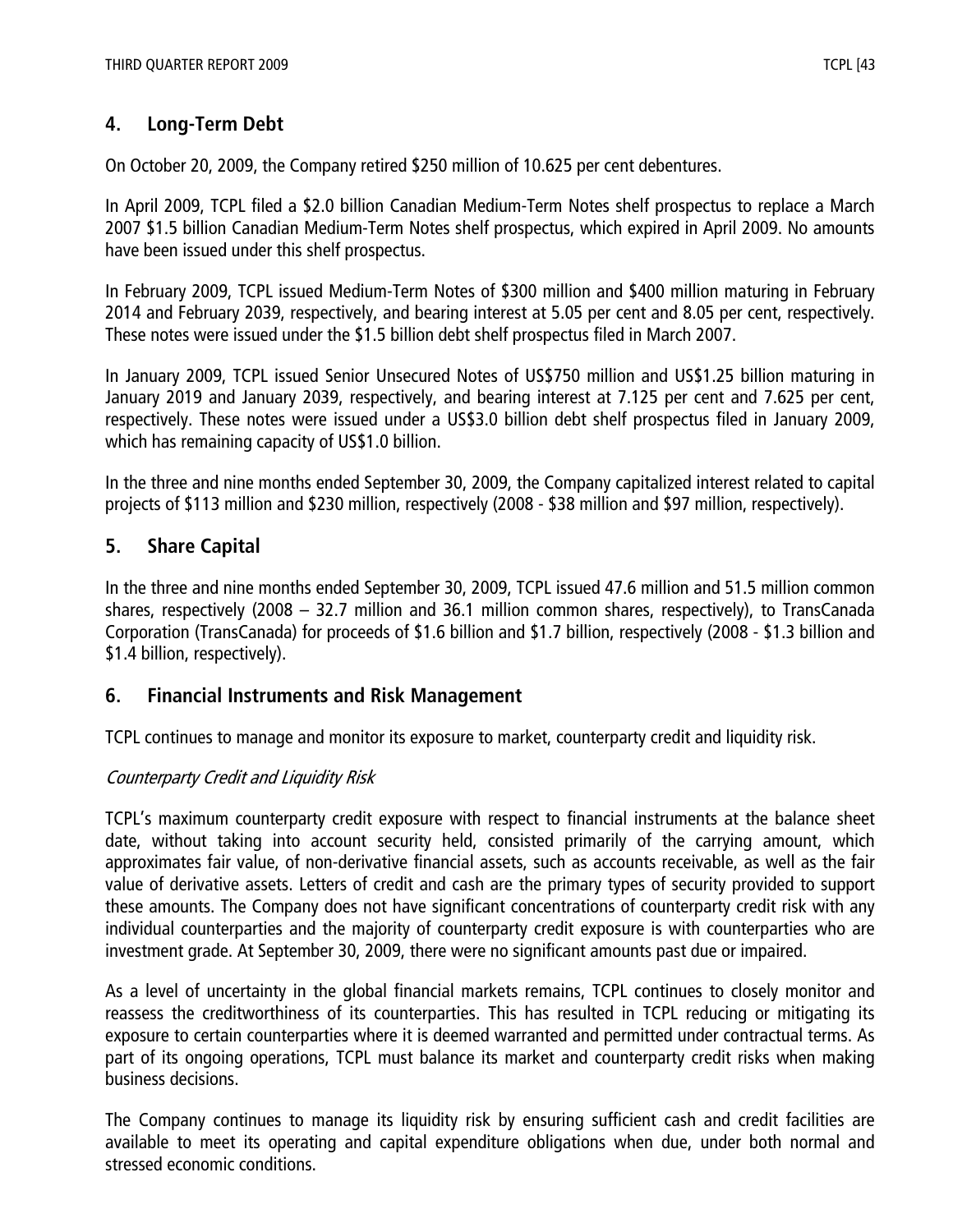#### VaR Analysis

TCPL uses a Value-at-Risk (VaR) methodology to estimate the potential impact from its exposure to market risk on its open liquid positions. VaR represents the potential change in pre-tax earnings over a given holding period. It is calculated assuming a 95 per cent confidence level that the daily change resulting from normal market fluctuations in its open positions will not exceed the reported VaR. Although losses are not expected to exceed the statistically estimated VaR on 95 per cent of occasions, losses on the other five per cent of occasions could be substantially greater than the estimated VaR. TCPL's consolidated VaR was \$14 million at September 30, 2009 (December 31, 2008 – \$23 million). The decrease from December 31, 2008 was primarily due to decreased prices and lower open positions in the U.S. Power portfolio.

# Natural Gas Inventory

At September 30, 2009, the fair value of proprietary natural gas inventory held in storage, as measured using a weighted average of forward prices for the following four months less selling costs, was \$73 million (December 31, 2008 - \$76 million).

The change in fair value of proprietary natural gas inventory in storage in the three and nine months ended September 30, 2009 resulted in a net pre-tax unrealized gain of \$16 million and a net pre-tax unrealized loss of \$13 million, respectively (2008 – unrealized losses of \$108 million and \$6 million, respectively), which were recorded to Revenues and Inventories. The net change in fair value of natural gas forward purchase and sales contracts in the three and nine months ended September 30, 2009 resulted in a net pre-tax unrealized loss of \$2 million and a net pre-tax unrealized gain of \$7 million, respectively (2008 - unrealized gain of \$106 million and unrealized loss of \$1 million), which were included in Revenues.

#### Net Investment in Self-Sustaining Foreign Operations

The Company hedges its net investment in self-sustaining foreign operations with U.S. dollar-denominated debt, cross-currency swaps and foreign exchange forward contracts and options. At September 30, 2009, the Company had designated as a net investment hedge U.S. dollar-denominated debt with a carrying value of \$8.1 billion (US\$7.6 billion) and a fair value of \$9.2 billion (US\$8.6 billion). At September 30, 2009, Other Assets included \$51 million for the fair value of derivatives used to hedge the Company's net U.S. dollar investment in foreign operations.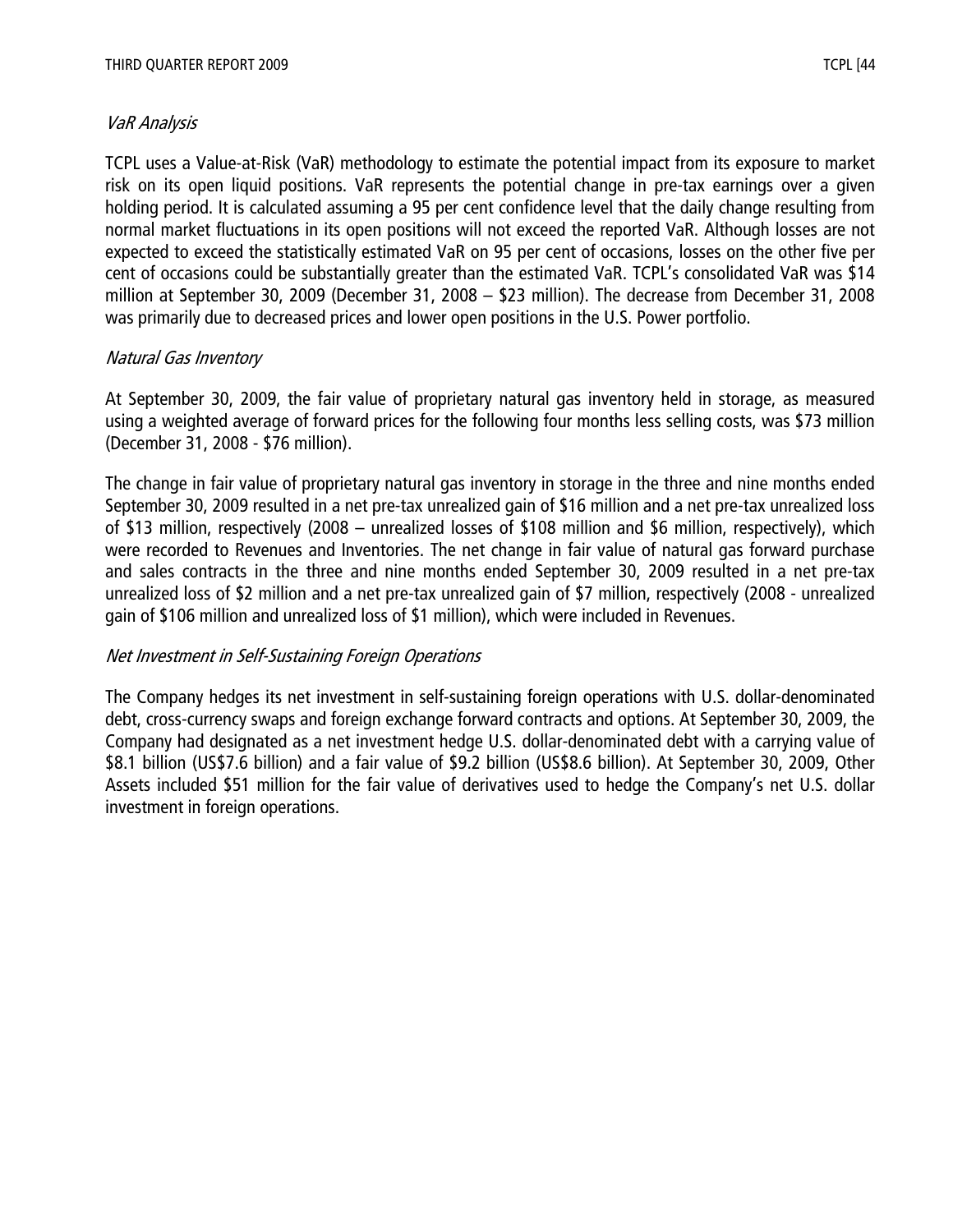Information for the derivatives used to hedge the Company's net investment in its self-sustaining foreign operations is as follows:

| Derivatives Hedging Net Investment in Self-Sustaining Foreign Operations |  |
|--------------------------------------------------------------------------|--|
|--------------------------------------------------------------------------|--|

|                                                                                                                              |                                                                                  | September 30, 2009 | December 31, 2008            |                                    |  |
|------------------------------------------------------------------------------------------------------------------------------|----------------------------------------------------------------------------------|--------------------|------------------------------|------------------------------------|--|
| Asset/(Liability)<br>(unaudited)<br>(millions of dollars)                                                                    | <b>Notional or</b><br><b>Principal</b><br>Fair<br>Value <sup>(1)</sup><br>Amount |                    | Fair<br>Value <sup>(1)</sup> | Notional or<br>Principal<br>Amount |  |
| U.S. dollar cross-currency swaps<br>(maturing 2009 to 2014) <sup>(2)</sup><br>U.S. dollar forward foreign exchange contracts | 40                                                                               | U.S. 1,650         | (218)                        | U.S. 1,650                         |  |
| (maturing 2009 to 2010) <sup>(2)</sup>                                                                                       | 7                                                                                | <b>U.S. 635</b>    | (42)                         | U.S. 2,152                         |  |
| U.S. dollar options<br>(maturing $2009$ ) <sup>(2)</sup>                                                                     | 4                                                                                | U.S.400            | 6                            | U.S. 300                           |  |
|                                                                                                                              | 51                                                                               | U.S. 2,685         | (254)                        | U.S. 4,102                         |  |

(1) Fair values equal carrying values.<br>(2)  $\Delta s$  at Sentember 30, 2009

As at September 30, 2009.

#### Non-Derivative Financial Instruments Summary

The carrying and fair values of non-derivative financial instruments were as follows:

|                                                        |                    | September 30, 2009 | December 31, 2008  |               |  |
|--------------------------------------------------------|--------------------|--------------------|--------------------|---------------|--|
| (unaudited)<br>(millions of dollars)                   | Carrying<br>Amount | Fair<br>Value      | Carrying<br>Amount | Fair<br>Value |  |
| Financial Assets <sup>(1)</sup>                        |                    |                    |                    |               |  |
| Cash and cash equivalents                              | 2,385              | 2,385              | 1,300              | 1,300         |  |
| Accounts receivable and other assets <sup>(2)(3)</sup> | 983                | 983                | 1,404              | 1,404         |  |
| Due from TransCanada Corporation                       | 1,631              | 1,631              | 1,529              | 1,529         |  |
| Available-for-sale assets <sup>(2)</sup>               | 23                 | 23                 | 27                 | 27            |  |
|                                                        | 5,022              | 5,022              | 4,260              | 4,260         |  |
| Financial Liabilities <sup>(1)(3)</sup>                |                    |                    |                    |               |  |
| Notes payable                                          | 1,324              | 1,324              | 1,702              | 1,702         |  |
| Accounts payable and deferred amounts <sup>(4)</sup>   | 1,590              | 1,590              | 1,364              | 1,364         |  |
| Due to TransCanada Corporation                         | 2,757              | 2,757              | 1,821              | 1,821         |  |
| Accrued interest                                       | 349                | 349                | 361                | 361           |  |
| Long-term debt and junior subordinated notes           | 18,469             | 21,388             | 17,367             | 16,152        |  |
| Long-term debt of joint ventures                       | 1,090              | 1,149              | 1,076              | 1,052         |  |
|                                                        | 25,579             | 28,557             | 23,691             | 22,452        |  |

(1) Consolidated Net Income Applicable to Common Shares in 2009 and 2008 included unrealized gains or losses of nil for the fair value adjustments to each of these financial instruments.

 $(2)$  At September 30, 2009, the Consolidated Balance Sheet included financial assets of \$834 million (December 31, 2008 – \$1,257 million) in Accounts Receivable and \$172 million (December 31, 2008 - \$174 million) in Other Assets.

(3) Recorded at amortized cost.<br>(4)  $\Delta t$  September 30, 2009 the

(4) At September 30, 2009, the Consolidated Balance Sheet included financial liabilities of \$1,588 million (December 31, 2008 – \$1,342 million) in Accounts Payable and \$2 million (December 31, 2008 - \$22 million) in Deferred Amounts.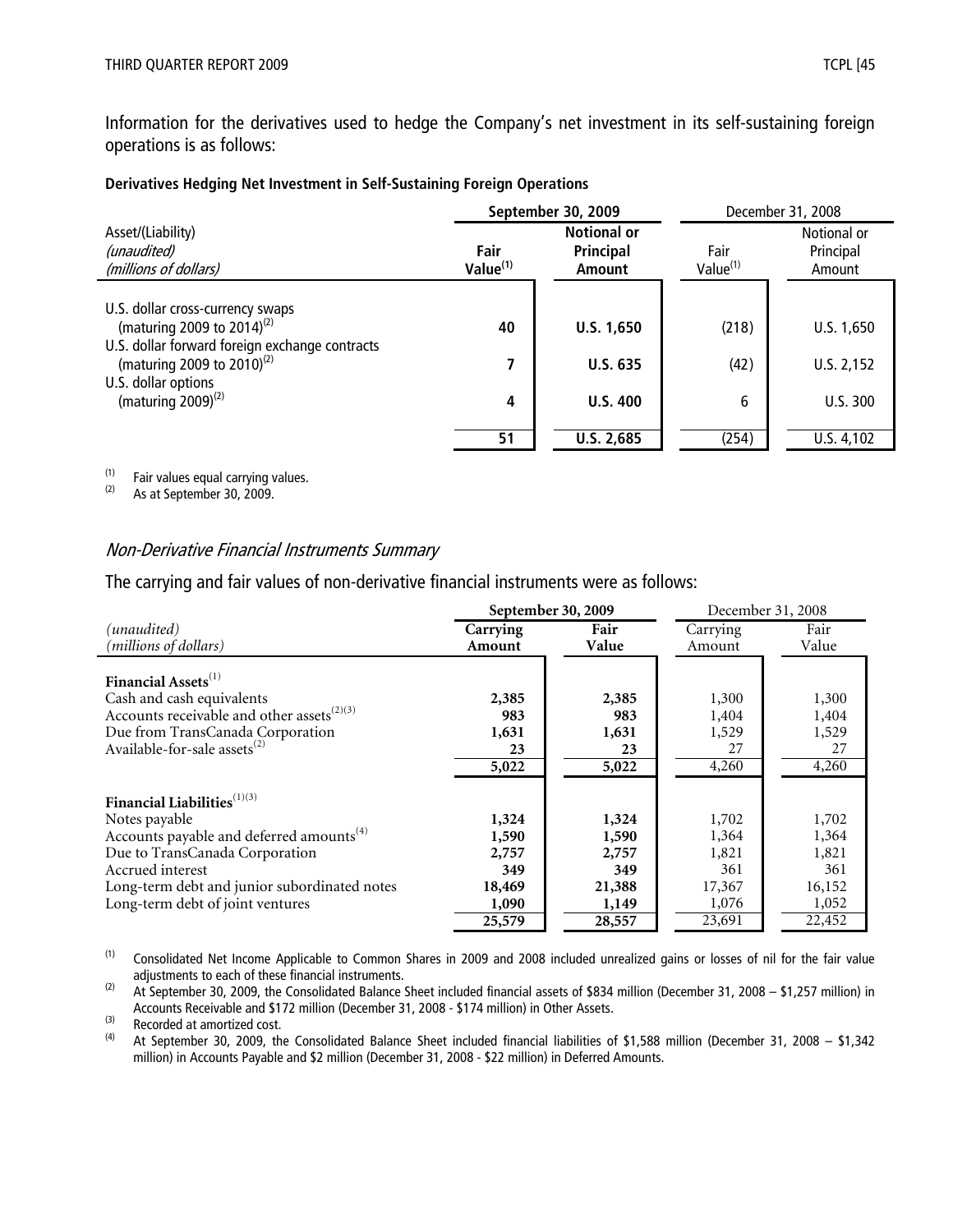#### Derivative Financial Instruments Summary

Information for the Company's derivative financial instruments, excluding hedges of the Company's net investment in self-sustaining foreign operations, is as follows:

| September 30, 2009                                                           |           |                |                |                 |            |
|------------------------------------------------------------------------------|-----------|----------------|----------------|-----------------|------------|
| (unaudited)<br>(all amounts in millions unless otherwise                     |           | <b>Natural</b> | Oil            | Foreign         |            |
|                                                                              | Power     | Gas            | Products       |                 |            |
| <i>indicated)</i>                                                            |           |                |                | Exchange        | Interest   |
|                                                                              |           |                |                |                 |            |
| <b>Derivative Financial Instruments Held for</b><br>$\mathsf{Trading}^{(1)}$ |           |                |                |                 |            |
|                                                                              |           |                |                |                 |            |
| Fair Values <sup>(2)</sup>                                                   |           |                |                |                 |            |
| Assets                                                                       | \$126     | \$129          | \$4            | \$4             | \$35       |
| Liabilities                                                                  | \$(71)    | \$(134)        | \$(3)          | \$(64)          | \$(81)     |
| <b>Notional Values</b>                                                       |           |                |                |                 |            |
| Volumes <sup>(3)</sup>                                                       |           |                |                |                 |            |
| Purchases                                                                    | 9,876     | 204            | 180            |                 |            |
| Sales                                                                        | 9,718     | 171            | 228            |                 |            |
| Canadian dollars                                                             |           | ÷,             | ä,             |                 | 699        |
| U.S. dollars                                                                 |           |                | $\blacksquare$ | <b>U.S. 426</b> | U.S. 1,425 |
| Cross-currency                                                               |           |                | $\blacksquare$ | 227/U.S. 157    |            |
|                                                                              |           |                |                |                 |            |
| Net unrealized (losses)/gains) in the period <sup>(4)</sup>                  |           |                |                |                 |            |
| Three months ended September 30, 2009                                        | \$(8)     | \$21           | \$(1)          | \$2             | \$(7)      |
| Nine months ended September 30, 2009                                         | \$11      | \$(4)          | \$1            | \$4             | \$20       |
|                                                                              |           |                |                |                 |            |
| Net realized gains/(losses) in the period <sup>(4)</sup>                     |           |                |                |                 |            |
| Three months ended September 30, 2009                                        | \$23      | \$(43)         | \$1            | \$11            | \$(5)      |
| Nine months ended September 30, 2009                                         | \$53      | \$(56)         |                | \$28            | \$(14)     |
|                                                                              |           |                |                |                 |            |
| Maturity dates                                                               | 2009-2014 | 2009-2014      | 2009-2010      | 2009-2012       | 2009-2018  |
|                                                                              |           |                |                |                 |            |
| <b>Derivative Financial Instruments in Hedging</b>                           |           |                |                |                 |            |
| Relationships <sup>(5)(6)</sup>                                              |           |                |                |                 |            |
| Fair Values <sup>(2)</sup>                                                   |           |                |                |                 |            |
| Assets                                                                       | \$229     | \$2            | $\blacksquare$ |                 | \$6        |
| Liabilities                                                                  | \$(154)   | \$(15)         |                | $$$ (36)        | \$(67)     |
| <b>Notional Values</b>                                                       |           |                |                |                 |            |
| Volumes $(3)$                                                                |           |                |                |                 |            |
| Purchases                                                                    | 13,597    | 24             | $\blacksquare$ |                 |            |
| <b>Sales</b>                                                                 | 14,806    |                | $\blacksquare$ |                 |            |
| U.S. dollars                                                                 |           | ä,             | $\blacksquare$ |                 | U.S. 1,825 |
| Cross-currency                                                               |           |                | $\blacksquare$ | 136/U.S. 100    |            |
|                                                                              |           |                |                |                 |            |
| Net realized gains/(losses) in the period <sup>(4)</sup>                     |           |                |                |                 |            |
| Three months ended September 30, 2009                                        | \$30      | \$(8)          |                |                 | \$(10)     |
| Nine months ended September 30, 2009                                         | \$108     | \$(28)         |                |                 | \$(27)     |
|                                                                              |           |                |                |                 |            |
| Maturity dates                                                               | 2009-2015 | 2009-2012      | n/a            | 2009-2013       | 2010-2020  |

 $<sup>(1)</sup>$  All derivative financial instruments in the held-for-trading classification have been entered into for risk management purposes and are</sup> subject to the Company's risk management strategies, policies and limits. These include derivatives that have not been designated as hedges or do not qualify for hedge accounting treatment but have been entered into as economic hedges to manage the Company's exposures to market risk.

 $\frac{1}{2}$  Fair values equal carrying values.

(3) Volumes for power, natural gas and oil products derivatives are in GWh, Bcf and thousands of barrels, respectively.<br>(4) Beelized and unrealized gains and lasses an power, natural gas and ail products derivative financ

Realized and unrealized gains and losses on power, natural gas and oil products derivative financial instruments held for trading are included in Revenues. Realized and unrealized gains and losses on interest rate and foreign exchange derivative financial instruments held for trading are included in Interest Expense and Interest Income and Other, respectively. The effective portion of unrealized gains and losses on derivative financial instruments in hedging relationships are initially recognized in Other Comprehensive Income, and are reclassified to Revenues, Interest Expense and Interest Income and Other, as appropriate, as the original hedged item settles.

<sup>(5)</sup> All hedging relationships are designated as cash flow hedges except for interest rate derivative financial instruments designated as fair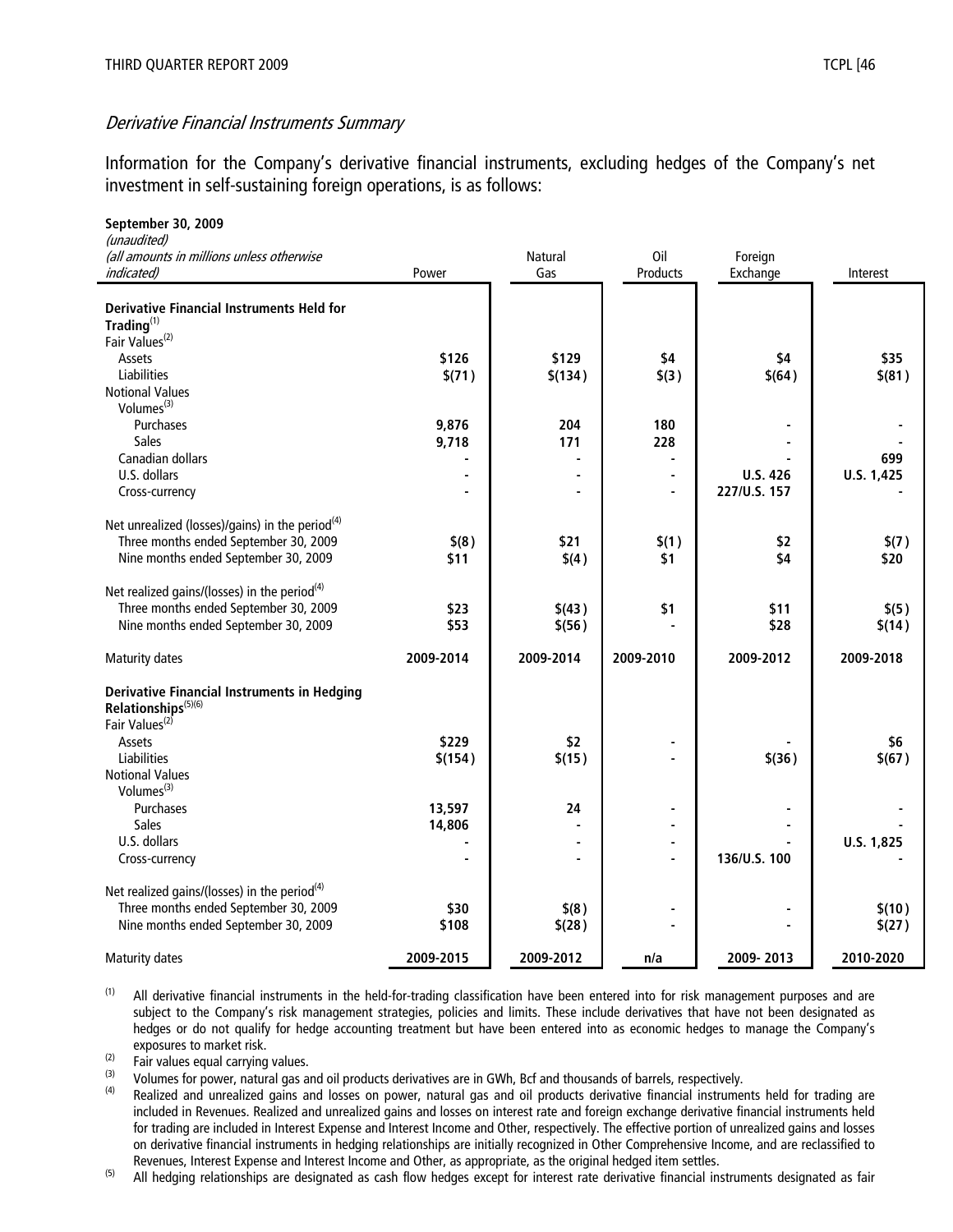value hedges with a fair value of \$6 million and a notional amount of US\$150 million. Net realized gains on fair value hedges for the three and nine months ended September 30, 2009 were \$1 million and \$3 million, respectively, and were included in Interest Expense. In third quarter 2009, the Company did not record any amounts in Net Income Applicable to Common Shares related to ineffectiveness for fair value hedges.

(6) Net Income Applicable to Common Shares for the three and nine months ended September 30, 2009 included gains of \$1 million and \$2 million, respectively, for the changes in fair value of power and natural gas cash flow hedges that were ineffective in offsetting the change in fair value of their related underlying positions. There were no gains or losses included in Net Income Applicable to Common Shares for the three and nine months ended September 30, 2009 for discontinued cash flow hedges. No amounts have been excluded from the assessment of hedge effectiveness.

#### **2008**

| (all amounts in millions unless otherwise<br><b>Natural</b><br>Oil<br>Foreign<br>indicated)<br>Gas<br>Products<br>Power<br>Exchange<br><b>Derivative Financial Instruments Held for</b><br><b>Trading</b><br>Fair Values <sup>(1)(4)</sup><br>\$10<br>Assets<br>\$132<br>\$144<br>\$41 | Interest<br>\$57<br>\$(117) |
|----------------------------------------------------------------------------------------------------------------------------------------------------------------------------------------------------------------------------------------------------------------------------------------|-----------------------------|
|                                                                                                                                                                                                                                                                                        |                             |
|                                                                                                                                                                                                                                                                                        |                             |
|                                                                                                                                                                                                                                                                                        |                             |
|                                                                                                                                                                                                                                                                                        |                             |
|                                                                                                                                                                                                                                                                                        |                             |
|                                                                                                                                                                                                                                                                                        |                             |
| <b>Liabilities</b><br>\$ (82)<br>\$(150)<br>\$(10)<br>\$ (55)                                                                                                                                                                                                                          |                             |
| Notional Values <sup>(4)</sup>                                                                                                                                                                                                                                                         |                             |
| Volumes <sup>(2)</sup>                                                                                                                                                                                                                                                                 |                             |
| Purchases<br>4,035<br>172<br>410                                                                                                                                                                                                                                                       |                             |
| <b>Sales</b><br>5,491<br>162<br>252                                                                                                                                                                                                                                                    |                             |
| Canadian dollars                                                                                                                                                                                                                                                                       | 1,016                       |
| U.S. dollars<br>U.S. 479<br>U.S. 1,575<br>$\overline{a}$                                                                                                                                                                                                                               |                             |
| Japanese yen (in billions)<br><b>JPY 4.3</b><br>$\overline{a}$                                                                                                                                                                                                                         |                             |
| 227/ U.S. 157<br>Cross-currency<br>$\overline{a}$                                                                                                                                                                                                                                      |                             |
|                                                                                                                                                                                                                                                                                        |                             |
| Net unrealized gains/(losses) in the period <sup>(3)</sup>                                                                                                                                                                                                                             |                             |
| Three months ended September 30, 2008<br>\$5<br>\$(1)<br>$\blacksquare$                                                                                                                                                                                                                | \$5                         |
| Nine months ended September 30, 2008<br>\$(12)<br>\$(7)                                                                                                                                                                                                                                | \$3                         |
|                                                                                                                                                                                                                                                                                        |                             |
| Net realized gains/(losses) in the period $(3)$                                                                                                                                                                                                                                        |                             |
| Three months ended September 30, 2008<br>\$2<br>\$12<br>\$(11)                                                                                                                                                                                                                         | \$2                         |
| Nine months ended September 30, 2008<br>\$21<br>\$12<br>\$(6)                                                                                                                                                                                                                          | \$12                        |
|                                                                                                                                                                                                                                                                                        |                             |
| Maturity dates <sup>(4)</sup><br>2009-2014<br>2009-2011<br>2009<br>2009-2012<br>2009-2018                                                                                                                                                                                              |                             |
| <b>Derivative Financial Instruments in</b>                                                                                                                                                                                                                                             |                             |
| Hedging Relationships <sup>(5)(6)</sup>                                                                                                                                                                                                                                                |                             |
| Fair Values <sup>(1)(4)</sup>                                                                                                                                                                                                                                                          |                             |
| \$115<br><b>Assets</b><br>\$2                                                                                                                                                                                                                                                          | \$8                         |
| Liabilities<br>\$(160)<br>\$(18)<br>\$(24)                                                                                                                                                                                                                                             | \$(122)                     |
| Notional Values <sup>(4)</sup>                                                                                                                                                                                                                                                         |                             |
| Volumes <sup>(2)</sup>                                                                                                                                                                                                                                                                 |                             |
| 8,926<br>Purchases<br>9                                                                                                                                                                                                                                                                |                             |
| <b>Sales</b><br>13,113<br>$\overline{a}$                                                                                                                                                                                                                                               |                             |
| Canadian dollars<br>$\overline{\phantom{a}}$                                                                                                                                                                                                                                           | 50                          |
| U.S. 15<br>U.S. 1,475<br>U.S. dollars<br>L,                                                                                                                                                                                                                                            |                             |
| 136/ U.S. 100<br>Cross-currency<br>$\blacksquare$                                                                                                                                                                                                                                      |                             |
|                                                                                                                                                                                                                                                                                        |                             |
| Net realized gains/(losses) in the period $(3)$                                                                                                                                                                                                                                        |                             |
| Three months ended September 30, 2008<br>\$14<br>\$(1)                                                                                                                                                                                                                                 | \$(2)                       |
| Nine months ended September 30, 2008<br>\$18<br>\$(24)                                                                                                                                                                                                                                 | \$(4)                       |
| Maturity dates <sup>(4)</sup><br>2009-2014<br>2009-2011<br>2009-2013<br>2009-2019<br>n/a                                                                                                                                                                                               |                             |

(1) Fair values equal carrying values.<br>(2) Volumes for power, patural gas a

(2) Volumes for power, natural gas and oil products derivatives are in GWh, Bcf and thousands of barrels, respectively.<br>(3) Boalized and unrealized gains and losses on power, natural gas and oil products derivative financ

Realized and unrealized gains and losses on power, natural gas and oil products derivative financial instruments held for trading are included in Revenues. Realized and unrealized gains and losses on interest rate and foreign exchange derivative financial instruments held for trading are included in Interest Expense and Interest Income and Other, respectively. The effective portion of unrealized gains and losses on derivative financial instruments in hedging relationships are initially recognized in Other Comprehensive Income, and are reclassified to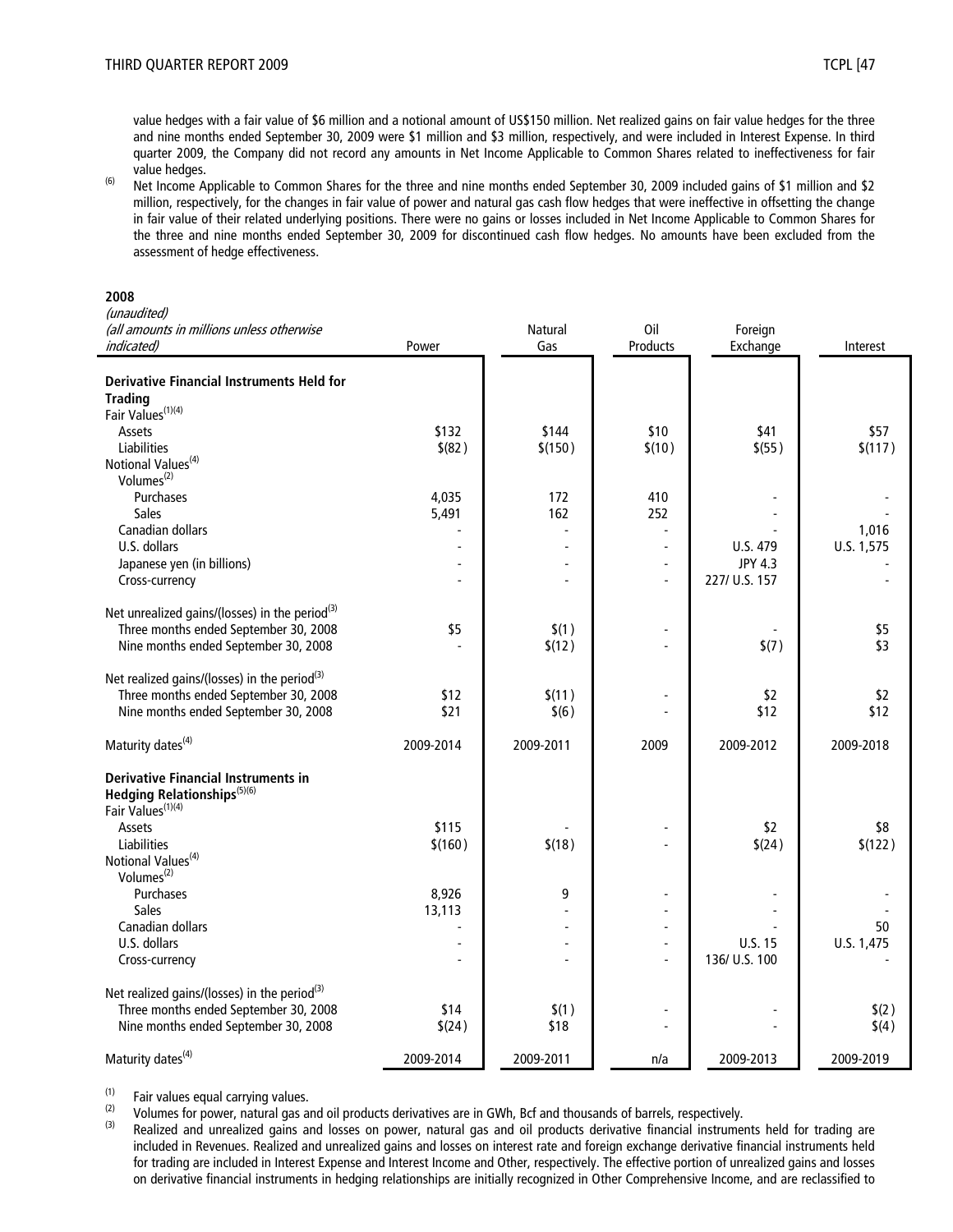Revenues, Interest Expense and Interest Income and Other, as appropriate, as the original hedged item settles.

- $\begin{array}{cc}\n\text{(4)} & \text{As at December 31, 2008.} \\
\text{(5)} & \text{All hedging relationship}\n\end{array}$
- All hedging relationships are designated as cash flow hedges except for interest rate derivative financial instruments designated as fair value hedges with a fair value of \$8 million and notional amounts of \$50 million and US\$50 million at December 31, 2008. Net realized gains on fair value hedges for the three and nine months ended September 30, 2008 were \$1 million and \$1 million, respectively, and were included in Interest Expense. In third quarter 2008, the Company did not record any amounts in Net Income Applicable to Common Shares related to ineffectiveness for fair value hedges.
- <sup>(6)</sup> Net Income Applicable to Common Shares for the three and nine months ended September 30, 2008 included gains of \$7 million and \$4 million, respectively, for the changes in fair value of power and natural gas cash flow hedges that were ineffective in offsetting the change in fair value of their related underlying positions. There were no gains or losses included in Net Income Applicable to Common Shares for the three and nine months ended September 30, 2008 for discontinued cash flow hedges. No amounts have been excluded from the assessment of hedge effectiveness.

#### Balance Sheet Presentation of Derivative Financial Instruments

The fair value of the derivative financial instruments in the Company's Balance Sheet was as follows:

| (unaudited)<br>(millions of dollars)                | September 30, 2009 | December 31, 2008 |  |
|-----------------------------------------------------|--------------------|-------------------|--|
| Current<br>Other current assets<br>Accounts payable | 370<br>(359)       | 318<br>(298)      |  |
| Long-term<br>Other assets<br>Deferred amounts       | 216<br>(266)       | 191<br>(694)      |  |

#### **7. Employee Future Benefits**

The net benefit plan expense for the Company's defined benefit pension plans and other post-employment benefit plans is as follows:

| Three months ended September 30    | <b>Pension Benefit Plans</b> |      | <b>Other Benefit Plans</b> |      |
|------------------------------------|------------------------------|------|----------------------------|------|
| (unaudited)(millions of dollars)   | 2009                         | 2008 | 2009                       | 2008 |
|                                    |                              |      |                            |      |
| Current service cost               | 11                           | 13   |                            |      |
| Interest cost                      | 22                           | 20   |                            |      |
| Expected return on plan assets     | (24)                         | (23) |                            |      |
| Amortization of net actuarial loss |                              |      |                            |      |
| Amortization of past service costs |                              |      |                            |      |
| Net benefit cost recognized        |                              |      |                            |      |

| Nine months ended September 30                     | <b>Pension Benefit Plans</b> |      | <b>Other Benefit Plans</b> |      |
|----------------------------------------------------|------------------------------|------|----------------------------|------|
| (unaudited)(millions of dollars)                   | 2009                         | 2008 | 2009                       | 2008 |
|                                                    |                              |      |                            |      |
| Current service cost                               | 34                           | 38   |                            |      |
| Interest cost                                      | 67                           | 59   | 6                          |      |
| Expected return on plan assets                     | (75)                         | (69) | (1)                        | (1)  |
| Amortization of transitional obligation related to |                              |      |                            |      |
| regulated business                                 |                              |      |                            |      |
| Amortization of net actuarial loss                 | 4                            | 13   |                            |      |
| Amortization of past service costs                 |                              |      |                            |      |
| Net benefit cost recognized                        | 33                           | 44   |                            | q    |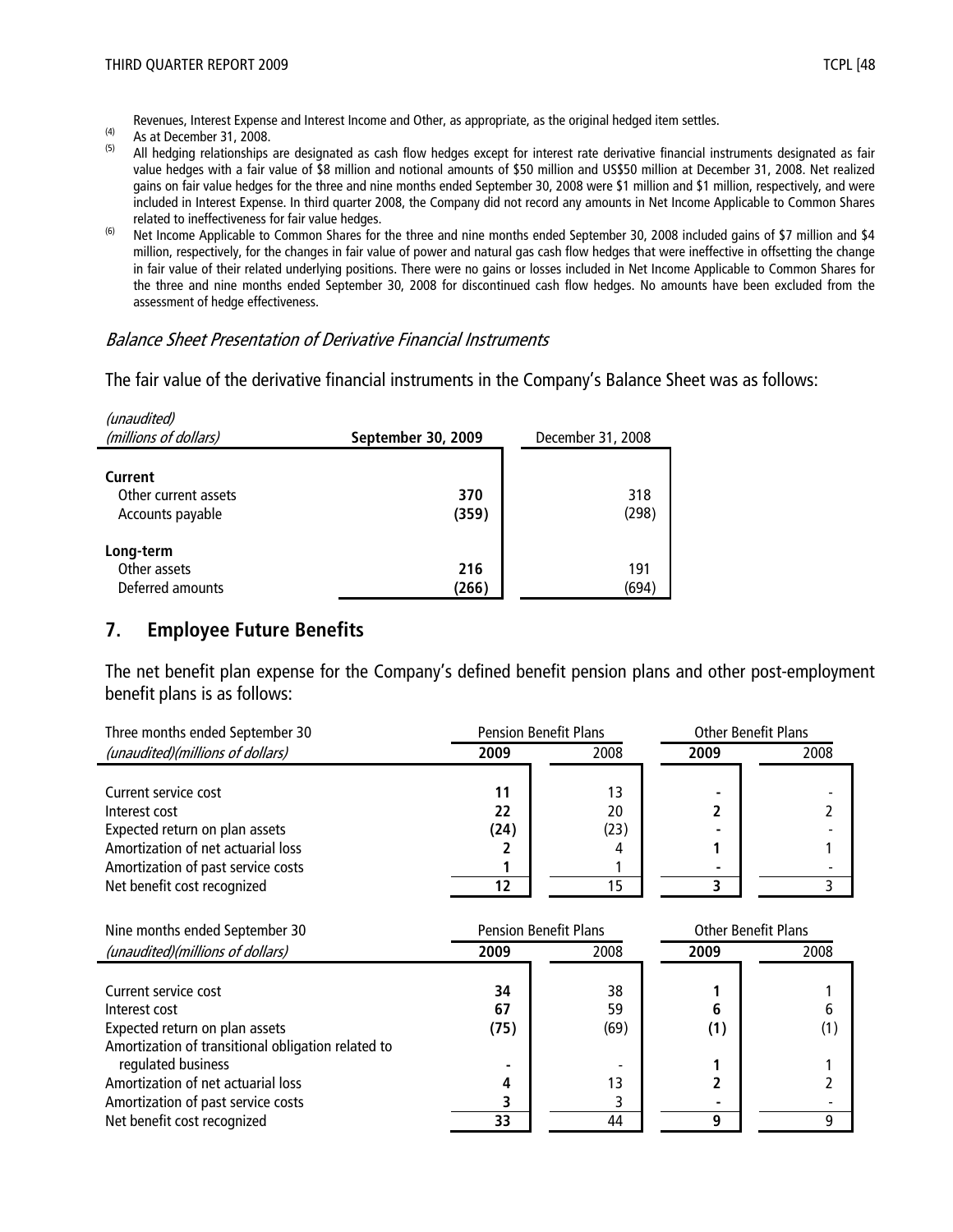# **8. Acquisitions and Dispositions**

On August 14, 2009, TCPL purchased ConocoPhillips' remaining 20 per cent ownership interest in Keystone for US\$553 million plus the assumption of US\$197 million of short-term indebtedness. The acquisition increased TCPL's ownership interest in Keystone to 100 per cent. The purchase price reflects ConocoPhillips' capital contributions to date and includes an allowance for funds used during construction. TCPL began fully consolidating Keystone in the Pipelines segment upon acquisition.

On July 1, 2009, TCPL sold the North Baja pipeline to PipeLines LP. As part of the transaction, TCPL agreed to amend its incentive distribution rights with PipeLines LP. TCPL received aggregate consideration totalling approximately US\$395 million from PipeLines LP, including US\$200 million in cash and 6,371,680 common units of PipeLines LP. PipeLines LP utilized US\$170 million of its US\$250 million committed and available bank facility to fund this transaction. TCPL's ownership in PipeLines LP increased to 42.6 per cent as a result of this transaction. TCPL's increased ownership in PipeLines LP resulted in a decrease in Non-Controlling Interests and an increase in Contributed Surplus.

# **9. Commitments, Guarantees and Contingencies**

#### **Commitments**

On August 14, 2009, the Company acquired ConocoPhillips' remaining interest in Keystone. As a result, TCPL assumed responsibility for ConocoPhillips' share of the capital investment required to complete the project, which is expected to result in an incremental commitment of US\$1.7 billion through the end of 2012.

#### **Guarantees**

As a result of the acquisition of the remaining interest in Keystone, the Company's potential exposure to guarantees of jointly owned entities was reduced by an estimated \$305 million to \$678 million since December 31, 2008.

#### **Contingencies**

Amounts received under the Bruce B floor price mechanism in any year are subject to repayment if spot prices in the remainder of that year increase above the floor price. With respect to 2009, TCPL currently expects spot prices to be less than the floor price for the remainder of the year, therefore, no amounts recorded in revenue in the first nine months of 2009 are expected to be repaid.